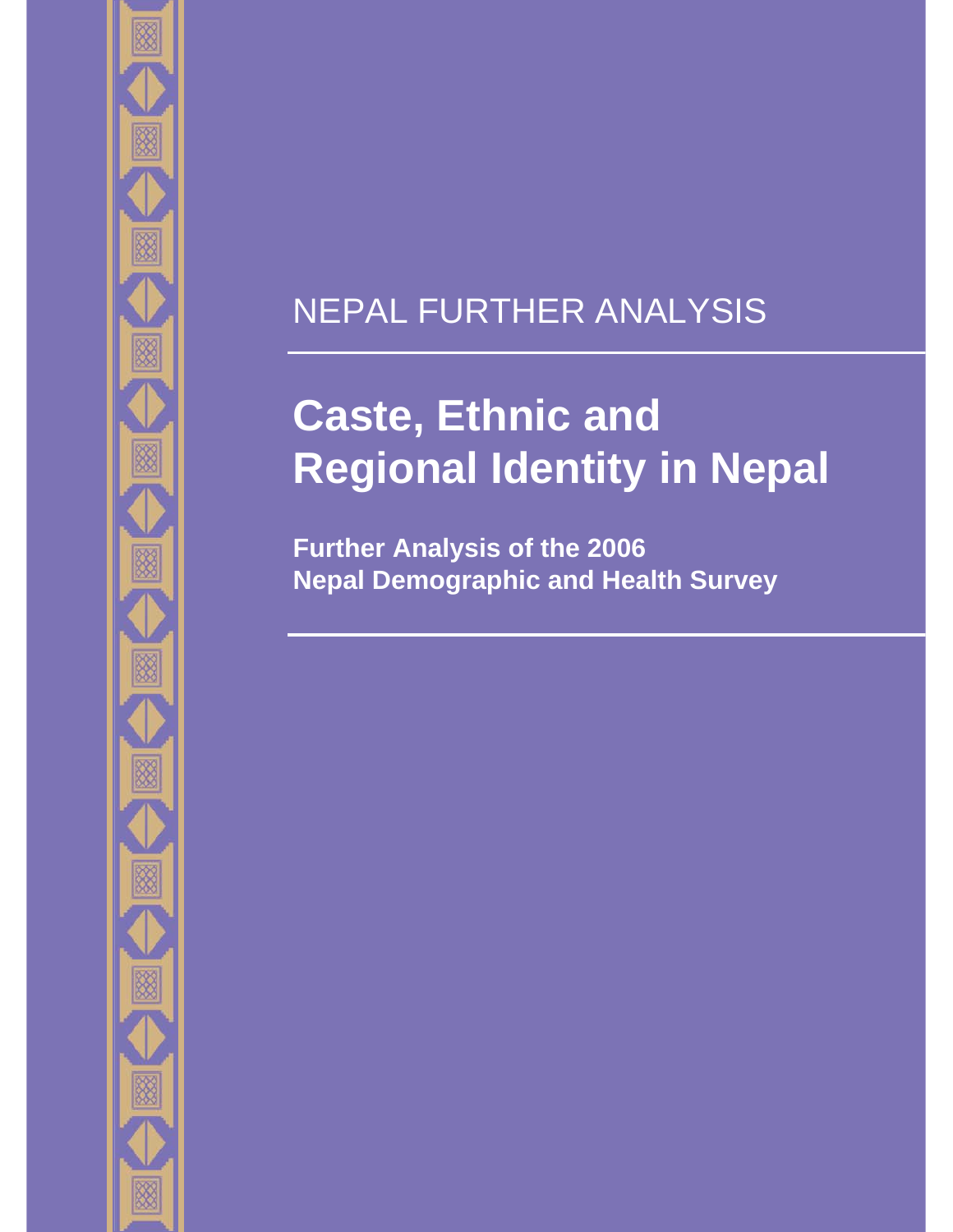This report presents findings from a further analysis study undertaken as part of the follow up to the 2006 Nepal Demographic and Health Survey (NDHS). Macro International Inc. provided technical assistance for the project. Funding was provided by the U.S. Agency for International Development (USAID) under the terms of Contract No. GPO-C-00-03-00002-00. The opinions expressed herein are those of the authors and do not necessarily reflect the views of the United States Agency for International Development or the United States Government.

This report is part of the MEASURE DHS program, which is designed to collect, analyze, and disseminate data on fertility, family planning, maternal and child health, nutrition, and HIV/AIDS.

Additional information about the 2006 NDHS may be obtained from Population Division, Ministry of Health and Population, Government of Nepal, Ramshahpath, Kathmandu, Nepal; Telephone: (977-1) 4262987; New ERA, P.O. Box 722, Kathmandu, Nepal; Telephone: (977-1) 4423176/4413603; Fax: (977-1) 4419562; E-mail: info@newera.wlink.com.np. Additional information about the DHS project may be obtained from Macro International Inc., 11785 Beltsville Drive, Calverton, MD 20705 USA; Telephone: 301-572-0200, Fax: 301-572-0999, E-mail: reports@macrointernational.com, Internet: http://www.measuredhs.com.

Recommended citation:

Bennett, Lynn, Dilli Ram Dahal and Pav Govindasamy, 2008. *Caste, Ethnic and Regional Identity in Nepal: Further Analysis of the 2006 Nepal Demographic and Health Survey*. Calverton, Maryland, USA: Macro International Inc.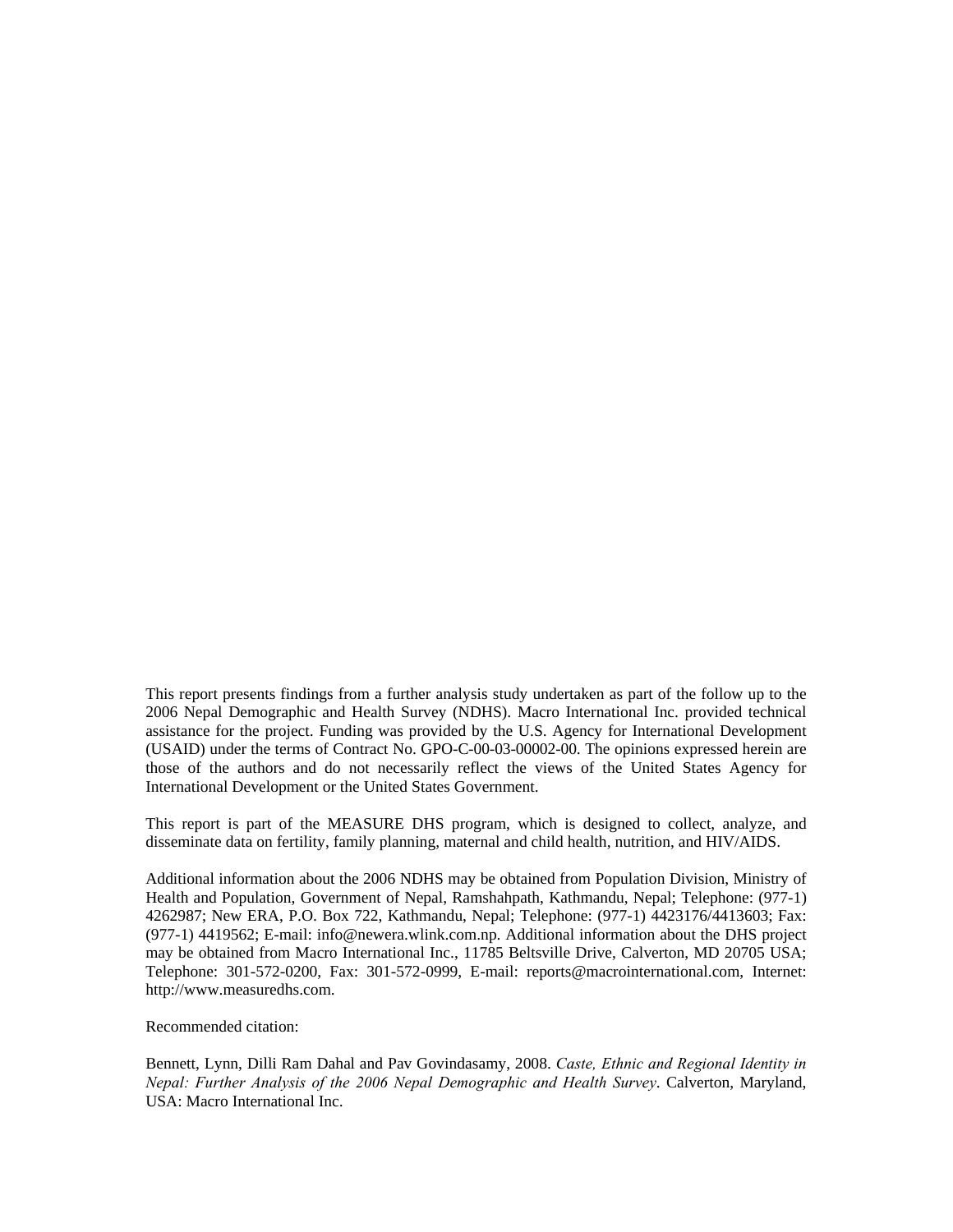# **Caste, Ethnic and Regional Identity in Nepal Further Analysis of the 2006 Nepal Demographic and Health Survey**

Lynn Bennett Dilli Ram Dahal Pav Govindasamy

September 2008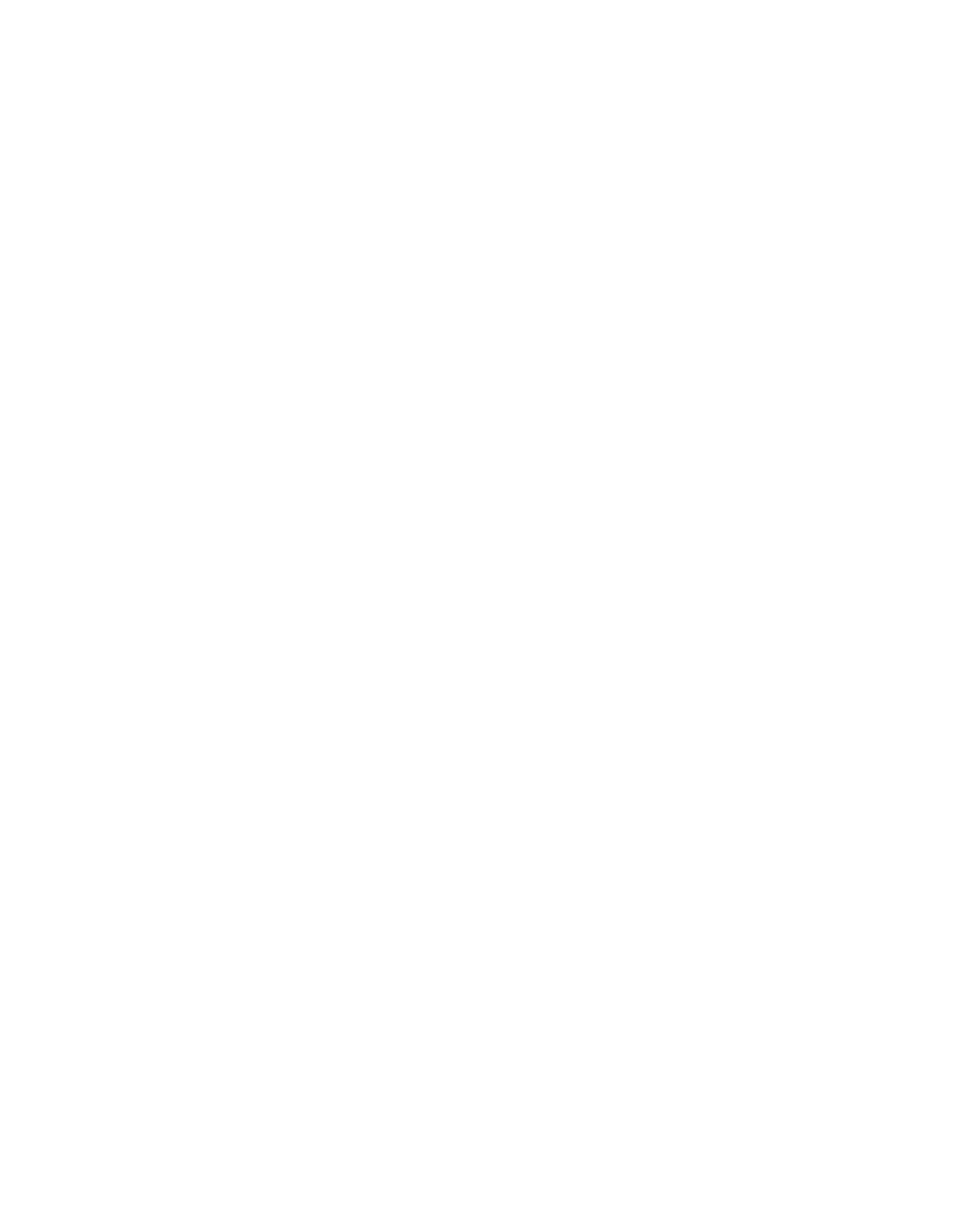# **Contents**

|                | Tables and Figures              |                                                                                                                                                                                                                                                            | V                                 |
|----------------|---------------------------------|------------------------------------------------------------------------------------------------------------------------------------------------------------------------------------------------------------------------------------------------------------|-----------------------------------|
|                | Acknowledgments                 |                                                                                                                                                                                                                                                            | vii                               |
| 1              |                                 | <b>Background and Rationale</b>                                                                                                                                                                                                                            | 1                                 |
| $\overline{c}$ | 2.1<br>2.2                      | Social and Historical Context of Caste/Ethnic and Regional Exclusion in Nepal<br>Caste/Ethnic Stratification in Nepal<br>Regional Inequities                                                                                                               | 1<br>3                            |
| 3              | Data and Methods                |                                                                                                                                                                                                                                                            | $\overline{4}$                    |
| 4              | 4.1<br>4.2<br>4.3<br>4.4<br>4.5 | Caste/Ethnic and Regional Differentials in Welfare Levels<br>Economic Well-being<br>Education<br>Maternal and Child Health and Nutrition<br>Fertility and Family Planning Knowledge and Practice<br>Citizenship, Exposure to Media and Women's Empowerment | 5<br>6<br>$\tau$<br>9<br>19<br>24 |
| 5              |                                 | <b>Conclusions and Next Steps</b>                                                                                                                                                                                                                          | 30                                |
|                | References                      |                                                                                                                                                                                                                                                            | 35                                |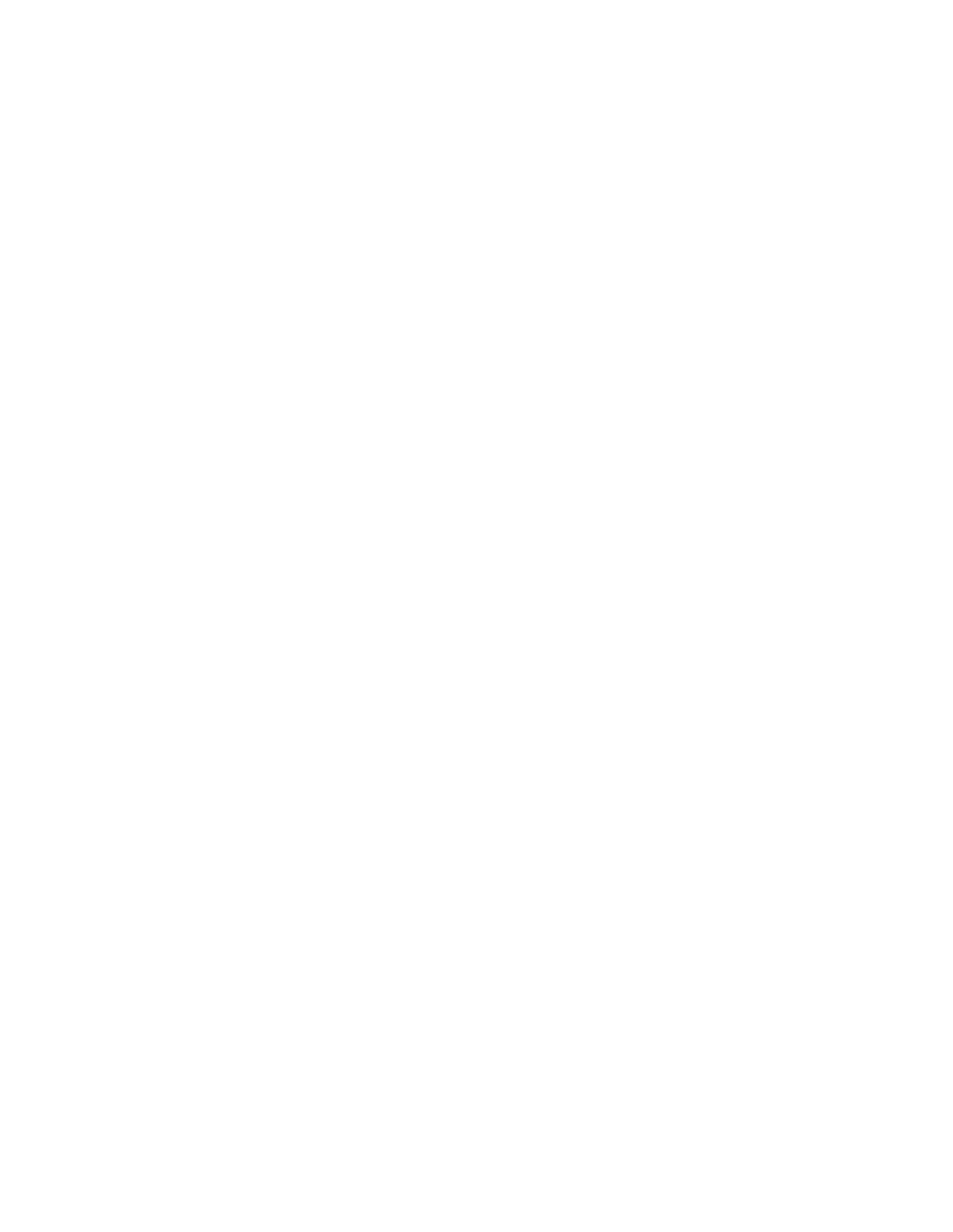# **Tables and Figures**

| Table 2.1   | Nepal Social Hierarchy, 1854                                                                            | $\overline{2}$ |
|-------------|---------------------------------------------------------------------------------------------------------|----------------|
| Table 2.2   | Main Nepal Caste and Ethnic Groups with Regional Divisions and Social Groups<br>(from 2001 Census)      | 3              |
| Table 4.1   | <b>Wealth Quintiles</b>                                                                                 | 6              |
| Table 4.2   | <b>Household Facilities</b>                                                                             | $\tau$         |
| Table 4.3   | <b>Antenatal Care</b>                                                                                   | 11             |
| Table 4.4   | <b>Early Childhood Mortality Rates</b>                                                                  | 15             |
| Table 4.5   | Women's Participation in Decision making by Caste/Ethnicity and Regional Identify                       | 28             |
| Figure 4.1  | Percentage of Males and Females without any Education                                                   | 8              |
| Figure 4.2  | Percentage of Men and Women Who Are Literate                                                            | 9              |
| Figure 4.3  | Percentage of Births for which Mothers Received Antenatal Care from a<br>Skilled Birth Attendant (SBA)  | 10             |
| Figure 4.4  | Percentage of Deliveries in a Health Facility                                                           | 12             |
| Figure 4.5  | Assistance by Skilled Birth Attendant during Delivery                                                   | 13             |
| Figure 4.6  | Percentage of Women Who Cited Lack of Money for Treatment as a Problem in<br>Accessing Health Care      | 14             |
| Figure 4.7  | Percentage of Newborns Bathed in First 24 hours After Birth                                             | 16             |
| Figure 4.8  | Percentage of Children Given ORT or Increased Fluids and Continued Feeding<br>during Diarrhea           | 16             |
| Figure 4.9  | Percentage of Children Who Received All Basic Vaccinations                                              | 17             |
| Figure 4.10 | Percentage of Children Under 5 Who Are -3 Standard Deviations Below Normal<br>Height-for-Age (Stunting) | 18             |
| Figure 4.11 | Percentage of Women Who Are Considered Moderately or Severely Thin                                      | 18             |
| Figure 4.12 | <b>Total Fertility Rate</b>                                                                             | 19             |
| Figure 4.13 | Percentage of Childbearing Adolescent Women                                                             | 20             |
| Figure 4.14 | Use of Any Modern Method of Contraception                                                               | 21             |
| Figure 4.15 | Percentage of Women Who Want to Limit Childbearing (Want No More<br>Children)                           | 21             |
| Figure 4.16 | Unmet Need, Met Need and Total Demand for Family Planning                                               | 22             |
| Figure 4.17 | Percentage of Men and Women with no Exposure to Family Planning Messages                                | 23             |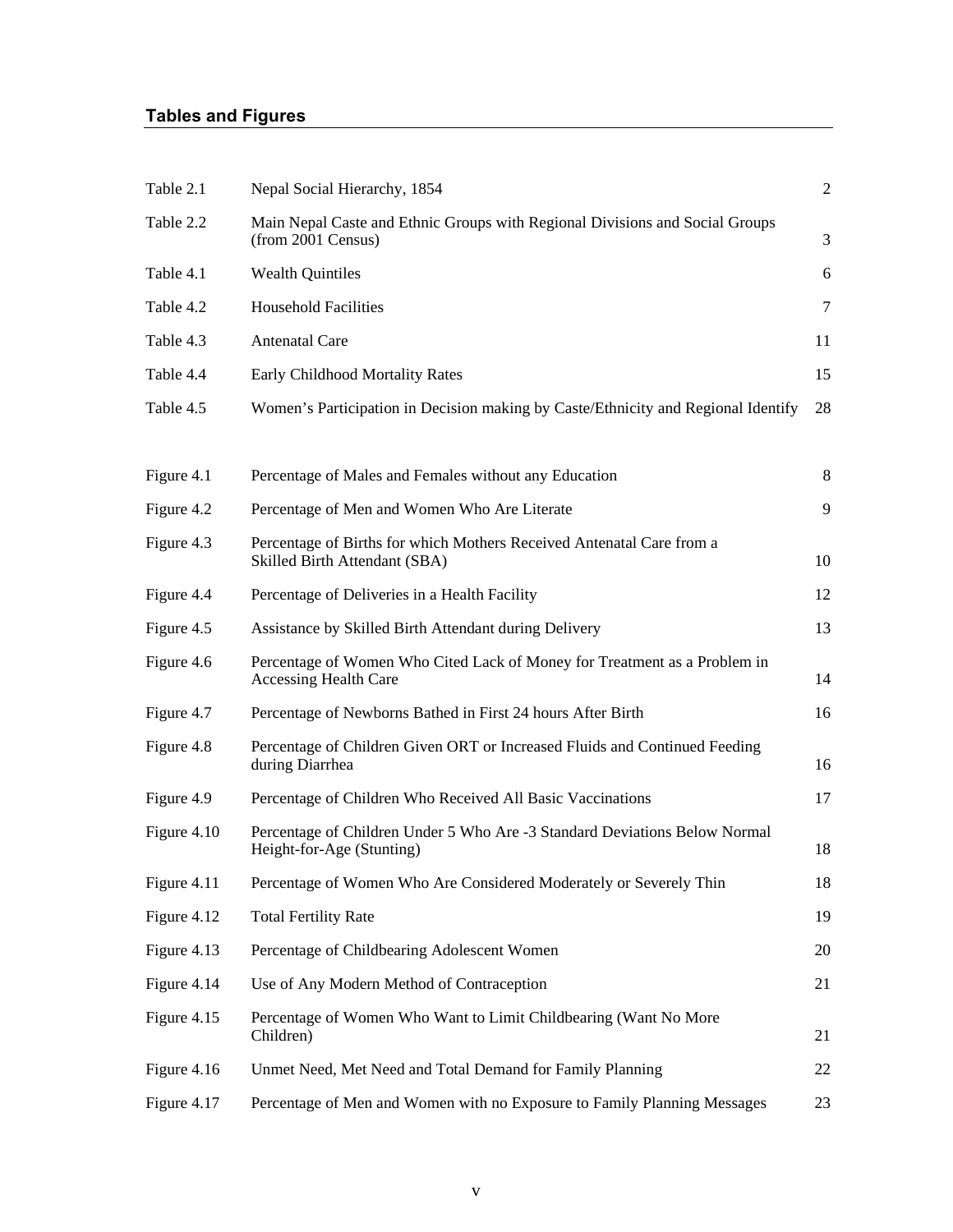| Figure 4.18 | Percentage of Married Women Who Have Never Discussed Family Planning with<br>Spouse                                                                                                                | 23 |
|-------------|----------------------------------------------------------------------------------------------------------------------------------------------------------------------------------------------------|----|
| Figure 4.19 | Percentage of Men and Women Not Exposed to Mass Media at Least Once<br>a Week                                                                                                                      | 25 |
| Figure 4.20 | Percentage of Men and Women Who Have Heard about AIDS                                                                                                                                              | 25 |
| Figure 4.21 | Percentage of Women with Co-Wives                                                                                                                                                                  | 27 |
| Figure 4.22 | Percentage of Women Who Justify Wife Beating (for one or more reasons)                                                                                                                             | 29 |
| Figure 4.23 | Percentage of Women Who Reported No Legitimate Reason to Refuse Sexual<br>Intercourse with Husband                                                                                                 | 29 |
| Figure 5.1  | Relative Ranking of Caste/Ethnic and Regional Identity Groups on Key DHS<br>Indicators of Poverty, Education, Health, Nutrition, Family Planning, Media<br><b>Exposure and Women's Empowerment</b> | 33 |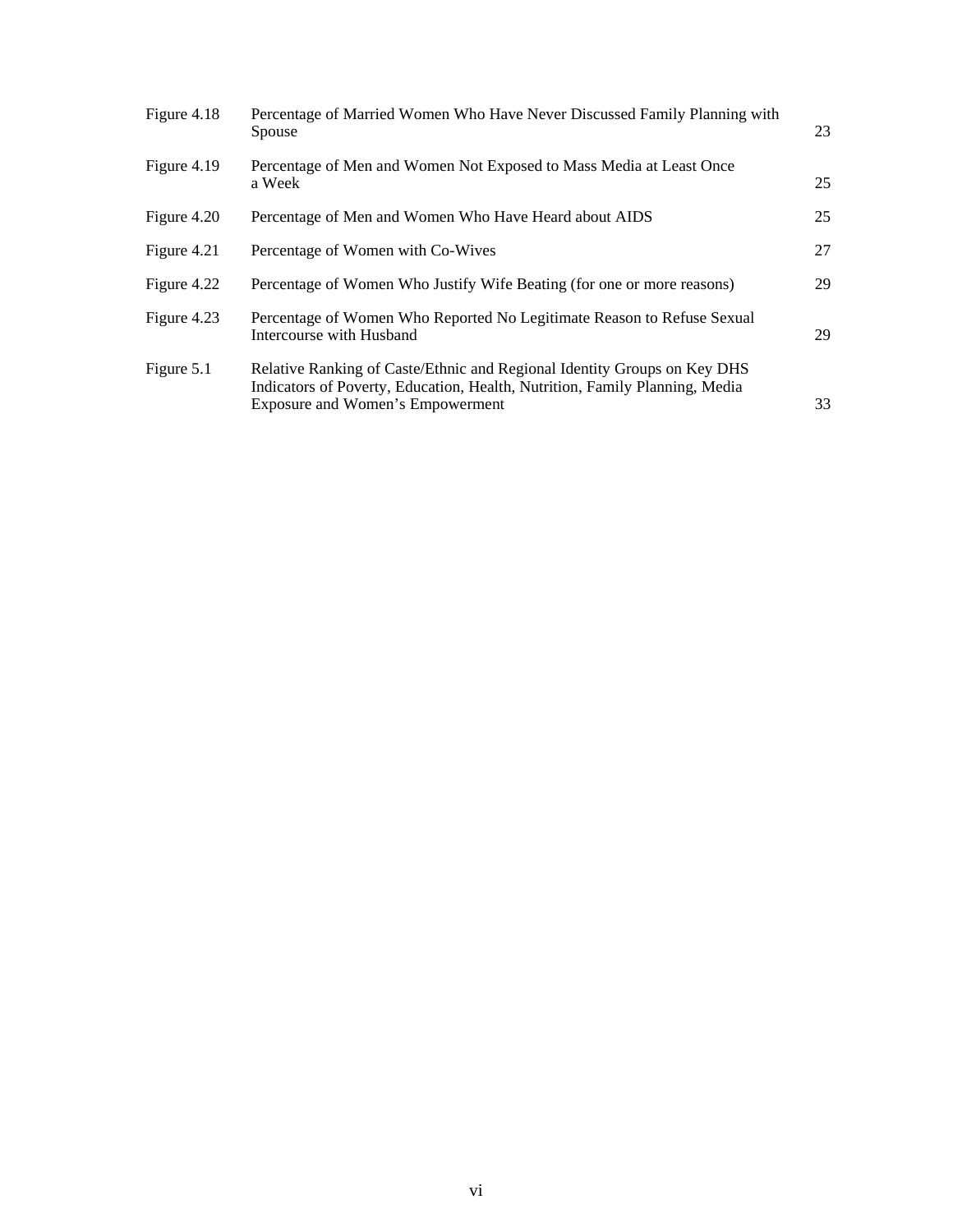# **Acknowledgments**

The authors would like to acknowledge the expert technical input from Mr. Bidhan Acharya, Lecturer, Central Department of Population Studies, Tribhuvan University, Rajendra Lal Dangol and Jyoti Manandhar from New ERA, Kathmandu, Nepal, and Sidney Moore and Christopher Gramer from Macro International Inc., Calverton, Maryland, USA.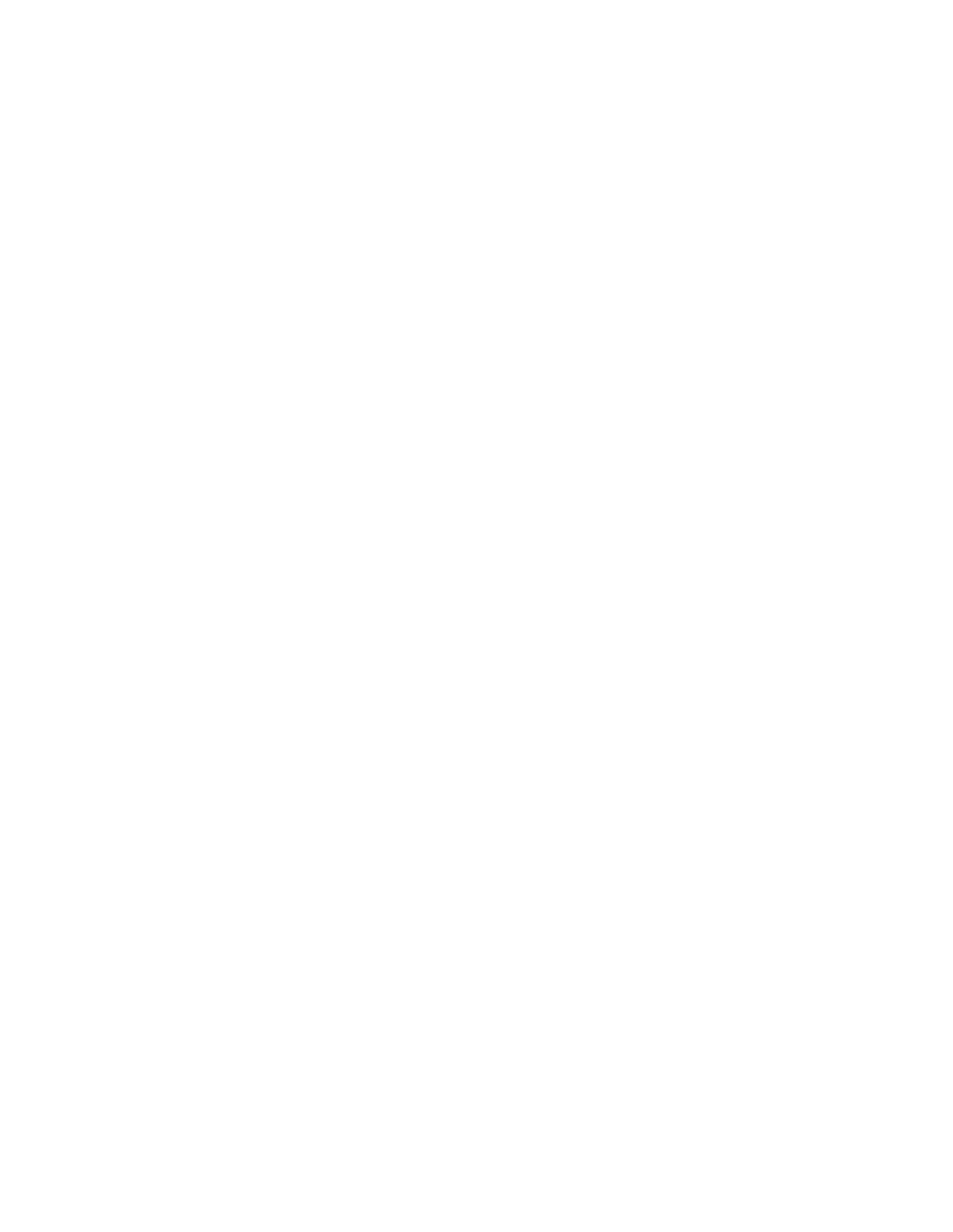#### **1 Background and Rationale**

Although the 2006 Nepal Demographic and Health Survey (NDHS), like those that preceded it in 2001 and 1996, did collect data on the caste/ethnic identity of its respondents, the initial analysis of the DHS carried out by the Ministry of Health and Population, New ERA and Macro International, did not examine those dimensions. Nor did it examine the data from the perspective of regional identity – that is, whether respondents traced their origins from the Tarai/Madhes or the Hill/Mountain areas of Nepal. Analysis by caste or ethnic identity is generally avoided in the analysis of the main findings of the DHS primarily to avoid potentially controversial social categories – which in some countries might reduce government buy-in to critical findings on population and health.

However in Nepal at the present juncture, there is wide recognition in government as well as in the academic community and civil society more broadly that an understanding of these dimensions is essential to the development of inclusive policies and programs that respond more effectively to the legitimate needs and demands of Nepal's diverse population. The approach paper to the National Planning Commission's Three Year Interim Plan and the Plan itself are very open about the barriers certain groups have faced in accessing public services and resources in the past and the disparities in outcomes that this has caused. Both documents call for better data and analysis of these disparities as the foundation for more equitable resource allocation and delivery of public services.

This paper hopes to make a modest contribution to the ongoing process of understanding and responding to Nepal's diversity by carrying out an initial examination of the 2006 DHS through the lens of caste, ethnic and regional identity. The DHS publication has already done extensive analysis along gender lines, but this paper will also keep the gender dimension central since women's membership in different social groups is a major factor in their health and development outcomes.

# **2 Social and Historical Context of Caste/Ethnic and Regional Exclusion in Nepal**

# **2.1 Caste/Ethnic Stratification in Nepal**

This section of the analysis is drawn from Chapter 3, pages 1-5 of the full Gender and Social Exclusion Assessment Report (World Bank/DFID, 2005). In the 2001 Census around 81 percent of Nepalese reported their religion as Hindu, thus locating themselves within the caste system. But for the most part over the last several hundred years and even earlier in some areas, whether they were Hindu or not, all Nepalis were socially defined by the caste system. Some in high mountain areas may have been more influenced by Tibetan Buddhism and others in remote valleys and jungle areas by Shamanistic or Animistic beliefs. For them contact with the Hindu world view may have been minimal, but for most people living in the territorial boundaries of the modern Nepali state – especially after the promulgation of the National Code or *Muluki Ain* in 1854 – the caste system has been a major determinant of their identity, social status and life chances. In this system everyone was organized in terms of their relative ritual purity into the four broad *varnas* of the classical Hindu caste system: the Brahman priests, the Kshatriya kings and warriors, the Vaisya traders and businessmen and the Sudra peasants and laborers – with an additional group technically "outside" the caste system because of their ritually defiling occupations which rendered them "untouchable" by others.

This broad framework of the caste hierarchy is replicated with countless local variations and elaborations all over the Indian sub-content. The earliest detailed record of the caste system operating in Nepal occurs in the Kathmandu valley during the reign of the Newari King Jayasthiti Malla (1380- 1394) where 64 different castes were allotted different tasks and ranks in the hierarchy. Later Ram Shah (1609-1636), the forefather of the present Shah monarch, introduced some rules and regulations about relations between different groups of people outside the Kathmandu valley, but how rigid or widely practiced these rules were is not known. It is clear however that during the  $17<sup>th</sup>$  century as they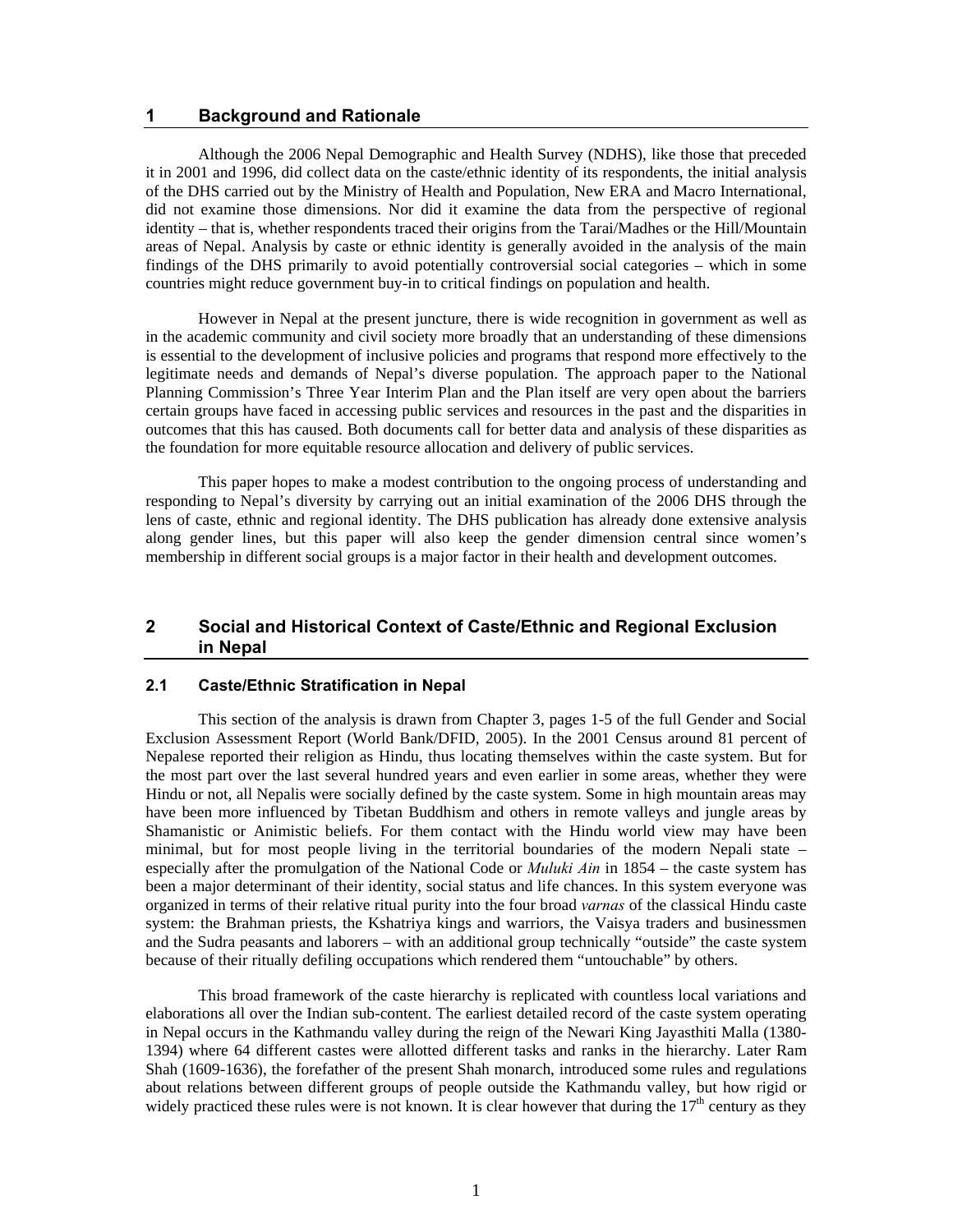conquered the various petty kingdoms in the territory that is now Nepal, the Shah rulers used the concept of the caste hierarchy as an organizing principle for consolidating the diverse peoples inhabiting Nepal into a nation state under their authority.

In 1854, early in the period of Rana rule, a National Legal Code (*Muluki Ain*) was proclaimed that laid out detailed codes for inter-caste behavior and specified punishments for their infringement. Many excellent accounts of the Nepali version of the Hindu *varna* system are available (Hofer, 1979; Pradhan, 2002; Whelpton, 1997) but here we present a table based on the work of Andres Hofer (1979) and later modified by Harka Gurung (2002) that shows how groups were ranked (Table 2.1).

Occupying both the top and the bottom of this system were the hill Hindus or *Parbatiya* who migrated into Nepal from the western hills. They were from the Indo-European language group and spoke a Sanskrit-based language (*Khas*) from which the modern Nepali language emerged. They brought with them their traditional caste-based social structure which already allocated the highest rank to the Bahuns (Brahmans) and the Chhetris and Thakuris (Kshatriya). Both of these were classified as *tagedhari,* or 'wearers of the sacred thread' signifying their status as 'twice-born' or those initiated into the sacred Hindu texts.

| Table 2.1 Nepal Social Hierarchy, 1854                                                                                                           |                                               |                                         |  |  |  |
|--------------------------------------------------------------------------------------------------------------------------------------------------|-----------------------------------------------|-----------------------------------------|--|--|--|
| Hierarchy                                                                                                                                        | Habitat                                       | Belief/religion                         |  |  |  |
| A) WATER ACCEPTABLE (PURE)                                                                                                                       |                                               |                                         |  |  |  |
| 1. Wearers of the sacred thread/tagadhari<br>"Upper caste" Brahmans and Chhetris (Parbatiya)<br>"Upper caste" (Madhesi)<br>"Upper caste" (Newar) | <b>Hills</b><br>Tarai<br>Kathmandu Valley     | Hinduism<br>Hinduism<br>Hinduism        |  |  |  |
| 2. Matwali Alcohol drinkers (non-enslavable)<br>Gurung, Magar, Sunuwar, Thakali, Rai, Limbu<br>Newar                                             | Hills<br>Kathmandu Valley                     | Tribal/Shamanism<br><b>Buddhism</b>     |  |  |  |
| 3. Matawali Alcohol drinkers (enslavable)<br>Bhote (including Tamang)<br>Chepang, Gharti, Hayu<br>Kumal, Tharu                                   | Mountain/Hills<br><b>Hills</b><br>Inner Tarai | <b>Buddhism</b><br>Animism              |  |  |  |
| B) WATER UN-ACCEPTABLE/Pani Nachalne (IMPURE)                                                                                                    |                                               |                                         |  |  |  |
| 4. Touchable<br>Dhobi, Kasai, Kusale, Kulu<br>Musalman<br>Mlechha (foreigner)                                                                    | Kathmandu Valley<br>Tarai<br>Europe           | Hinduism<br>Islam<br>Christianity, etc. |  |  |  |
| 5. Untouchable (achut)<br>Badi, Damai, Gaine, Kadara, Kami, Sarki (Parbatiya)<br>Chyame, Pode (Newar)                                            | Hill<br>Kathmandu Valley                      | Hinduism<br>Hinduism                    |  |  |  |
| Source: Adapted from Gurung (2002).                                                                                                              |                                               |                                         |  |  |  |

People from the 'pure' middle-ranking Vaishya and Sudra varnas do not seem to have come along with these Hindus on their migration eastward through the hills, but the occupational groups, Kami (blacksmiths), Damai (tailor/musicians) and the Sarki (cobblers) did. Falling within the 'impure' group, collectively called *pani nachalne* or 'those from whom water cannot be accepted', they were ranked at the very bottom and classified as *achut* or 'untouchable'.

In the Nepal hill and mountain areas the middle rank was accorded to the existing indigenous groups, belonging to mainly the Tibeto-Burman language group. Since many of these groups consumed homemade beer and spirits, they were called 'liquor-drinkers' or *matwali* by the Brahmans and Chhetris whose caste status did not allow them to take alcohol which was considered polluting. In contemporary Nepal these various ethnic groups are now referred to as the *Adivasi Janajati* (indigenous nationalities).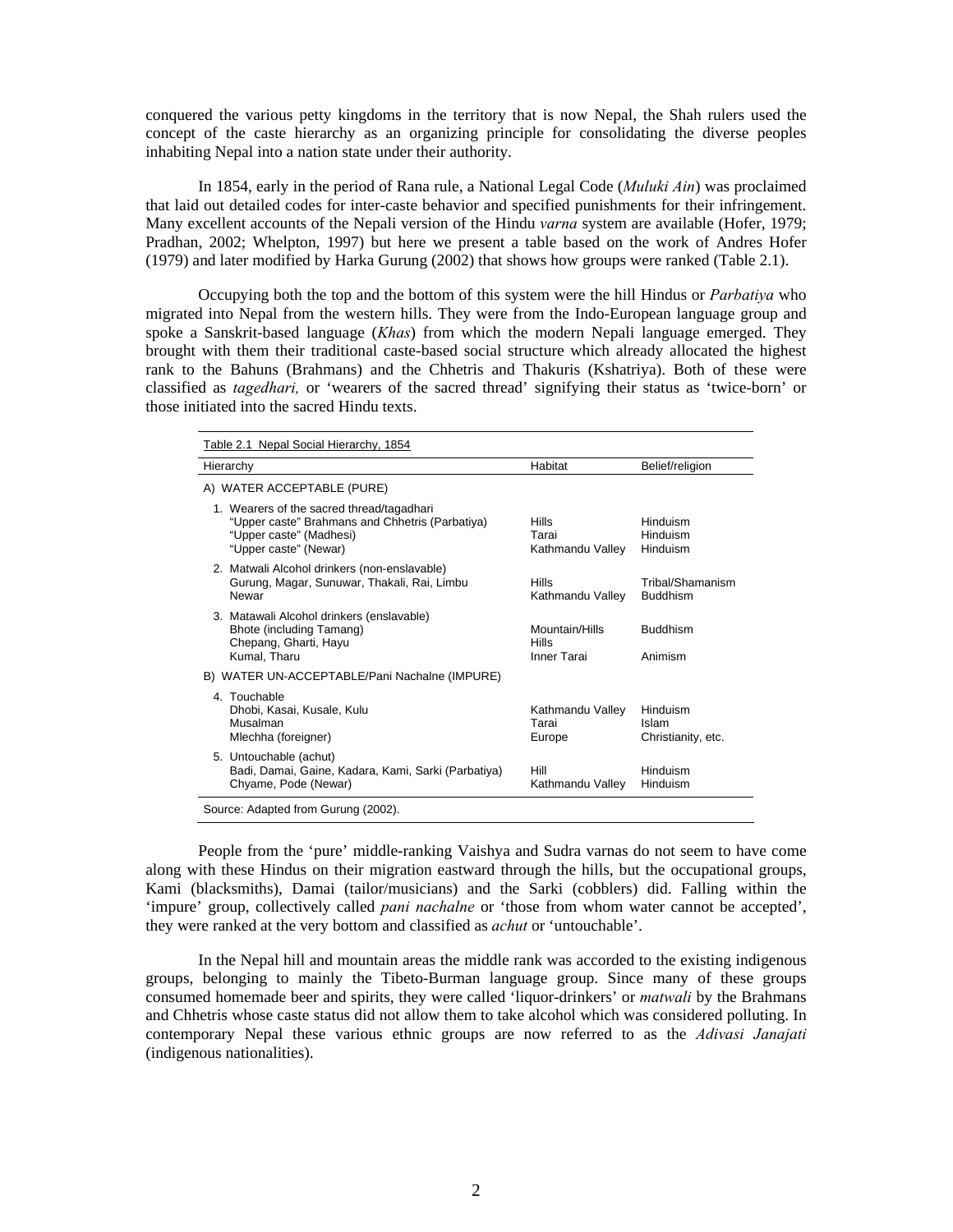# **2.2 Regional Inequities**

Missing from the *Muluki Ain* hierarchy were many groups from the Tarai/Madhes – the plains region of Nepal bordering on India. Those missing included a number of 'untouchable' occupational groups such as the Chamars, Musahars and Tatma who are today among the poorest in Nepal. As can be seen in Table 2.2 which is based on the 103 different social categories recorded in the 2001 Census, some 26 middle-ranking Tarai castes and Janajati groups from the Tarai area were also not recorded in the original *Muluki Ain.* This reflects the marginal position of the Tarai/Madhes subjects and the relative lack of attention they received from the Kathmandu-based government during this period. From the point of view of the Shah/Rana rulers of Nepal the fertile Tarai lands were seen as a place of malaria valued primarily as a source of revenue through tax and *birtas* or land grants that could be given to reward loyal subjects (mostly Parbatiya courtiers but also some local landlords). The Parbatiya rules had little concern for the welfare of either the indigenous inhabitants of the Tarai or the Maithili, Bhojpuri and Avadi speaking Hindu groups who through the ebb and flow of historical conquests found themselves within the territory of the Parbatiya rulers in Kathmandu as borders shifted at various times during the  $18<sup>th</sup>$  and  $19<sup>th</sup>$  century<sup>1</sup>.

|                   |                               |      | Table 2.2 Main Nepal Caste and Ethnic Groups with Regional Divisions and Social Groups (from 2001 Census)                                                                                                                                                                                                |
|-------------------|-------------------------------|------|----------------------------------------------------------------------------------------------------------------------------------------------------------------------------------------------------------------------------------------------------------------------------------------------------------|
|                   | Main Caste/Ethnic Groups (7)  |      | Caste/Ethnic Groups with Regional Divisions (11) and Social Groups (103)<br>from 2001 Census                                                                                                                                                                                                             |
|                   | 1. Brahaman/Chhetri           | 1.1  | <b>Hill Brahman</b><br>Hill Brahman                                                                                                                                                                                                                                                                      |
|                   |                               | 1.2  | <b>Hill Chhetri</b><br>Chhetri, Thakuri, Sanyasi                                                                                                                                                                                                                                                         |
|                   |                               | 1.3  | Tarai/Madhesi Brahman/Chhetri<br>Madhesi Brahman, Nurang, Rajput, Kayastha                                                                                                                                                                                                                               |
| Caste Groups      | 2. TarailMadhesi Other Castes | 2.1  | <b>Tarai/Madhesi Other Castes</b><br>Kewat, Mallah, Lohar, Nuniya, Kahar, Lodha, Rajbhar, Bing, Mali<br>Kamar, Dhuniya, Yadav, Teli, Koiri, Kurmi, Sonar, Baniya, Kalwar,<br>Thakur/Hazam, Kanu, Sudhi, Kumhar, Haluwai, Badhai, Barai,<br>Bhediyar/ Gaderi                                              |
|                   | 3. Dalits                     | 3.1  | <b>Hill Dalit</b><br>Kami, Damai/Dholi, Sarki, Badi, Gaine, Unidentified Dalits                                                                                                                                                                                                                          |
|                   |                               | 3.2  | <b>Tarai/Madhesi Dalit</b><br>Chamar/Harijan, Musahar, Dushad/Paswan, Tatma, Khatwe, Dhobi,<br>Baantar, Chidimar, Dom, Halkhor                                                                                                                                                                           |
|                   | 4. Newar                      | 4    | <b>Newar</b><br>Newar                                                                                                                                                                                                                                                                                    |
| Adivasi/Janajatis | 5. Janajati                   | 5.1  | Hill/Mountain Janajati<br>Tamang, Kumal, Sunuwar, Majhi, Danuwar, Thami/Thangmi, Darai, Bhote,<br>Baramu/Bramhu, Pahari, Kusunda, Raji, Raute, Chepang/Praja, Hayu,<br>Magar, Chyantal, Rai, Sherpa, Bhujel/Gharti, Yakha, Thakali, Limbu,<br>Lepcha, Bhote, Byansi, Jirel, Hyalmo, Walung, Gurung, Dura |
|                   |                               | 5.2. | Tarai Janajati<br>Tharu, Jhangad, Dhanuk, Rajbanshi, Gangai, Santhal/Satar, Dhimal,<br>Tajpuriya, Meche, Koche, Kisan, Munda, Kusbadiya/Patharkata,<br>Unidentified Adibasi/Janajati                                                                                                                     |
|                   | 6. Muslim                     | 6    | <b>Muslim</b><br>Madhesi Muslim, Churoute (Hill Muslim)                                                                                                                                                                                                                                                  |
| Other             | 7. Other                      | 7    | Other<br>Marwari, Bangali, Jain, Punjabi/Sikh, Unidentified Others                                                                                                                                                                                                                                       |

<sup>&</sup>lt;sup>1</sup> The Tarai/Madhes belt was incorporated into the Shah kingdom in the late 1700's. Most of it was lost again to the East India Company after the Gorka rulers did poorly in the Anglo Nepali War of 1814-16 which ended with the signing of the Sugauli treaty in 1816. Then again after the 1857 "Sepoy Mutiny" (or alternatively, the "first war of independence") in India, Nepal was rewarded for its loyalty to the British by the return of sections of the Tarai that had been lost through the Sugauli treaty.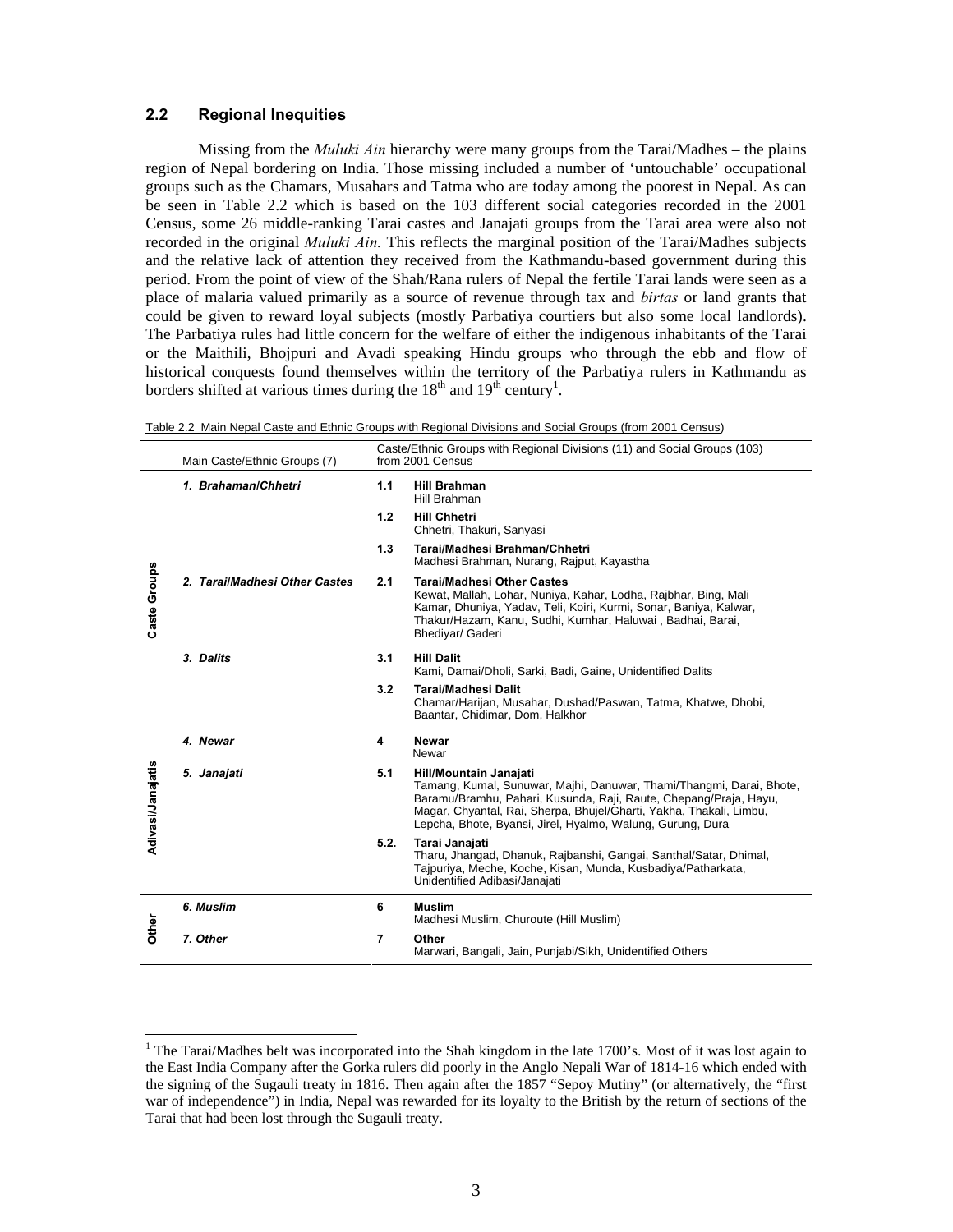The issue of government's failure to ensure equal access to rights (e.g. citizenship, justice and political representation), public services (e.g. health and education) and opportunities (e.g. jobs in the civil service and army) to those lower in the caste/ethnic hierarchy, to women and to those from the Tarai/Madhes region has simmered for centuries, but especially after the overthrow of the Rana regime in 1951 when a more democratic polity was expected. However, after a brief period of democratic government, the king took back power and ruled as an absolute monarch during the period of "Partyless Panchayat Democracy" from 1960 to 1990. After the return of party democracy in 1990<sup>2</sup> also failed to make much difference in outcomes for excluded groups, the intensity of the discontent increased enabling the Maoist insurgents to use these disparities successfully as a basis for recruitment and justification of the People's War. Recent studies (UNDP, 2004; World Bank/DFID, 2005; World Bank, 2006) have documented these disparities using national data sets like the Census, the National Living Standards Survey II and the 2001 DHS.

Social exclusion and discrimination against Dalits, Janajatis, Muslims and Madhesis is now out in the open. Discrimination against women which has been talked about for decades, but never taken seriously by politicians or bureaucrats is now given much more weight. One of the major demands of the Jana Andolan II was not just democracy, but more *inclusive* democracy and greater government attention to overcoming the persistent disparities between the dominant high caste Parbatiyas and the urban Newars (along with a few other Janajati groups and certain powerful Madhesi castes) – and the rest of the country. Systematic collection and analysis of data along caste/ethnic, gender and regional lines is increasingly recognized as critical to government accountability on the inclusion issue and hence, essential to the successful restructuring of the state. As a modest contribution to this process, the rest of this paper examines the 2006 DHS data by the major fault lines of exclusion: caste/ethnicity, gender and regional identity.

# **3 Data and Methods**

The tables presented in this paper use the 11 caste/ethnic groupings shown in the third column of Table 2.2. For the most part, these are the same groupings used in the Gender and Social Exclusion Assessment (GSEA) (World Bank/DFID, 2006:17), but with some refinements. Most of the changes are minor<sup>3</sup>, but one more important difference is the separation of Hill Brahmans and Chhetris into two groups – thus creating 11 groups rather than the 10 in the GSEA. As will be noted in the discussions below, this appears to have been a valid move as both groups make up a significant proportion of Nepal's population but their welfare and poverty outcomes are not as similar as had been thought.

As in the GSEA, all the 103 social groups identified in the 2001 Census have been classified into these 11 main groupings in the third column of Table 2.2. Although the DHS data show a

<sup>&</sup>lt;sup>2</sup> The first "people's movement" or *jana andolan* took place in 1990 when the king-controlled Panchayat system was overthrown and multi-party democracy was established through a new constitution where the king was supposed to be a "constitutional monarch". However, the Maoist insurgency which began in 1996 and worsened considerabley in 2002, allowed the king to recapture power beginning slowly in 2002 and culminating in February of 2005 when he assumed absolute control of the country. In November of 2005 the Maoists and the 7 leading parities formed an alliance against the king which culminated in the second people's movement or *jana andolan II* which took place over 19 days in April of 2006 when citizens in Kathmandu and all over the country went to the streets and forced the king to cede power back to the parties.

<sup>&</sup>lt;sup>3</sup> The category names have been modified to more explicitly refer to the Madhesi origin of some groups in the Tarai. "Tarai Middle Caste" used in the GSEA has been modified to "Tarai/Madhesi Other Castes" (sometimes shortened to Madhesi Other Castes) to avoid the hierarchical ranking implied by the term "middle". Also certain groups who had been placed in the "Tarai Middle Castes" category (i.e., The Marwaris, Sikh/Punjabi and Jain and Bangali) have been moved to the "Other" category as they are not explicitly identified with the Madhes and have traditionally resided in various parts of Nepal.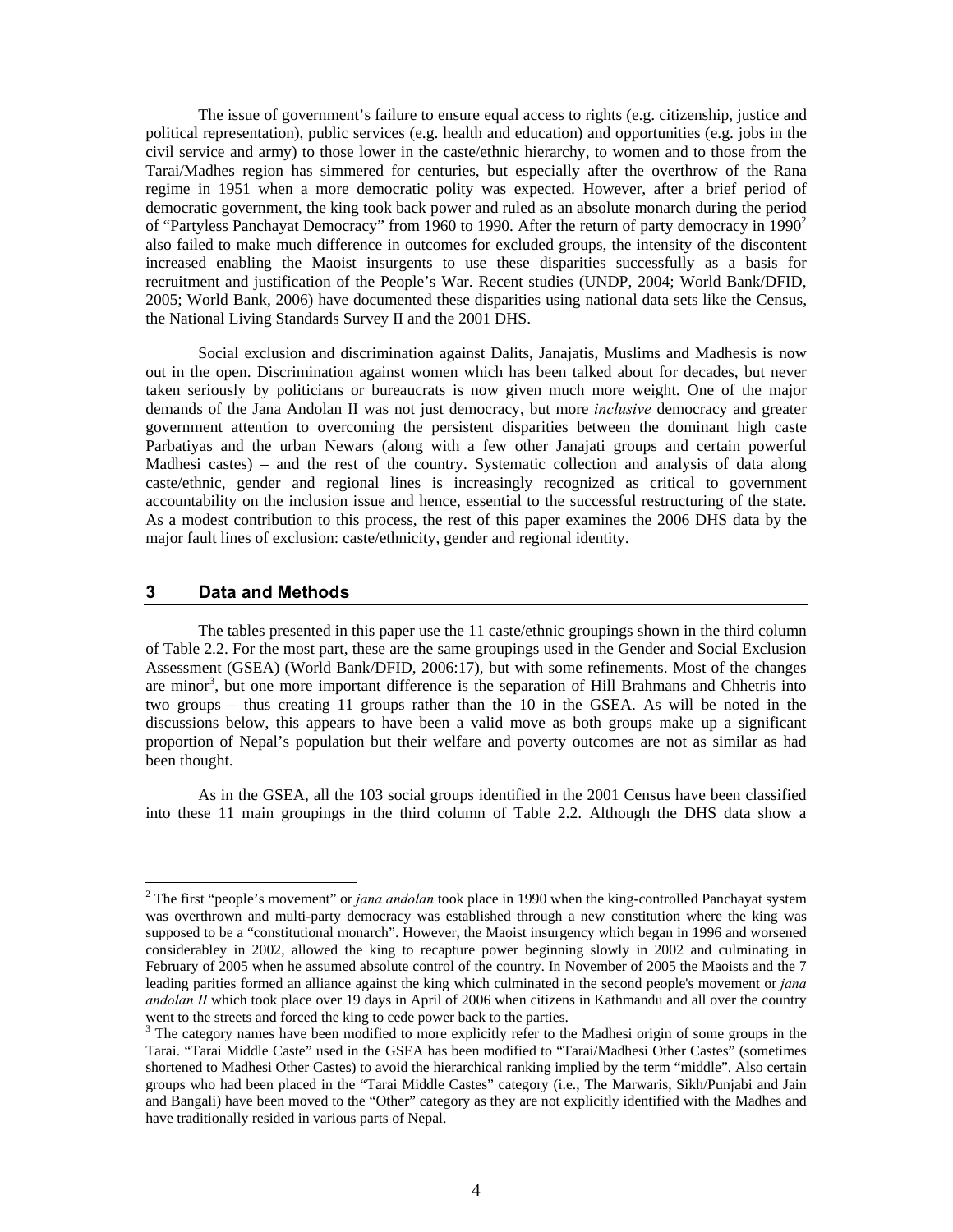somewhat smaller number of distinct social groups  $(96)$  compared with the Census, all but one<sup>4</sup> of the DHS groups are found among the Census groups so it is still possible to analyze the DHS data using these 11 main classifications.

Throughout this paper the data in each table and figure are presented in two ways. The first follows the format in Table 2.2 and allows the analysis to focus on comparing caste and non-caste groups, "high" and "low" caste groups, etc. However, since the Tarai/Madhes and Hill/Mountain distinction has also assumed greater importance of late, we have also presented the data (on the third and second to last rows in each table) in that manner to permit comparison of various indicators on the regional origin of the groups. It should perhaps be pointed out that these data are presented not by *region*, but by *regional identity*. Thus, these tabulations reflect the welfare levels of people of Tarai/Madhes-*origin* and Hill/Mountain *origin*, not necessarily their current residence. Therefore, many Hill/Mountain groups who currently live in the Tarai/Madhes region are not counted in these Tarai/Madhes numbers but in the numbers for the Hill/Mountain groups.

Analysis of some of the most important data on wealth quintiles and education levels along the lines of caste/ethnic and regional identity required some additional programming. The reason for this is that these data were collected at the household level but household caste/ethnic identity was not recorded in this round of the DHS survey. Hence, the caste/ethnic identity of the household was ascertained from individual data.

Following the general rule adopted by Macro International, when the unweighted number of cases for a particular group is less than 25 an asterisk is placed in that row or column and the data are not shown. When the number of cases is between 25 and 49 the data are placed in parentheses to remind the reader about possible anomalies due to small sample size. In order to facilitate comparison with the data in the main report on the findings from the 2006 DHS survey, the table number found in the main survey report is given in parentheses in the heading of each table.

Because of time constraints, this paper presents a limited descriptive analysis of the 2006 DHS data on caste/ethnic and regional divisions. But even from this modest beginning it is clear that much deeper analysis can and should be done.

## **4 Caste/Ethnic and Regional Differentials in Welfare Levels**

It is widely acknowledged that human well-being has many dimensions and thus, measuring concepts like "poverty" or "social exclusion" requires data from many aspects of people's lives. As noted earlier, a number of recent and forthcoming works have explored gender, caste/ethnic and regional disparities in poverty and human development outcomes in Nepal. One of these, the GSEA, made extensive use of the 2001 DHS data and reanalyzed them by caste/ethnicity. Since the Demographic and Health Survey is especially focused on health and family planning dimensions, it offers insights on these dimensions and on women's empowerment that other national-level data sets do not. The DHS also offers data on some key economic and educational variables – because these have been found to be important determinants of fertility behavior. But these data can also be analyzed from another perspective to help us better understand "social exclusion" or disparities in welfare or poverty outcomes based on caste/ethnic and regional identity. This paper will explore the 2006 DHS data from this broader perspective in addition to its focus on health and fertility outcomes.

<sup>&</sup>lt;sup>4</sup> The Bhumiyar, appear in the DHS data set and not in the census categories. However, we have been able to classify this group in the Tarai/Madhes Brahman/Chhetri group.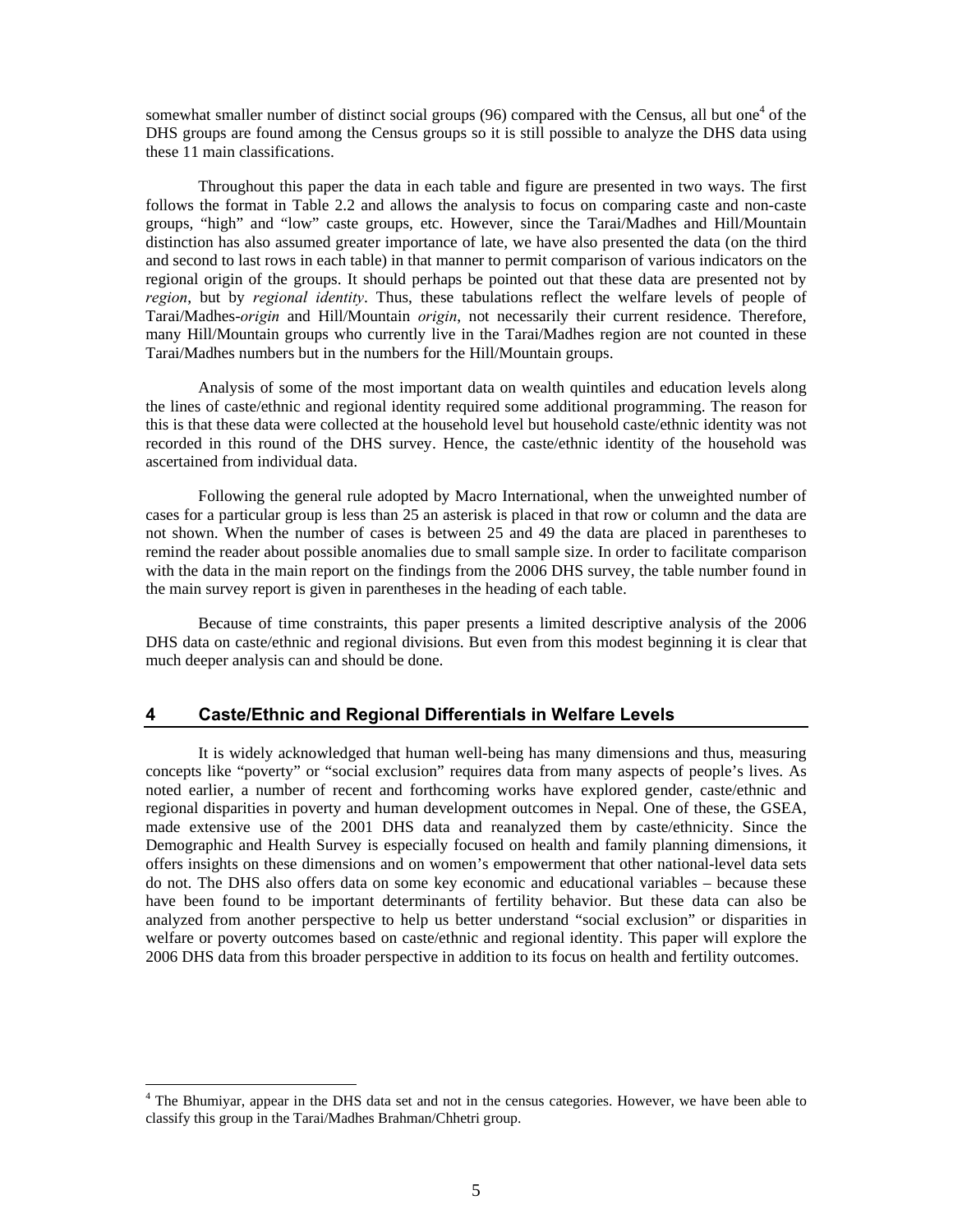# **4.1 Economic Well-being**

#### *Wealth and Assets*

The data on wealth quintiles in Table 4.1 confirms many of the expected patterns of relative economic well-being among different caste/ethnic groups and is consistent with recent studies based on other national datasets such as the 2001 Census and the NLSS II (World Bank/DFID, 2006; Acharya, 2005; CBS, 2006). The Newars and both the Hill and Madhesi Brahmans are doing well economically with large proportions of their population clustered in the top quintile. The Dalits in contrast, are clustered in the bottom quintiles – though the Hill Dalits are doing worse than the Madhesi Dalits. Nearly 46 percent of the Hill Dalits are in the very bottom quintile compared with only 10 percent of the Madhesi Dalits. Similarly, the Janajatis as a group are clustered in the bottom three quintiles – though here again the Hill Janajatis are much more concentrated in the lowest quintile than the Tarai Janajatis.

#### Table 4.1 Wealth Quintiles

Percent distribution of the jure population by wealth quintiles, according to caste/ethnicity and regional identity, Nepal 2006 (Table 2.9)

| Caste/ethnicity and                                  |             | Number of    |              |              |              |                |                  |
|------------------------------------------------------|-------------|--------------|--------------|--------------|--------------|----------------|------------------|
| regional identity                                    | Lowest      | Second       | Middle       | Fourth       | Highest      | Total          | population       |
| <b>Brahman/Chhetri</b>                               | 21.9        | 14.8         | 13.5         | 22.7         | 27.1         | 100.0          | 12,605           |
| Hill Brahman                                         | 9.5         | 11.3         | 12.0         | 26.0         | 41.2         | 100.0          | 4,572            |
| Hill Chhetri                                         | 30.2        | 17.2         | 14.6         | 20.4         | 17.6         | 100.0          | 7,709            |
| Tarai/Madhesi Brahman/Chhetri                        | 0.0         | 6.2          | 9.1          | 28.9         | 55.8         | 100.0          | 324              |
| Tarai/Madhesi Other Castes                           | 5.0         | 26.7         | 29.2         | 26.3         | 12.8         | 100.0          | 4,552            |
| <b>Dalit</b>                                         | 31.7        | 24.5         | 21.9         | 14.4         | 7.6          | 100.0          | 4,851            |
| <b>Hill Dalit</b>                                    | 45.9        | 19.5         | 15.4         | 10.9         | 8.4          | 100.0          | 2,913            |
| Tarai/Madhesi Dalit                                  | 10.3        | 32.0         | 31.7         | 19.6         | 6.4          | 100.0          | 1,937            |
| <b>Newar</b>                                         | 12.3        | 9.2          | 8.2          | 15.3         | 55.0         | 100.0          | 1,633            |
| Janajati                                             | 22.7        | 22.4         | 22.8         | 16.4         | 15.6         | 100.0          | 13,688           |
| Hill/Mountain Janajati                               | 29.1        | 17.8         | 18.0         | 16.0         | 19.0         | 100.0          | 8,758            |
| Tarai Janajati                                       | 11.5        | 30.7         | 31.3         | 16.9         | 9.5          | 100.0          | 4,930            |
| <b>Muslim</b>                                        | 9.6         | 19.0         | 29.1         | 26.7         | 15.6         | 100.0          | 1,534            |
| Other                                                | 2.4         | 12.2         | 18.2         | 40.3         | 26.9         | 100.0          | 813              |
| All Hill/Mountain Groups<br>All Tarai/Madhesi Groups | 26.7<br>8.6 | 16.1<br>27.6 | 15.0<br>29.9 | 18.5<br>21.9 | 23.6<br>12.0 | 100.0<br>100.0 | 25.584<br>13,278 |
| <b>All Nepal</b>                                     | 20.2        | 19.9         | 20.0         | 20.1         | 19.8         | 100.0          | 39,675           |

In addition to these findings, there are also some less expected patterns that emerge. One is the marked difference in the economic status between Hill Brahmans and Hill Chhetris. Chhetris are often clustered together with Brahmans as members of the "high caste" or grouped with the Brahmans and Newars as the "Brahman/Chhetri/Newar (BCN) group" of "dominant" Hill communities. However, these data – and a number of other indicators to be examined in this paper – suggest that large numbers of Chhetri households are not doing as well as had been assumed. While less than 10 percent of the Hill Brahman households fall in the bottom quintile, just over 30 percent of the Chhetri households are in the bottom quintile – almost the same percentage as the Hill Janajatis. Similarly, Chhetris have only 18 percent in the top quintile while the Brahmans have 41 percent. Thus it seems that the often used "BC" or "BCN" category masks considerable internal variation.

Another significant pattern emerges from the comparison of the Hill/Mountain and Tarai/Madhesi groups. The former appears to have much greater numbers of very poor and very rich compared with the latter. Twenty-seven percent of the households from the Hill/Mountain groups are in the poorest quintile and 24 percent are in the top compared with only 9 percent in the poorest and 12 percent in the top among the Tarai/Madhes-origin groups. In other words, disparity in the distribution of wealth is greater in the Hill/Mountain region than in the Tarai/Madhes region.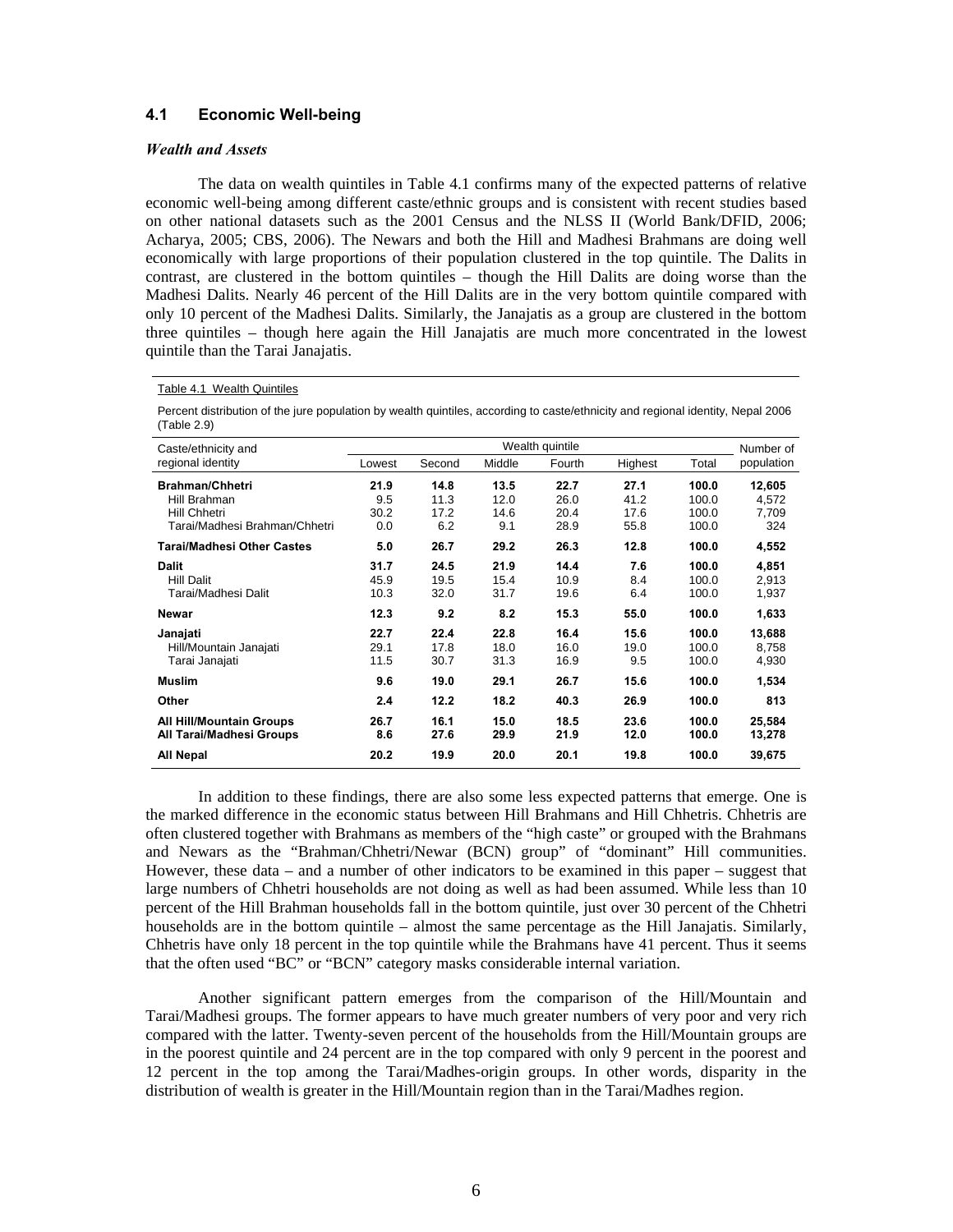The DHS survey collected data on household possessions and facilities. Table 4.2 below combines these data. Other than improved drinking water and means of transport, Tarai/Madhesorigin households have lower levels of possessions and public utilities than Hill/Mountain-origin households. One surprising fact is that although 19 percent of Tarai Dalit households report having a television, only 5 percent report having a private latrine.

| Percent of households with facility (Table 2.8)                                                |                              |                              |                               |                              |                              |                                     |                             |  |  |  |
|------------------------------------------------------------------------------------------------|------------------------------|------------------------------|-------------------------------|------------------------------|------------------------------|-------------------------------------|-----------------------------|--|--|--|
| Caste/ethnicity and<br>regional identity                                                       | Electricity                  | Private<br>latrine           | Improved<br>drinking<br>water | Radio                        | Television                   | Any means<br>of trans-<br>portation | Number of<br>households     |  |  |  |
| <b>Brahman/Chhetri</b><br>Hill Brahman<br><b>Hill Chhetri</b><br>Tarai/Madhesi Brahman/Chhetri | 60.7<br>75.8<br>50.4<br>82.9 | 52.0<br>66.3<br>42.5<br>65.7 | 76.6<br>81.1<br>72.9<br>98.8  | 75.3<br>83.7<br>70.9<br>57.7 | 33.4<br>45.8<br>25.0<br>49.7 | 30.3<br>41.3<br>21.7<br>71.5        | 2,659<br>991<br>1,600<br>68 |  |  |  |
| Tarai/Madhesi Other Castes                                                                     | 43.4                         | 18.1                         | 97.3                          | 38.8                         | 24.5                         | 71.4                                | 806                         |  |  |  |
| Dalit<br><b>Hill Dalit</b><br>Tarai/Madhesi Dalit                                              | 33.0<br>32.7<br>33.7         | 16.4<br>23.2<br>4.6          | 80.2<br>70.3<br>97.5          | 45.0<br>53.3<br>30.2         | 15.5<br>13.3<br>19.4         | 32.0<br>13.6<br>64.4                | 940<br>600<br>340           |  |  |  |
| Newar                                                                                          | 72.6                         | 71.6                         | 90.5                          | 82.8                         | 61.4                         | 46.4                                | 348                         |  |  |  |
| Janajati<br>Hill/Mountain Janajati<br>Tarai Janajati                                           | 46.3<br>49.6<br>38.3         | 35.5<br>42.4<br>18.6         | 80.9<br>76.7<br>91.0          | 61.8<br>64.8<br>54.6         | 25.6<br>26.5<br>23.4         | 34.2<br>17.6<br>74.1                | 2,539<br>1,795<br>744       |  |  |  |
| <b>Muslim</b>                                                                                  | 63.2                         | 26.6                         | 92.3                          | 47.6                         | 28.8                         | 53.6                                | 250                         |  |  |  |
| Other                                                                                          | 76.4                         | 46.6                         | 93.3                          | 69.8                         | 65.3                         | 23.7                                | 139                         |  |  |  |
| <b>All Hill/Mountain Groups</b><br>All Tarai/Madhesi Groups                                    | 54.3<br>43.6                 | 46.6<br>18.7                 | 76.5<br>94.7                  | 70.0<br>44.4                 | 30.4<br>24.6                 | 24.7<br>69.2                        | 5,334<br>2,208              |  |  |  |
| <b>All Nepal</b>                                                                               | 51.6                         | 38.6                         | 82.1                          | 62.7                         | 29.4                         | 37.5<br>7,681                       |                             |  |  |  |

## **4.2 Education**

Table 4.2 Household Facilities

The data on educational attainment of men and women age 15-49 presents a disheartening picture of the pockets of illiteracy that remain in Nepal (See Figure 4.1). Nearly 85 percent of Tarai/Madhesi Dalit women are not educated. Madhesi Other Caste women and Muslim women are close behind: 75 and 78 percent respectively have no education. Hill Dalit women do somewhat better (59 percent without education) – though still below the national average for women (53 percent). The men from the Tarai/Madhes-origin groups do better than women, but with 29 percent uneducated, they still lag behind the national average for men (18 percent uneducated) and quite far behind the average for men from Hill/Mountain groups (13 percent). The highest rates of uneducated males are among the Tarai/Madhesi Dalit (46 percent) and Muslims (42 percent). Tarai/Madhesi Other Caste men have the same percent uneducated as Hill Dalit men (25 percent).

Particularly worrisome at a time when there is strong government commitment to incorporate excluded groups into government service, are the very small percentages of Dalits who have education above secondary levels. In the entire DHS sample, not a single Dalit woman from the Tarai was educated beyond SLC and less than one percent of the Madhesi Dalit men had such qualifications (data not shown). Hill Dalits do somewhat better (less than one percent of women and less than 2 percent of men educated beyond SLC) but still well below the national average. Across the board, the Tarai/Madhes-origin groups have much lower levels of education – except for the high caste Madhesi groups whose men and women have higher average education levels than any other group in the country.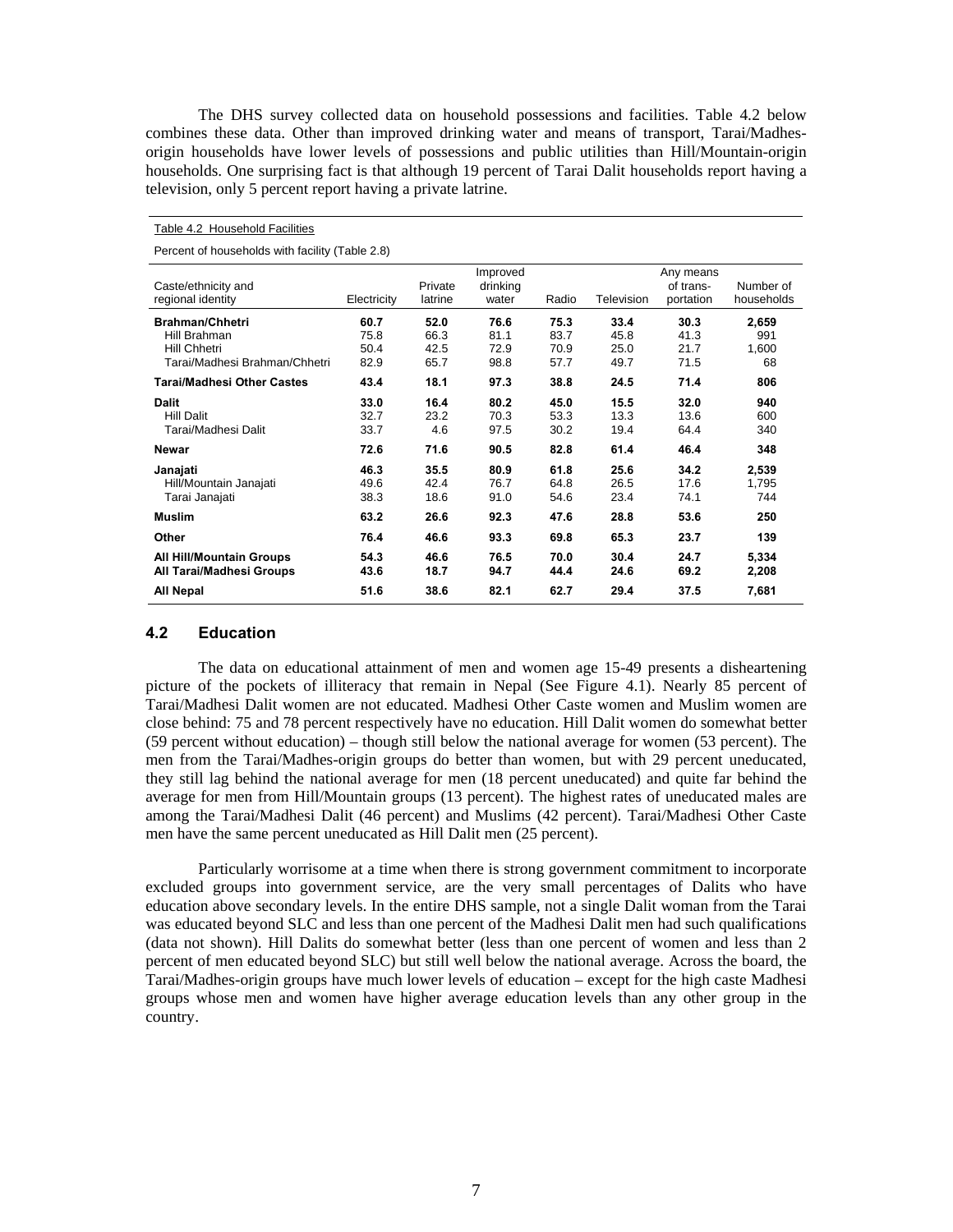

**Figure 4.1 Percentage of Males and Females Without any Education**

These same broad patterns are evident in Figure 4.2 below on literacy levels for men and women in the 15-49 age group which captures information on people who learned to read outside of school and those who may have gone to school but failed to become literate. These data confirm the much lower literacy levels among those of Tarai/Madhes origin – especially women. For example, Hill/Mountain women are nearly twice as likely to be literate as Tarai/Madhesi women (63 percent compared with 36 percent, respectively).

Research has shown that in addition to the absolute level of female literacy, what also matters for women's empowerment is the *gap* between male and female literacy rates (Agrawal, 1997; Frankenberg and Thomas, 2001). As we have seen, Tarai/Madhes-origin men have lower literacy rates than men from the Hill groups; but the literacy level of Tarai-origin women is so low that, with the exception of Muslims, the largest gender gaps in literacy are also found among the Tarai/Madhesorigin groups (Figure 4.2). For example, among the Madhesi Other Castes, men are three times as likely to be literate as women (72 percent versus 24 percent), and among all Tarai/Madhes-origin groups men are twice as likely to be literate as women (70 percent versus 36 percent).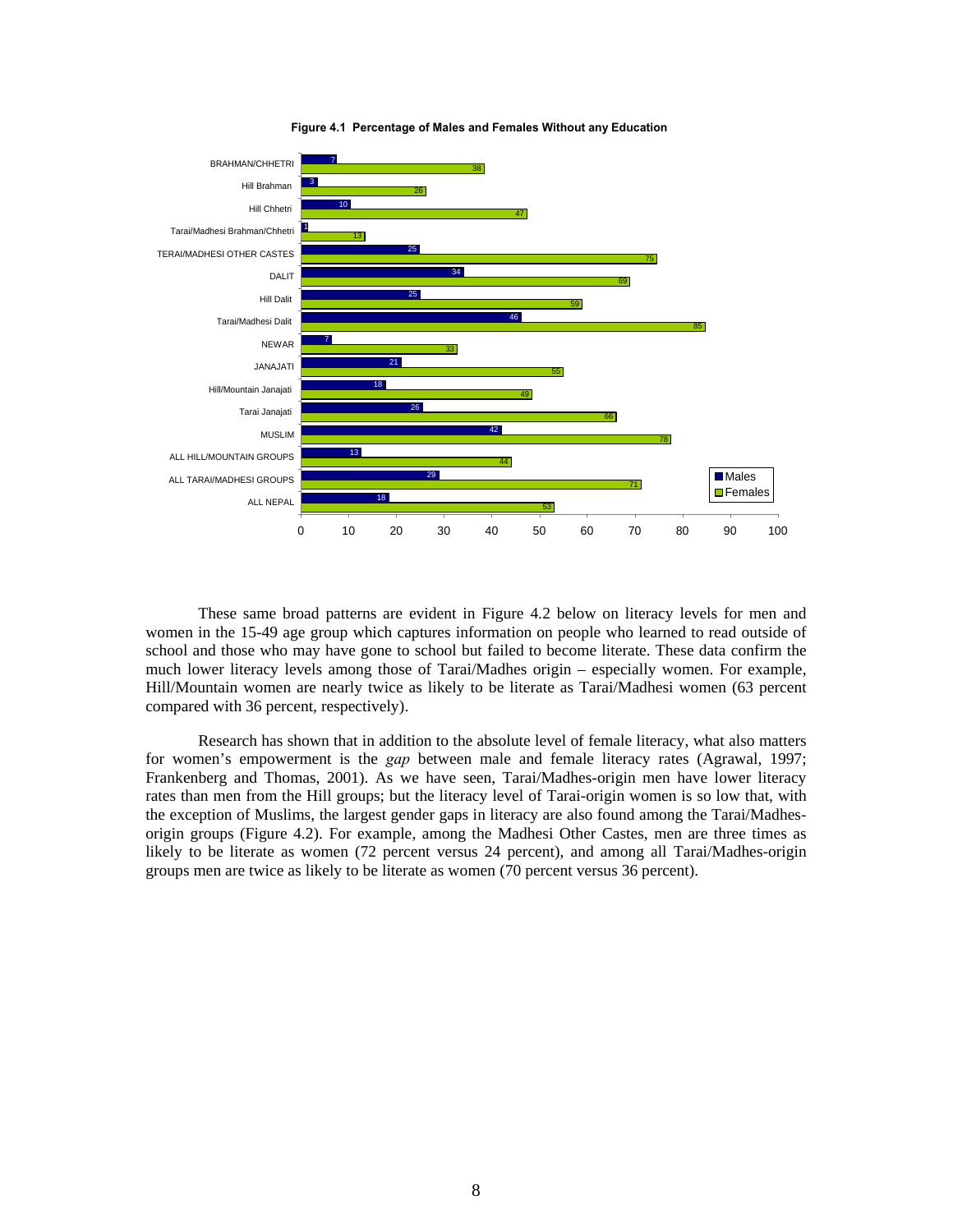

**Figure 4.2 Percentage of Men and Women Who Are Literate**

The pattern of primary school attendance is consistent with the educational attainment and literacy data discussed above – but also offers some reasons to hope that at least some parts of the negative pattern will change. For example, there has been a significant increase in school attendance among Hill Dalits – both boys and girls. Primary school attendance levels for Hill Dalits (90 percent) are not only higher than those for Tarai/Madhesi Dalits (71 percent) and Muslims (62 percent), but also slightly higher than for Janajatis (89 percent) or for Tarai/Madhesi Other Castes (88 percent) (data not shown). Unfortunately, in secondary school, Hill Dalit attendance drops to 32 percent – still higher than Tarai/Madhesi Dalits (18 percent), Muslims (21 percent) or even Tarai/Madhesi Other Castes (28 percent), but well below the Janajati (46 percent) and privileged "high caste" groups.

The primary school attendance ratios show that boys from Tarai/Madhes-origin groups lag boys from Hill/Mountain-origin groups by 6 percentage points and for girls the lag is nearly 15 percentage points at the primary level (data not shown). At the secondary level both Tarai/Madhesi boys and girls lag behind Hill/Mountain boys and girls by around 13 percent. Unless this gap can be addressed and greater attention given to encouraging children from Tarai/Madhes-origin groups to go to school and stay there, the current education deficit among Tarai-origin groups will continue.

## **4.3 Maternal and Child Health and Nutrition**

#### *Maternal Health*

Despite the ten-year insurgency, Nepal has been able to dramatically reduce maternal mortality (from 540 maternal deaths to 281 per 100,000 live births) over the past 15 years. It is not possible to disaggregate the maternal mortality ratio by caste/ethnicity or regional identity, but we can disaggregate the data on some of the key factors related to maternal mortality.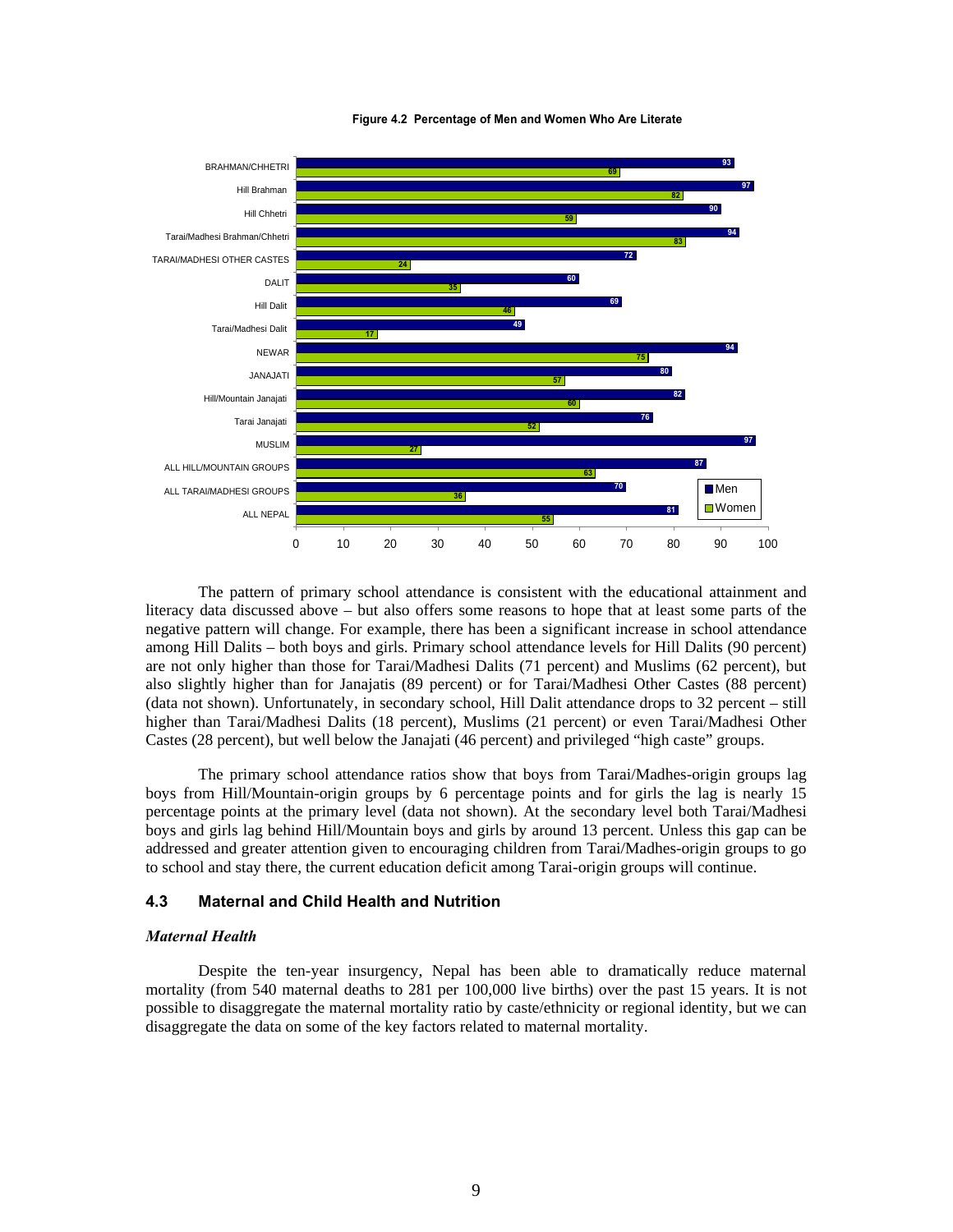In terms of who is receiving antenatal care from a skilled birth attendant (SBA) of some type, Muslim (32 percent), Tarai Janajati (33 percent) and Hill Janajati women (35 percent) have the lowest percentages (Figure 4.3). Tarai/Madhesi and Hill Dalits (38 percent and 42 percent, respectively) and Tarai/Madhesi Other Castes (40 percent) do somewhat better. The highest use of SBA for antenatal care is found among the Hill Brahmans and Newars (76 percent and 68 percent, respectively).



**Figure 4.3 Percentage of Births for which Mothers Received Antenatal Care from a Skilled Birth Attendant (SBA)**

The data in Table 4.3 show which groups are getting antenatal care by type of provider. Not surprisingly, the pattern that emerges is that better off groups (who generally are more urban and better educated) tend to seek care from doctors and nurse/midwives while poorer groups with lower social status depend more on lower level health workers. Dalits (especially those from the Tarai/Madhes), Tarai/Madhesi Other Castes, Janajatis and Muslims all use the services of Health Workers, Maternal and Child Health Workers (MCHW) and Village Health Workers (VHW) at a higher rate than Brahmans or Newars. Although not conclusive, these data suggest that these categories of health workers do not discriminate against "low caste" or Muslim women at least in terms of delivery or antenatal care.

The picture for Female Community Health Volunteers (FCHV) however is a bit more complex. With less than 2 percent of the respondents reporting that they had been contacted by an FCHV for antenatal care, interpretation of the outreach patterns remains highly speculative. All in all, the outreach of FCHVs in the Hills seems to be quite low in terms of antenatal care. Coverage is somewhat better among Tarai/Madhesi respondents: Just under 4 percent report having received antenatal care from an FCHV and this was spread among all of the Tarai/Madhesi-origin groups. Although Tarai/Madhesi Other Caste women reported the highest percentage of women receiving care (6 percent), 3 percent of Muslim and 3 percent of Madhesi Dalit women also reported getting antenatal care from FCHVs. In contrast, among the Hill/Mountain groups, not a single Hill Dalit woman reported getting antenatal care from a FCHV.

**Note: Tarai/Madhesi Brahman/Chhetri group not shown because it is based on fewer than 50 cases**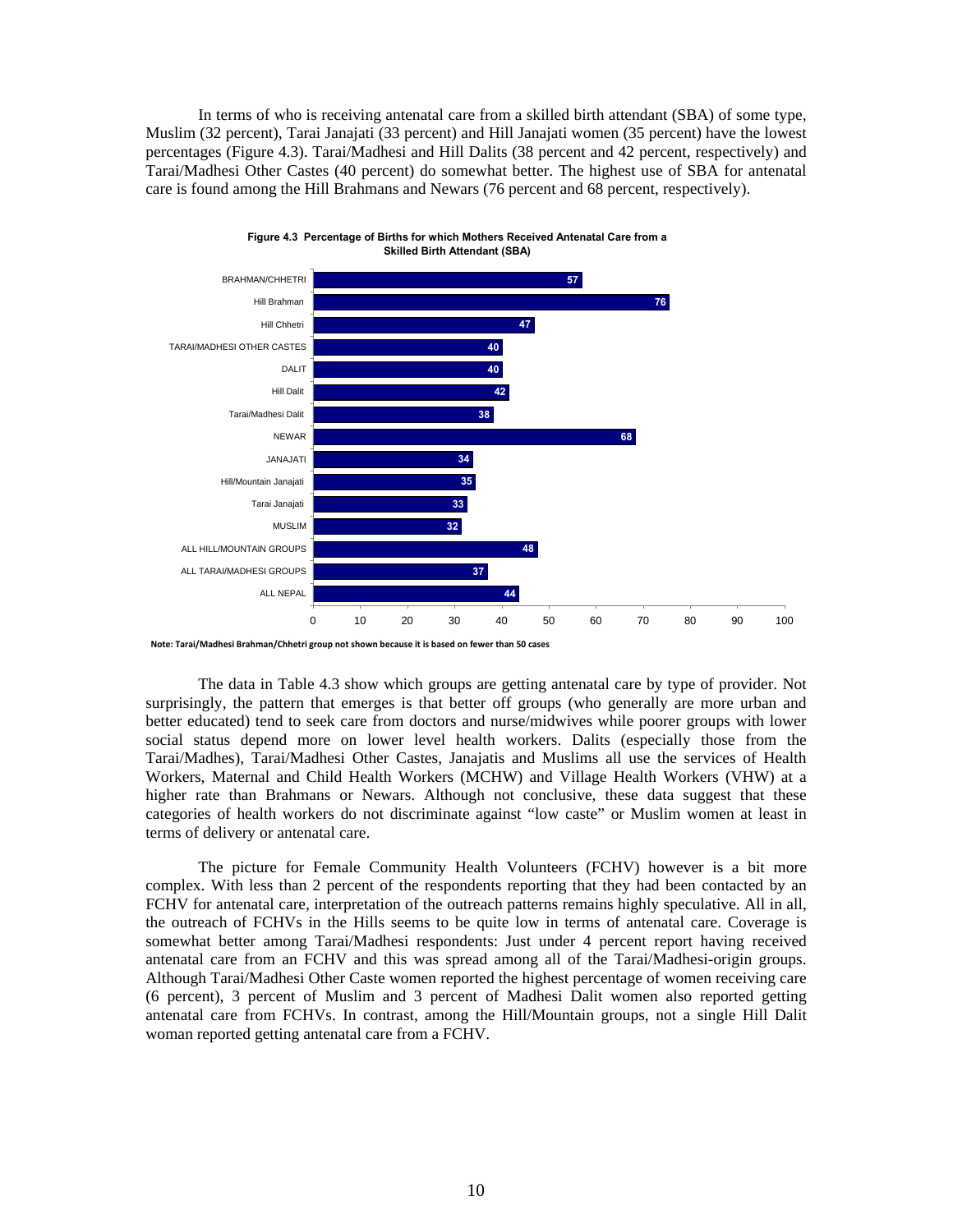#### Table 4.3 Antenatal Care

Percent distribution of women who had a live birth in the five years preceding the survey by antenatal care (ANC) provider during pregnancy for the most recent birth, and the percentage of most recent births receiving antenatal care from SBA, according to caste ethnicity and region, Nepal 2006 (Table 10.1)

| Caste/ethnicity and<br>regional identity             | Doctor               | Nurse/<br>midwife    | Health<br>assistant/<br>health<br>worker | <b>MCH</b><br>worker | <b>VHW</b>        | Traditional<br>birth<br>attendant | <b>FCHV</b>       | Other             | No one               | Total                   | Percentage<br>receiving<br>antenatal<br>care from<br><b>SBA</b> | Number<br>of women  |
|------------------------------------------------------|----------------------|----------------------|------------------------------------------|----------------------|-------------------|-----------------------------------|-------------------|-------------------|----------------------|-------------------------|-----------------------------------------------------------------|---------------------|
| <b>Brahman/Chhetri</b>                               | 28.9                 | 28.1                 | 9.4                                      | 11.0                 | 1.3               | 0.1                               | 0.6               | 0.0               | 20.6                 | 100.0                   | 57.0                                                            | 1,249               |
| Hill Brahman<br><b>Hill Chhetri</b>                  | 42.7<br>21.0         | 32.9<br>25.9         | 7.9<br>10.4                              | 6.4<br>13.4          | 0.6<br>1.7        | 0.0<br>0.2                        | 0.3<br>0.7        | 0.0<br>0.0        | 9.2<br>26.7          | 100.0<br>100.0          | 75.6<br>46.9                                                    | 406<br>820          |
| Tarai/Madhesi Brahman/<br>Chhetri                    | $^\star$             | $\star$              | $\star$                                  | $\star$              | $\star$           | $^\star$                          | $\star$           | $^\star$          | $\star$              | $\star$                 | $\star$                                                         | 23                  |
| <b>Tarai/Madhesi Other Castes</b>                    | 17.7                 | 22.5                 | 13.8                                     | 14.1                 | 1.9               | 0.0                               | 6.1               | 0.2               | 23.5                 | 100.0                   | 40.2                                                            | 486                 |
| <b>Dalit</b><br><b>Hill Dalit</b><br>Madhesi Dalit   | 14.8<br>19.5<br>7.9  | 25.4<br>22.1<br>30.3 | 12.5<br>9.4<br>17.1                      | 13.7<br>12.3<br>15.8 | 3.7<br>2.9<br>4.9 | 0.5<br>0.0<br>1.1                 | 1.0<br>0.0<br>2.5 | 0.3<br>0.0<br>0.7 | 28.1<br>33.8<br>19.7 | 100.0<br>100.0<br>100.0 | 40.2<br>41.6<br>38.2                                            | 594<br>355<br>239   |
| Newar                                                | 46.5                 | 21.9                 | 7.4                                      | 5.4                  | 1.6               | 0.0                               | 0.0               | 0.0               | 17.2                 | 100.0                   | 68.4                                                            | 141                 |
| Janajati<br>Hill/Mountain Janajati<br>Tarai Janajati | 16.1<br>17.8<br>12.5 | 17.9<br>16.7<br>20.2 | 12.9<br>11.4<br>16.0                     | 15.8<br>8.4<br>31.0  | 2.1<br>2.0<br>2.2 | 0.1<br>0.2<br>0.0                 | 1.2<br>1.0<br>1.8 | 0.5<br>0.8<br>0.0 | 33.5<br>41.8<br>16.2 | 100.0<br>100.0<br>100.0 | 33.9<br>34.5<br>32.7                                            | 1,331<br>897<br>434 |
| <b>Muslim</b>                                        | 14.9                 | 16.6                 | 25.9                                     | 13.8                 | 3.6               | 0.0                               | 3.0               | 0.0               | 22.2                 | 100.0                   | 31.5                                                            | 194                 |
| Other                                                | 24.8                 | 6.2                  | 22.2                                     | 24.4                 | 1.6               | 0.0                               | 1.6               | 0.0               | 19.2                 | 100.0                   | 31.0                                                            | 70                  |
| All Hill/Mountain Groups<br>All Tarai/Madhesi Groups | 24.4<br>14.8         | 23.1<br>22.2         | 10.0<br>16.6                             | 10.0<br>19.5         | 1.8<br>2.8        | 0.1<br>0.2                        | 0.6<br>3.6        | 0.3<br>0.2        | 29.6<br>20.1         | 100.0<br>100.0          | 47.6<br>37.0                                                    | 2,620<br>1,376      |
| <b>All Nepal</b>                                     | 21.2                 | 22.5                 | 12.5                                     | 13.5                 | 2.1               | 0.1                               | 1.6               | 0.2               | 26.2                 | 100.0                   | 43.7                                                            | 4,066               |

A recent study reported that "there is some evidence that FCHVs treat Dalits and Muslims more than their proportion in the population". (New ERA, 2007: ix). But the data from the DHS and the New ERA study itself suggest that this is not happening in the Hill/Mountain areas. Some of the difference in FCHV behavior between the Tarai and Hills may possibly be explained by the fact that the Tarai/Madhes region has always had traditional birth attendants (TBAs) from among the Chamars, a Madhesi Dalit caste. According to the New ERA study, the total percentage of Dalits recruited as FCHVs in all 75 districts was only 7 percent – only about half their proportion in the population. However, in quite a few Tarai districts<sup>5</sup> Dalit women were recruited in much higher proportions. Similarly, though overall less than two percent of the FCHVs were Muslim, in the Tarai districts of Sunsari, Bara, Parsa, Rautahat and Banke quite high proportions (from 25 percent to 5 percent) of the women recruited were Muslim. This could mean that in those districts at least FCHVs who were themselves Dalit or Muslim would be more willing to interact with other Dalits and Muslims to provide them with maternal and child health care.

The data from the New ERA study also show that the proportion of Dalit FCHVs tends to be lower in the Hill/Mountain region: in only two districts (Bajhang and Doti) do Dalit FCHVs make up slightly more than their proportion in the national population. The study reports that at the national level Brahman and Chhetri women are "over represented" among the FCHVs: while they are roughly 32 percent of the population, Brahman and Chhetris make up 48 percent of the FCHVs. This could help explain the low coverage of Hill Dalit women. But further exploration is warranted to determine whether this is indeed a pattern and if so, how in the Hill areas these health volunteers can be further encouraged to work with women from the excluded groups who are most in need of their services. The Support to Safer Motherhood Program (SSMP) has run a special Equity and Access Program in 8 districts where special efforts have been made to overcome such caste barriers to maternal health care delivery through training and sensitization of health care workers (including FCHVs) and community communication campaigns. Early results have been encouraging. While Dalit women delivering in hospitals have increased slightly under the program, the project monitoring data show that these women are much more likely to use nearby Primary Health Care Centers and Health Posts. Unlike

<sup>&</sup>lt;sup>5</sup> Tarai districts where the proportion of Dalit FCHWs was greater than 13 percent are: Saptahari, Siraha, Dhanusa, Parsa, Rautahat and Kapalbastu.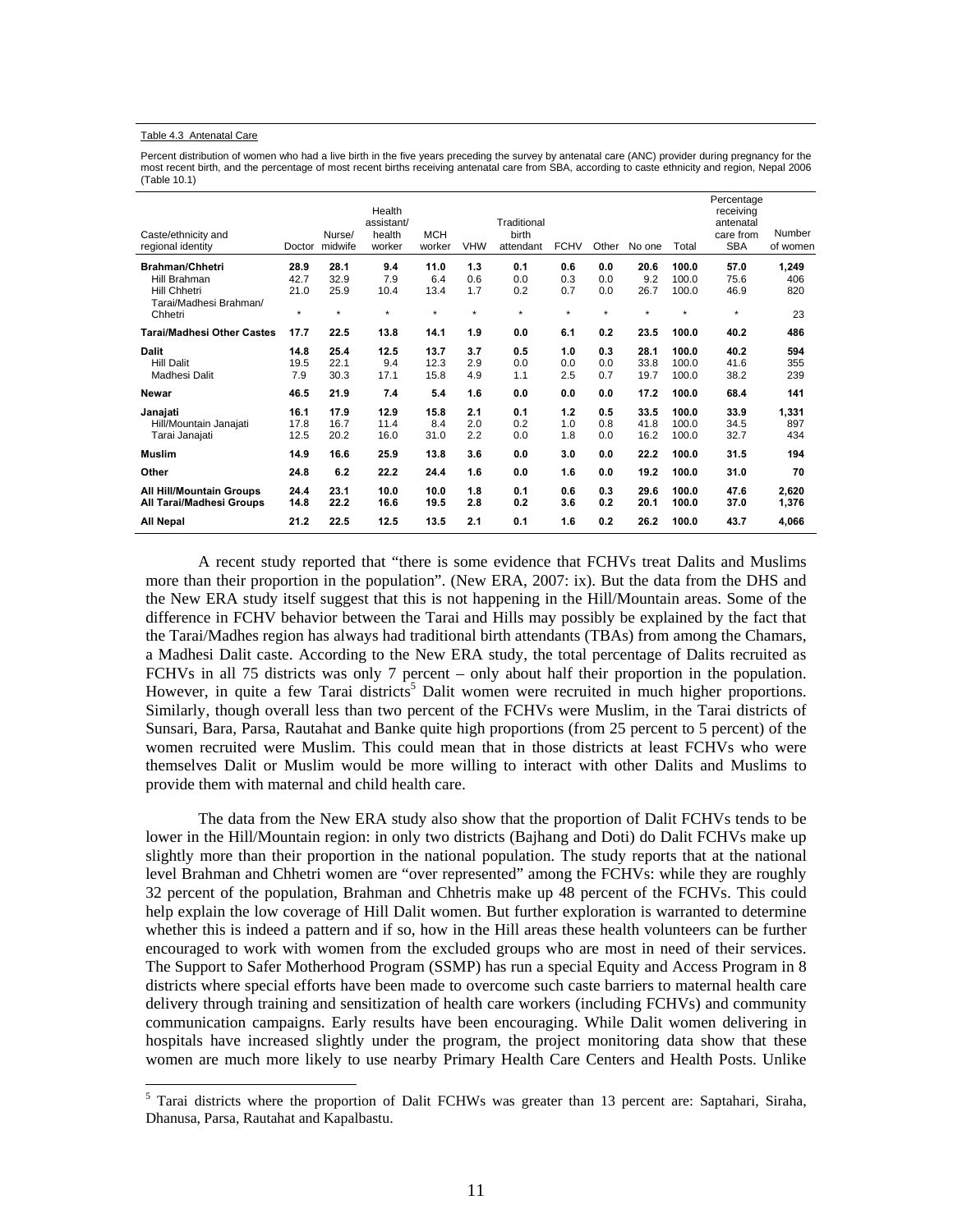Brahman/Chhetri and Newar women who opted for hospital delivery in two out of three cases, Dalit women used the local health facilities in two out of three cases (Devkota, 2008).

The vast majority of births still take place at home in Nepal (Figure 4.4). Only 18 percent of births are delivered in a health facility. The proportion is somewhat lower for the Tarai-origin groups (13 percent) than for the Hill/Mountain groups (20 percent) and for socially and economically disadvantaged groups like the Dalits (9 percent) and Muslims (12 percent).



**Figure 4.4 Percentage of Deliveries in a Health Facility**

Traditional birth attendants (TBAs) continue to be the most common source of assistance for women from Tarai/Madhes-origin groups. Over 40 percent of Tarai/Madhesi women get help from this source compared with only 7 percent among Hill/Mountain groups. Even women from the relatively educated and well-off Madhesi Brahman/Chhetri groups (who use doctors for 63 percent of their deliveries) are assisted by TBAs in 17 percent of the cases (data not shown). As reported above in the discussion of antenatal care, many of the FCHVs in the Tarai districts appear to have been recruited from the same Dalit caste as the TBA and the data show that the FCHVs in the Tarai do assist Dalit women more than their counterparts in the hills who tend to be recruited from the high caste group.

Another difference between the Hill/Mountain groups and the Tarai/Madhes groups is with reference to the practice of leaving women alone during their delivery. More than 9 percent of the Hill Mountain women (13 percent for Hill Dalit women) had no assistance during delivery compared with less than 2 percent among the Tarai/Madhes-origin groups (data not shown). Although childbirth is considered ritually "polluting" among groups from both regions, in the Tarai, the existence of the low caste TBA (who is already considered "polluted" by higher caste groups) means that there is at least someone to do this work – though it is not clear whether the TBA's main tasks are to help the mother and child or primarily to dispose of the highly polluting placenta and blood associated with the delivery. In the Hill areas of Nepal, although there are some TBAs known as *sudenis*, they are not necessarily found everywhere and are not associated with any particular caste. Somehow the Dalits in the Hill regions of Nepal did not take up this hereditary low caste occupation – perhaps because even to assist at childbirth, they were not allowed inside the houses of Brahmans and Chhetris. Indeed, in the Mid and Far Western regions of Nepal, the delivering mother herself is not permitted in the house and must have the child in a cowshed or other external building – a practice called *chaupadi*.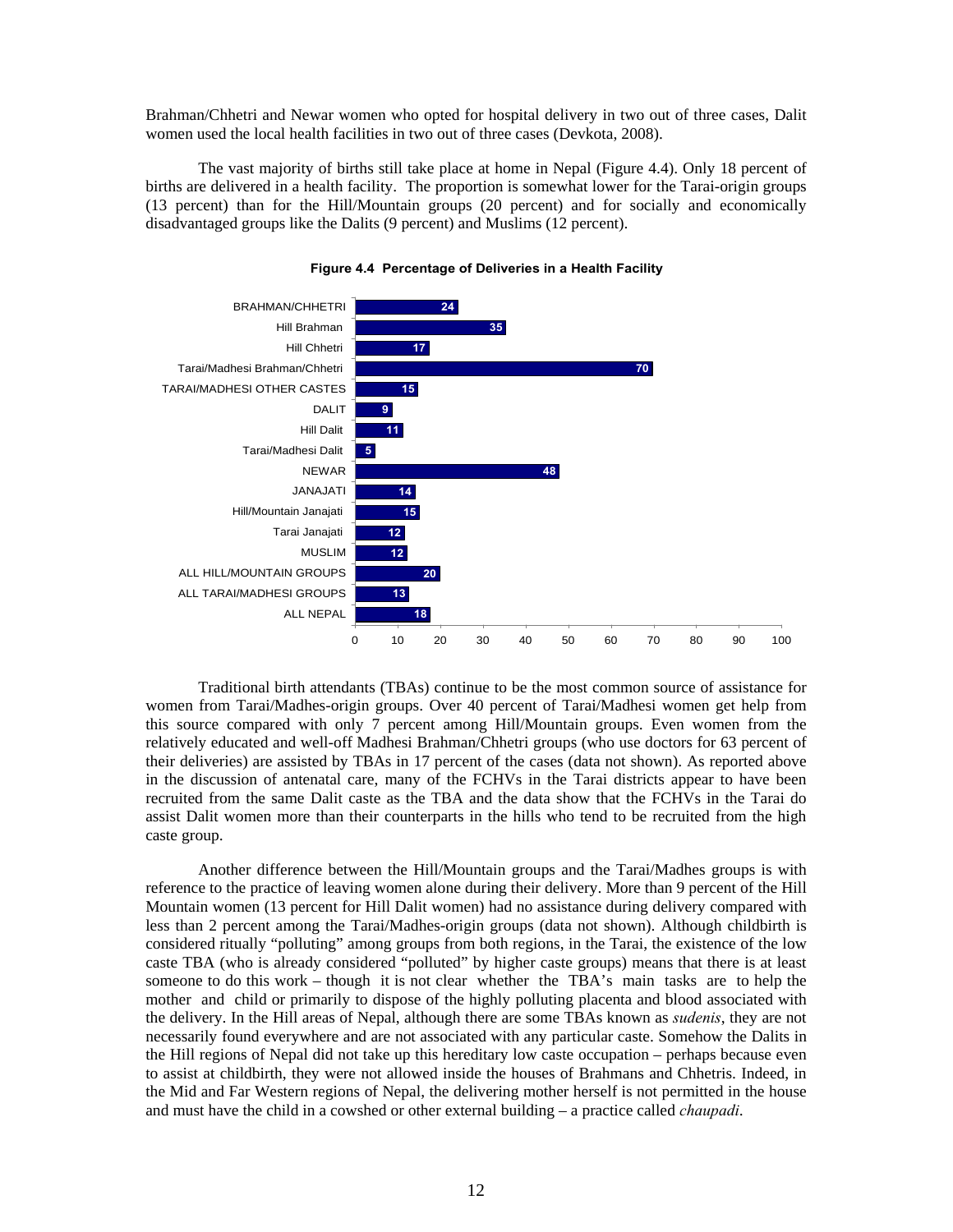In the campaign to promote safe motherhood by having skilled birth attendants (SBAs) assist with delivery, clearly caste and regional issues along with traditional practices such as *chaupadi* must be addressed. The proportion of women from Tarai/Madhes-origin groups who are delivered by SBAs is much lower than for Hill/Mountain women (13 percent compared with 21 percent) (Figure 4.5). Probably because of its association with wealth levels, caste/ethnic identity also makes a difference. Over a quarter of Brahman/Chhetri women are attended by SBAs compared with 11 percent of Dalit women, 14 percent of Janajati women and 13 percent of Muslim women. It is also worth noting that SBA assistance is 20 percent higher for Hill Brahmin women than for Hill Chhetries.



#### **Figure 4.5 Assistance by Skilled Birth Attendent During Delivery**

Two years ago the government initiated a Maternal Incentive Scheme (MIS) which offers incentive payments to women who deliver in a health facility, and to health workers to attend deliveries at home or in health institutions. A recent study in 10 districts (SSMP/Nepal, 2007) found that the scheme is beginning to work, especially in getting health workers to attend home deliveries. It has been less successful in getting women into health facilities – partly because of problems with fund flows and procedures for reimbursing these facilities. So far there has been no systematic monitoring of the program – and so there is no way to assess the degree to which excluded groups have or have not been able to benefit.

The NDHS data on women's problems in accessing health care suggests that the MIS scheme has correctly diagnosed lack of money for treatment as a major constraint faced by women – and especially by women from excluded groups – to accessing health care (Figure 4.6). Fifty-four percent of Dalit women cited costs as a problem (66 percent of Madhesi Dalit women) compared with 28 percent of the Brahman/Chhetri women. A recent study by New ERA (2007: 47) on the use of SBAs among marginalized populations in one Tarai, one hill and one mountain districts documented the high costs of institutional delivery (Rs. 49,000) and the lesser but still significant costs of using an SBA at home (Rs. 13,600). If the implementation of the MIS scheme is improved – and care taken to insure that it is accessible to all, the program should help lower the economic barrier which seems particularly high for Dalit women. The same New ERA study documented that in the 25 cases of SBA users they studied, the families of Dalit women waited until the woman had been in labor for an average of nearly 34 hours before calling in the SBA – compared with Hill Janajati, Tharu and Muslim families who called in the SBA after 12, 14 and 19 hours, respectively (2007: 24). Whether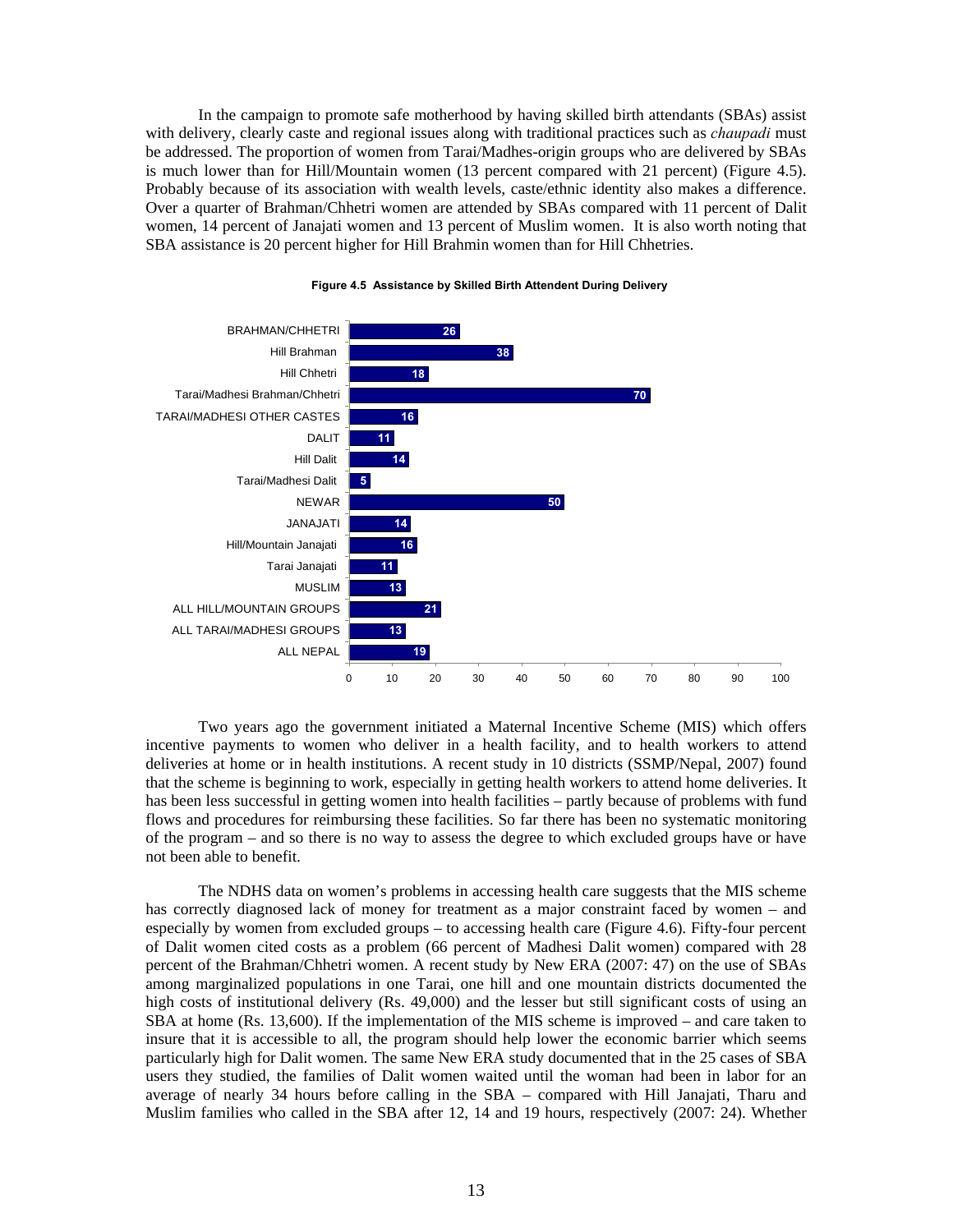

this is due to the greater difficulty Dalits face in mobilizing the money for the SBA or other sociocultural concerns should be explored.

Interestingly, the 2006 NDHS data show that getting *permission* for health treatment in general is not a problem for most women. Yet other dimensions related to gender roles such as concerns about having to take transport (though this could also reflect concern about costs), not wanting to go alone and concern about the absence of a female provider<sup>6</sup>, were reported by nearly half the women (data not shown). Regional identity did not make as much difference to these concerns as might be expected (except for not wanting to go alone which was reported by 64 percent of the Tarai/Madhesi women compared with 49 percent of the Hill/Mountain women).

#### *Child Health*

Child health is closely related to maternal health and the way women are treated during pregnancy and child birth. The 2006 NDHS Survey Report (MOHP, New ERA, and Macro International Inc., 2007: 126) found that, like maternal mortality, childhood mortality has also declined over the past 10 years. Because of the small numbers of child deaths recorded in the sample population, the detailed breakdown of all 11 groups was not possible. Table  $4.4^7$  shows, however, that at all stages, from neonatal through to under-five mortality, this national progress on child survival masks important differences between caste/ethnic groups. Across age groups<sup>8</sup> Dalit childhood mortality rates are high. Under-five mortality in this group is 90 deaths per 1,000 live births compared with an all Nepal level of 68. The Tarai/Madhesi Other Castes also do poorly with neonatal mortality at the same level as the Dalits and with under-five mortality only slightly lower (86). Another Tarai

 $6$  This also came up as a major factor in the New ERA study.

 $<sup>7</sup>$  The mortality levels in Table 4.4 are higher for the All Nepalis row than the figures given in the DHS Survey</sup> Report (page 125) because it shows rates over the past 10 years while Table 8.1 in the DHS Report is calculated over the five-year period preceding the 2006 survey.

<sup>&</sup>lt;sup>8</sup> Except for the postneonatal figures which show the Brahman/Chhetris with slightly higher mortality levels.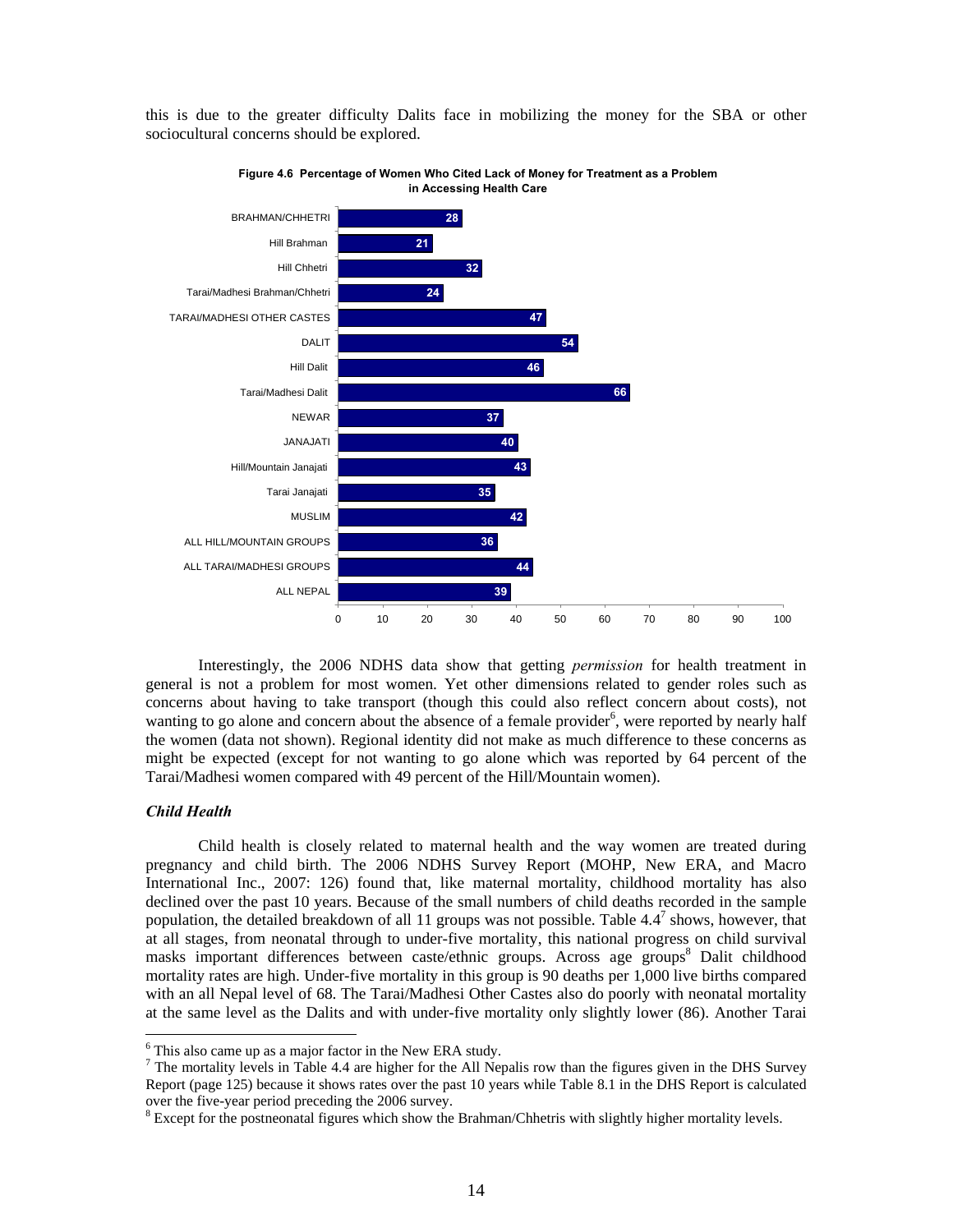group, the Muslims, also fares poorly and actually has the highest levels of neonatal mortality in Nepal (56). Overall, Tarai/Madhes-origin groups do worse on most child survival outcomes than the Hill/Mountain groups.

#### Table 4.4 Early Childhood Mortality Rates

Neonatal, postneonatal, infant, child, and under-five mortality rates for the 10-year period preceding the survey, by caste/ethnicity and region, Nepal 2006 (Table 8.2)

| Caste/ethnicity and<br>regional identity | Neonatal<br>mortality<br>(NN) | Post neonatal<br>mortality<br>(PNN) | Infant<br>mortality<br>$({}_{1}q_{0})$ | Child<br>mortality<br>( <sub>4</sub> q <sub>1</sub> ) | Under-five<br>mortality<br>( <sub>5</sub> q <sub>0</sub> ) |
|------------------------------------------|-------------------------------|-------------------------------------|----------------------------------------|-------------------------------------------------------|------------------------------------------------------------|
| Brahman/Chhetri                          | 34                            | 25                                  | 59                                     | 18                                                    | 76                                                         |
| Tarai/Madhesi Other Castes               | 44                            | 19                                  | 64                                     | 24                                                    | 86                                                         |
| Dalit                                    | 44                            | 25                                  | 68                                     | 23                                                    | 90                                                         |
| Newar                                    | 24                            | 12                                  | 36                                     |                                                       | 43                                                         |
| Janajati                                 | 36                            | 24                                  | 59                                     | 22                                                    | 80                                                         |
| <b>Muslim</b>                            | 56                            | 13                                  | 68                                     | u                                                     | u                                                          |
| All Hill/Mountain Groups                 | 35                            | 24                                  | 58                                     | 20                                                    | 77                                                         |
| All Tarai/Madhesi Groups                 | 44                            | 21                                  | 65                                     | 20                                                    | 84                                                         |
| All Nepal                                | 37                            | 19                                  | 55                                     | 13                                                    | 68                                                         |

 $1$  Computed as the difference between the infant and neonatal mortality rates

u = unknown (not available)

The 2006 NDHS notes that there is little knowledge in rural Nepal of the need to keep newborns warm. Drying the child and wrapping it in cloth before the placenta is delivered are good practices while immediate bathing can lead to hypothermia. Yet 90 percent of babies in Nepal who were born in a noninstitutional setting are bathed in the 24 hours after birth and 73 percent in the first hour (MOHP, New ERA and Macro International, 2007). The Tarai/Madhes-origin groups as a whole do slightly better than Hill/Mountain groups (Figure 4.7). Among the Hill "high caste" groups, Brahman's do much better than the Chhetris once again – probably due to higher literacy rates among Brahman women and their over all better economic status. Interestingly, the Newars who are both well educated and well off, do not tend to follow "good practice" according to these data, and yet probably because of their greater levels of literacy, economic status and proximity to medical care – they have fairly low levels of neonatal mortality.

The years of campaigning to promote oral rehydration therapy for children with diarrhea has succeeded in getting parents to use Oral Rehydration Therapy (ORT) and/or to give increased fluids to children in 40 percent of the cases (Figure 4.8). But some groups are clearly less aware of this message; especially the Dalits (31 percent) and the Tarai/Madhesi Other Castes (32 percent).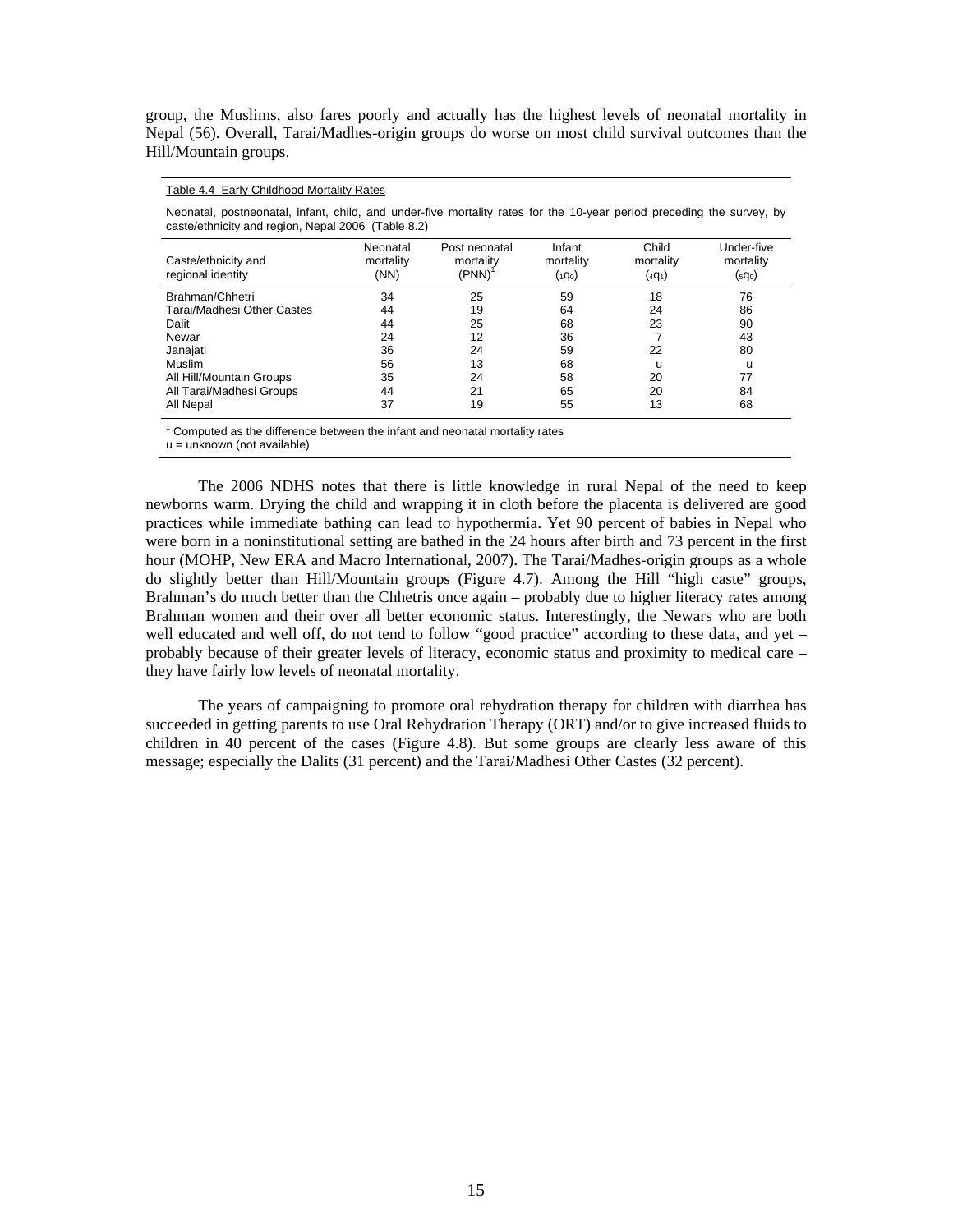



**Note: Tarai/Madhesi Brahman/Chhetri group not shown because it is based on fewer than 50 cases**



**Figure 4.8 Percentage of Children Given ORT or Increased Fluids and Continued Feeding during Diarrhea** 

Note: Tarai/Madhesi Brahman/Chhetri, Hill Dalit, Tarai/ Madhesi dalit and Muslim groups not shown because it is based on fewer than 50 cases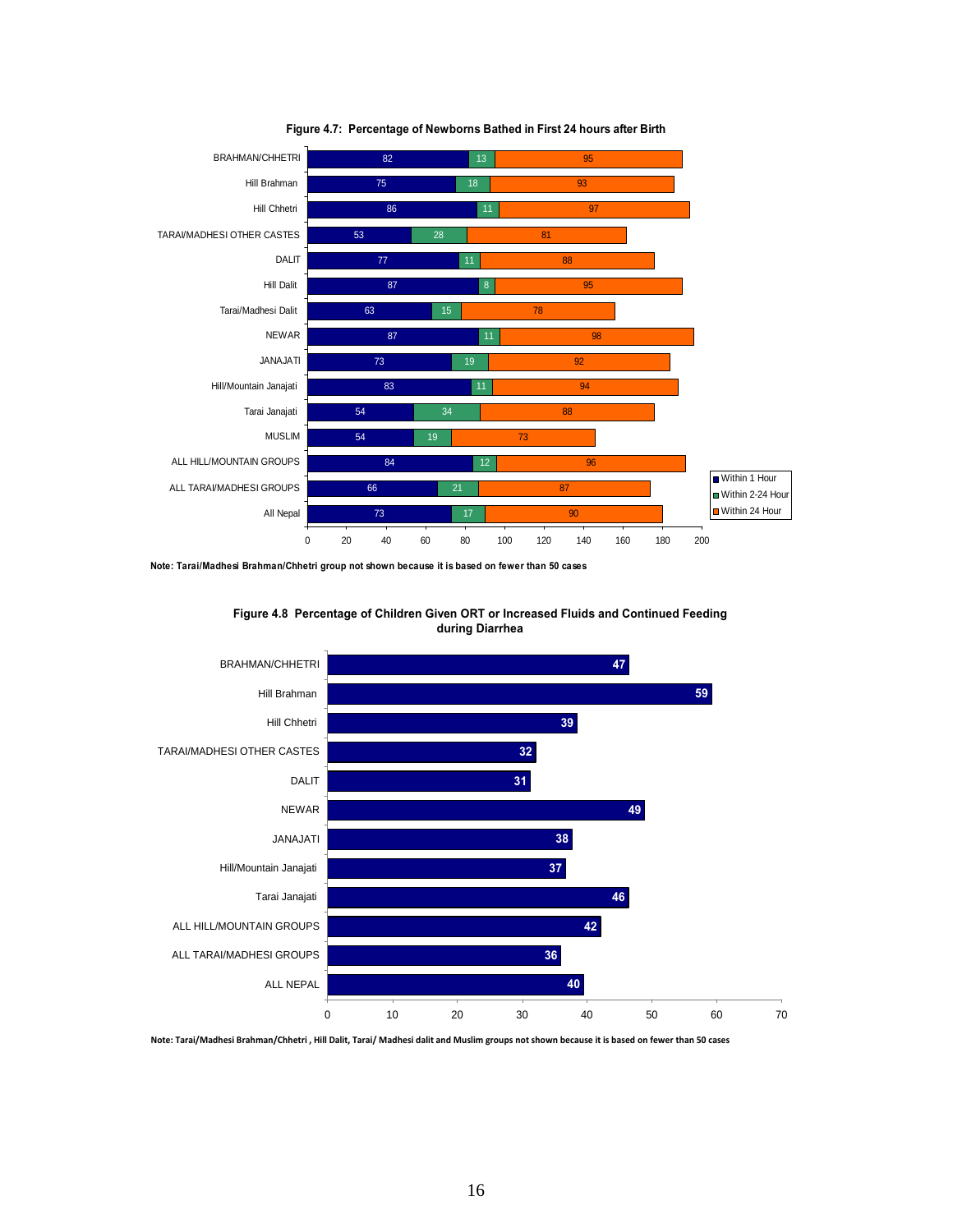Overall, the Tarai Madhes-origin groups are below the national average on this indicator and clearly need to be targeted with aggressive information campaigns – preferably in local languages like Maithili and Bhojpuri which mothers can easily understand. It should be noted that the Tarai Janajatis do not follow the general Tarai pattern in this regard. They display above average knowledge and practice (46 percent) of ORT.

Another major factor in child survival is immunization and Nepal has done well on this (Figure 4.9). Only three groups, the Dalits, the Tarai/Madhesi Other Castes and the Muslims fall below the national average (83 percent) of those having all basic immunizations. And even for these groups, the gap is much less than for many other indicators. Immunizations rates for Dalits are only 13 points below the average and Muslims lag by only 6 points. For this indicator the performance of the Tarai/Madhesi origin groups and the Hill/Mountain groups are very close.



**Figure 4.9 Percentage of Children Who Received All Basic Vaccinations**

# *Nutrition of Children and Women*

The government of Nepal reports that the country is on the path to achieving 5 out of the 7 Millennium Development Goals (MDG) by 2015 – including the nutrition related targets of reducing the proportion of stunted and underweight children and the proportion of the population below the minimum level of dietary energy consumption (Subba, 2008). However, there has also been widespread concern in the development community about the high levels of child malnutrition and its slow rate of decline. The 2006 NDHS data suggest that achieving several of the nutrition related targets is far from certain. Between NDHS 2001 and NDHS 2006, stunting (severe) remained at about the same level (20 percent) in the under five-population, and wasting (severe) actually saw a slight increase over that period (from 2 percent to 3 percent) (MoH, New ERA, and ORC Macro, 2002; MoHP, New ERA, Macro International, 2007). Stunting is highest among Muslims and Hill Dalits (both 26 percent) – but is also high among the Hill Janajati (25 percent) (Figure 4.10). There is little difference in overall rates of stunting between the Tarai/Madhes-origin and Hill/Mountain-origin groups (18 and 21 percent, respectively).

Note: Tarai/Madhesi Brahman/Chhetri, Hill Dalit, Tarai/Madhesi Dalit and Newar groups not shown because it is based on fewer than 50 cases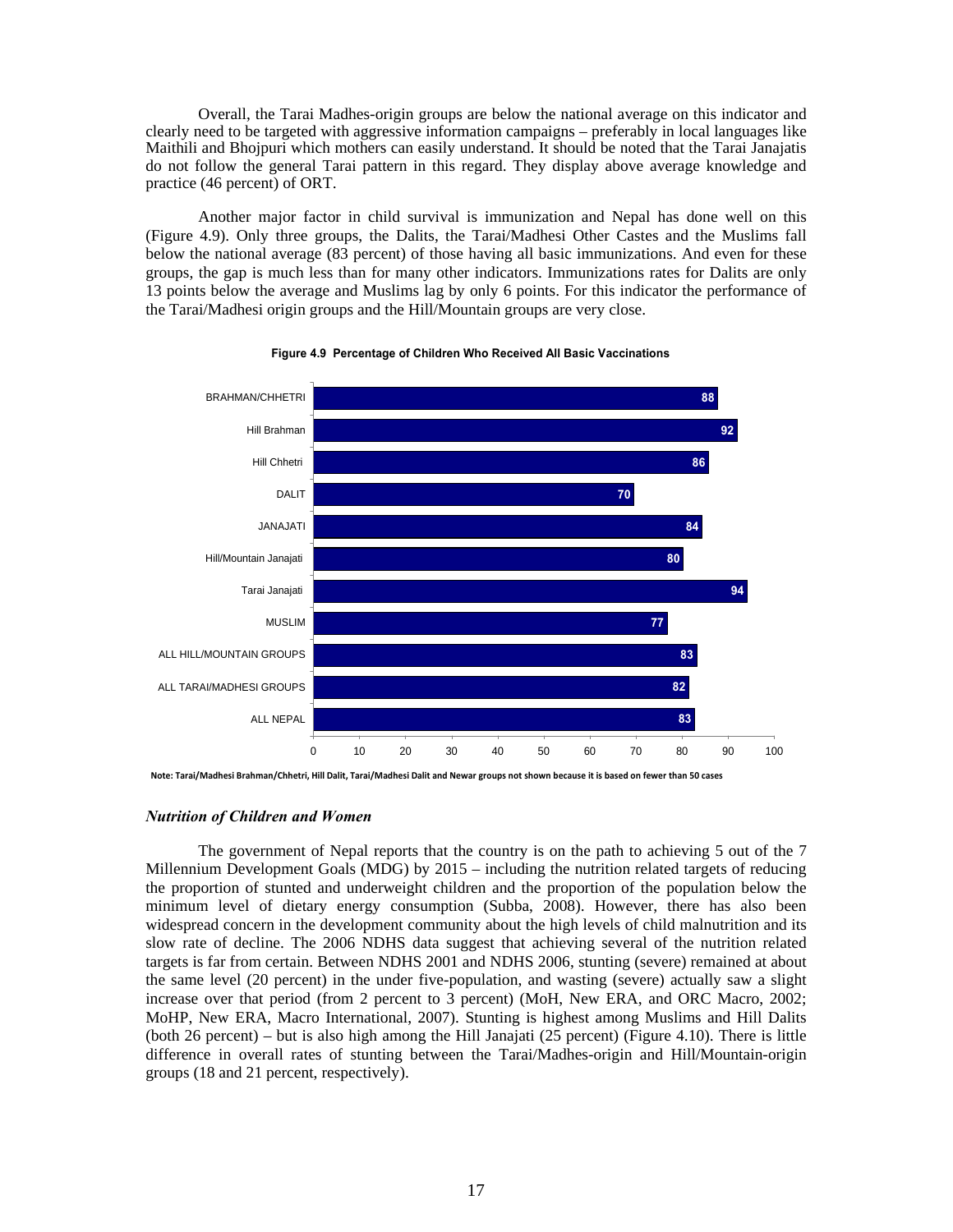



**Note: Tarai/Madhesi Brahman/Chhetri group not shown because it is based on fewer than 50 cases**

The patterns for women in terms of stunting and underweight mirror those for children. While there is no difference between the Tarai and the Hills in terms of women's height, there is a big difference in terms of body mass index. The Tarai/Madhes-origin groups fare much worse than the Hill/Mountain-origin groups (Figure 4.11). Nearly 15 percent of women in the Tarai/Madhes-origin groups are considered moderately or severely thin compared with only 5 percent for women in the Hill/Mountain-origin groups. The highest levels of underweight (severe) are found among women in the Tarai/Madhesi Dalit group (data not shown). Tarai Janajati and Muslim women also have above average proportions of underweight women.



**Figure 4.11 Percentage of Women Who Are Considered Moderately or Severely Thin**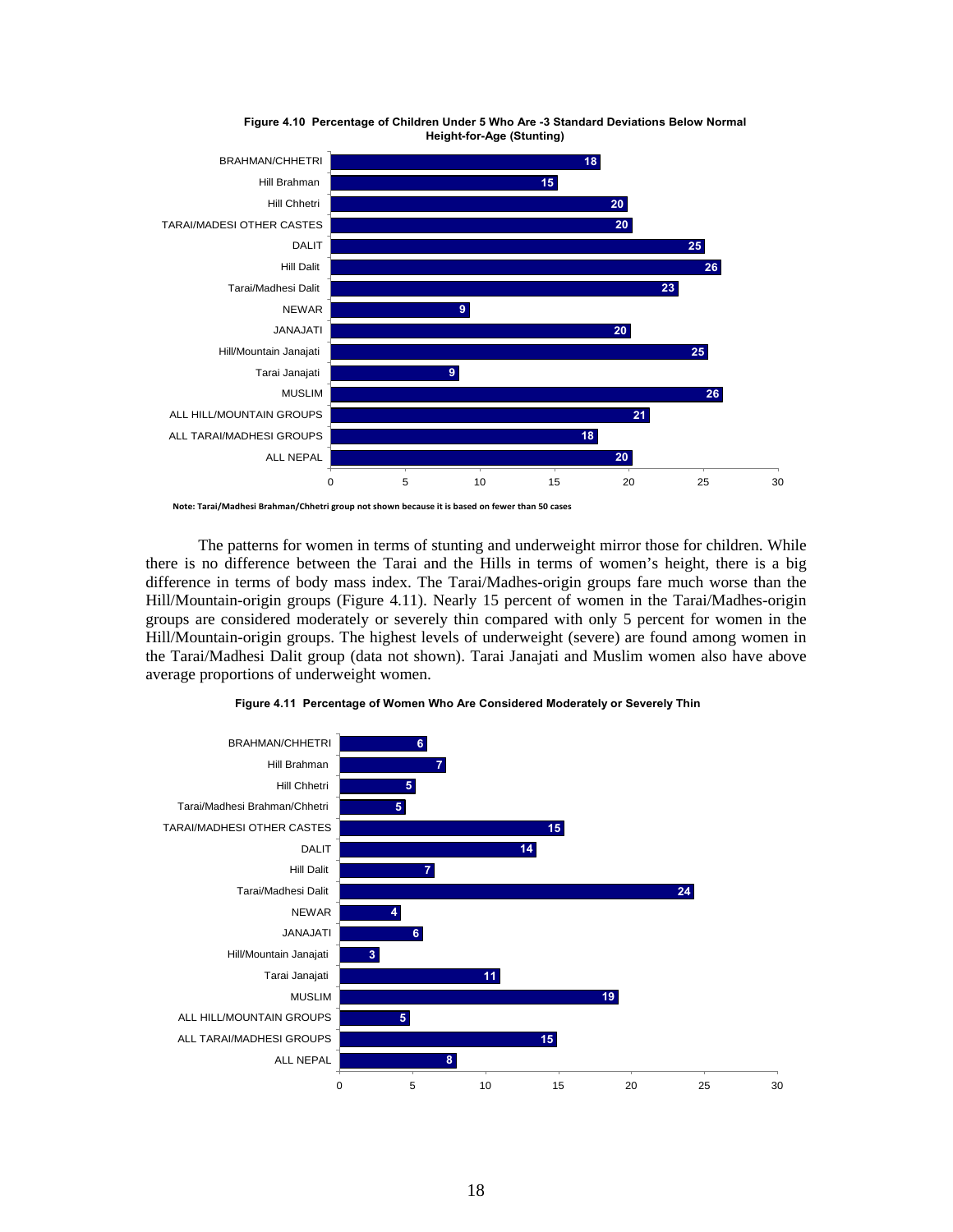Like other measures of malnutrition, anemia levels in children and women are high in Nepal. Among women, being from a higher caste group seems to increase the chances of being anemic – possibly because of the greater tendency of these women to be vegetarians. Compared with a country average of around 36 percent, more than half of the Tarai/Madhesi Brahman/Chhetri women have mild anemia – though none have severe anemia. But the biggest influence on risk of anemia appears to be regional identity; with 59 percent of the women from Tarai/Madhesi-origin groups anemic compared with 26 percent among women from the Hill/Mountain groups (data not shown).

# **4.4 Fertility and Family Planning Knowledge and Practice**

#### *Fertility*

As the 2006 NDHS report (MoHP, New ERA, Macro International, 2007: 67) points out, there has been a dramatic drop in Nepal's fertility rate since the first DHS survey in 1996. TFR has fallen from 4.6 births per woman to 3.1 in the present survey. As expected, factors such as education, urban/rural residence and household wealth have significant influences on fertility rates. In the 2006 survey the fertility rate of women with no education was 3.9 compared with the rate for women with SLC and higher education (1.8). Women in the lowest quintile had fertility rates of 4.7 compared with 1.9 for women in the wealthiest group and the rate for rural women was 3.3 compared with 2.1 for urban women. Although we do not know how much these variables influence and confound the pattern we see in Figure 4.12, these data strongly suggest that caste/ethnicity and regional identity do influence fertility levels.

All in all, TFR is slightly higher among Tarai-origin groups – but not across the board. TFRs for Tarai Janajati and Madhesi Brahmans and Chhetris are well below the national average (Figure 4.12). The high TFRs in the Tarai are due to the high rates among Tarai/Madhesi Other Castes (3.8), Tarai/Madhesi Dalits (3.8) and especially among the Muslims who have the highest fertility rate in Nepal (4.6). Among the Hill/Mountain groups only the Hill Chhetri and Hill Dalits have higher than average TFRs (3.3 and 4.0 respectively.) It would appear that targeting family planning messages to these groups with above average rates (including careful attention to language for Tarai/Madhesorigin groups and Hill Janajatis) may be an important way to make rapid gains so that Nepal is able to reach its TFR goal of 2.1 by the end of the  $12<sup>th</sup>$  development plan.

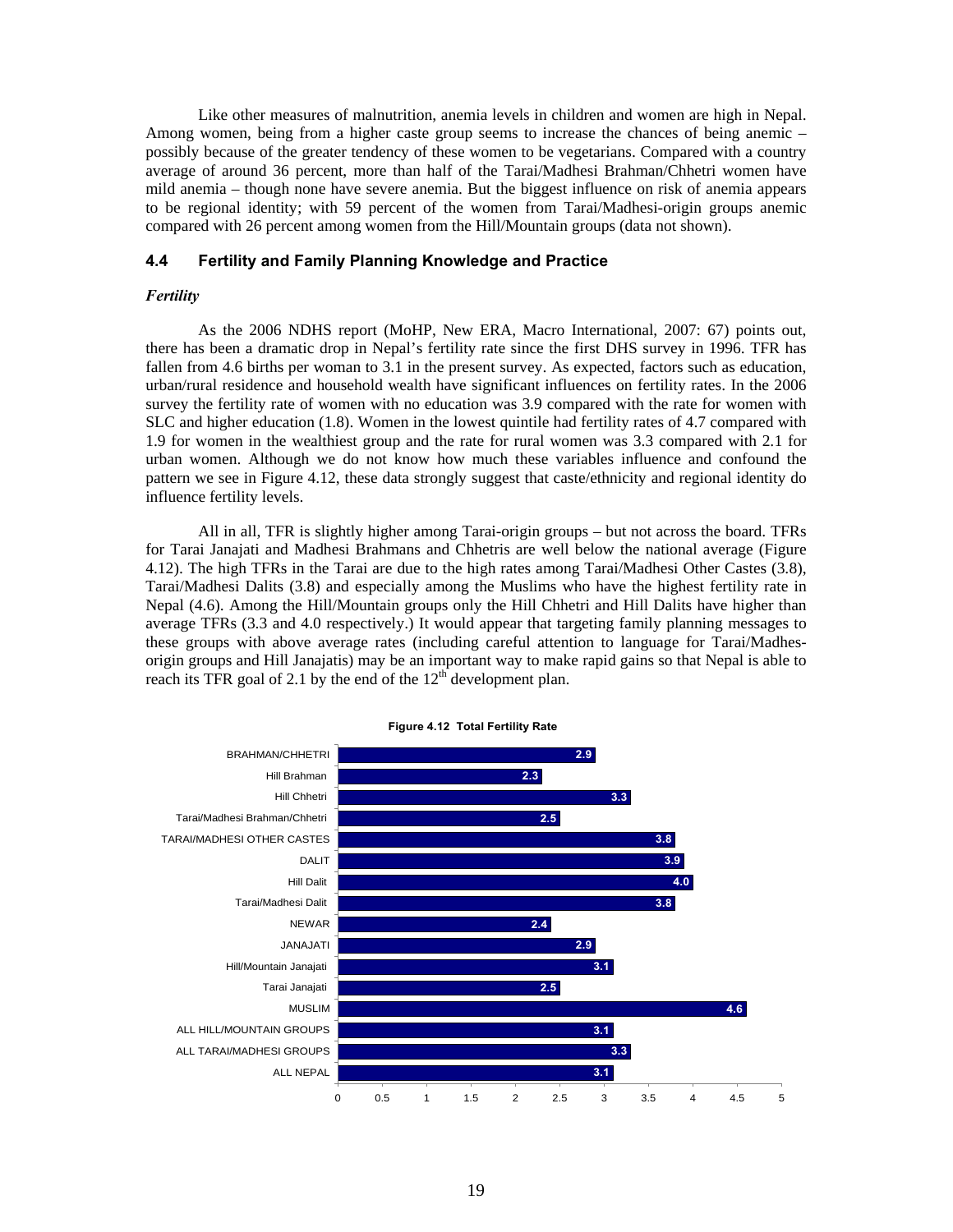A factor leading to high TFRs is early marriage and early commencement of child birth. The data on adolescent pregnancy and motherhood shows that 21 percent of the adolescent girls from Tarai/Madhes-origin groups have begun childbearing compared with a somewhat lower level of 17 percent among the Hill/Mountain groups (Figure 4.13). Among all the groups it is the Hill Dalits who have the highest percentage of teenage mothers by far. Thirty-one percent of Hill Dalit adolescent girls have become mothers – nearly twice the average for Hill/Mountain groups as a whole.



## **Figure 4.13 Percentage of Childbearing Adolescent Women**

# *Family Planning Knowledge and Practice*

While *awareness* of family planning is almost universal among Nepali men and women, there is significant variation between different caste/ethnic groups in terms of *practice* as can be seen in Figure 4.14. Other than the Tarai/Madhesi high castes, the highest level of use of modern method of contraceptives is among the Tarai Janajati (65 percent) while the lowest is among the Muslims (17 percent). Hill Dalits and Hill Janajatis also fall below the country's average contraceptive prevalence level (44 percent) with usage rates of just 35 percent and 37 percent, respectively. The Tarai/Madhesorigin groups have higher average usage rates than Hill/Mountain groups.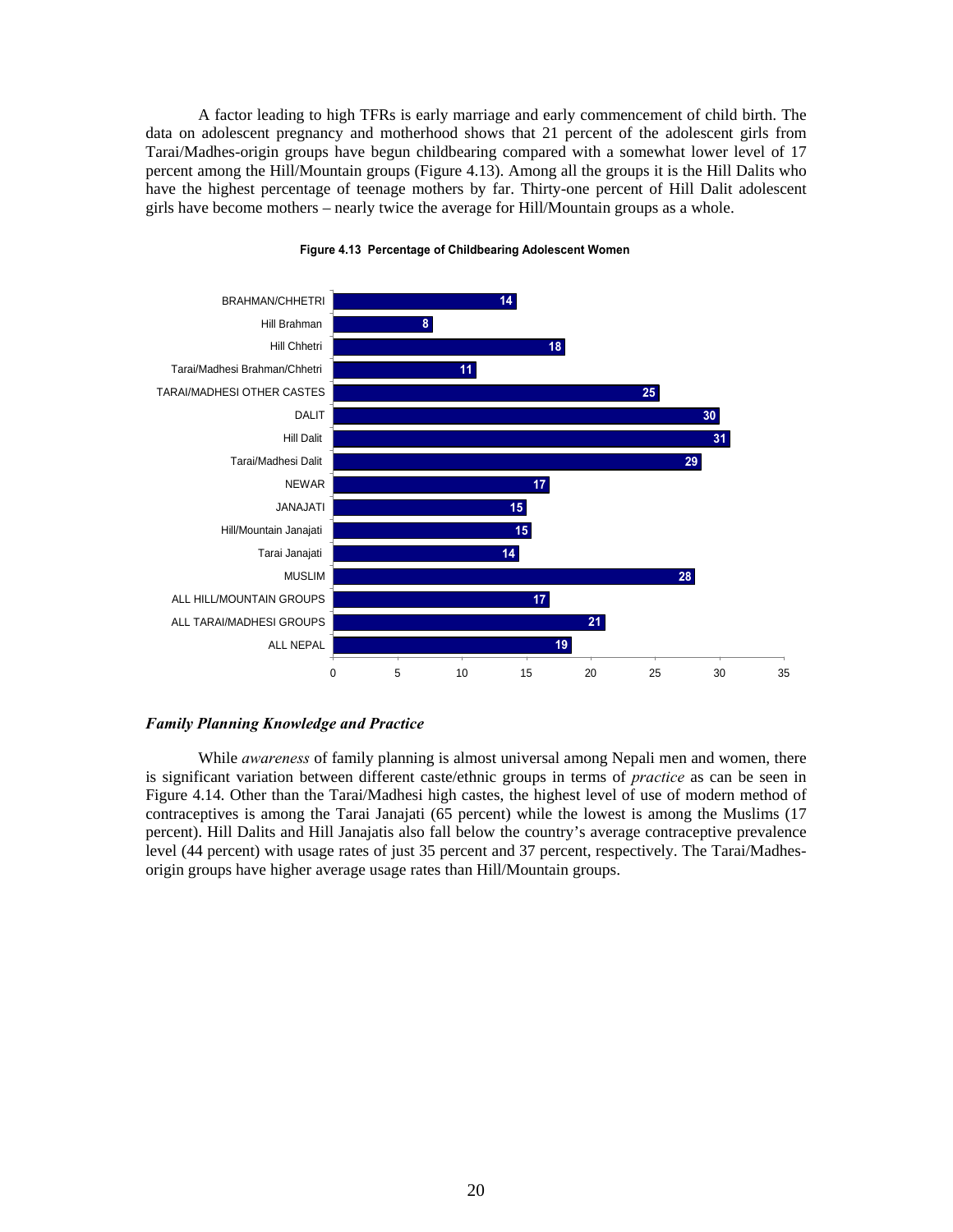

**Figure 4.14 Use of Any Modern Method of Contraception**

Figure 4.15 shows the percentage of women who want no more children and how this preference varies between different caste/ethnic groups. The desire to have no more children is more than 70 percent for Nepal as a whole, but ranges from 49 percent among Muslim women to 78 percent among the Newar and 79 percent among the Madhesi Brahman/Chhetri. The Hill/Mountain-origin groups are slightly more likely to want to stop childbearing than the Tarai/Madhesi-origin groups (73 and 67 percent, respectively).



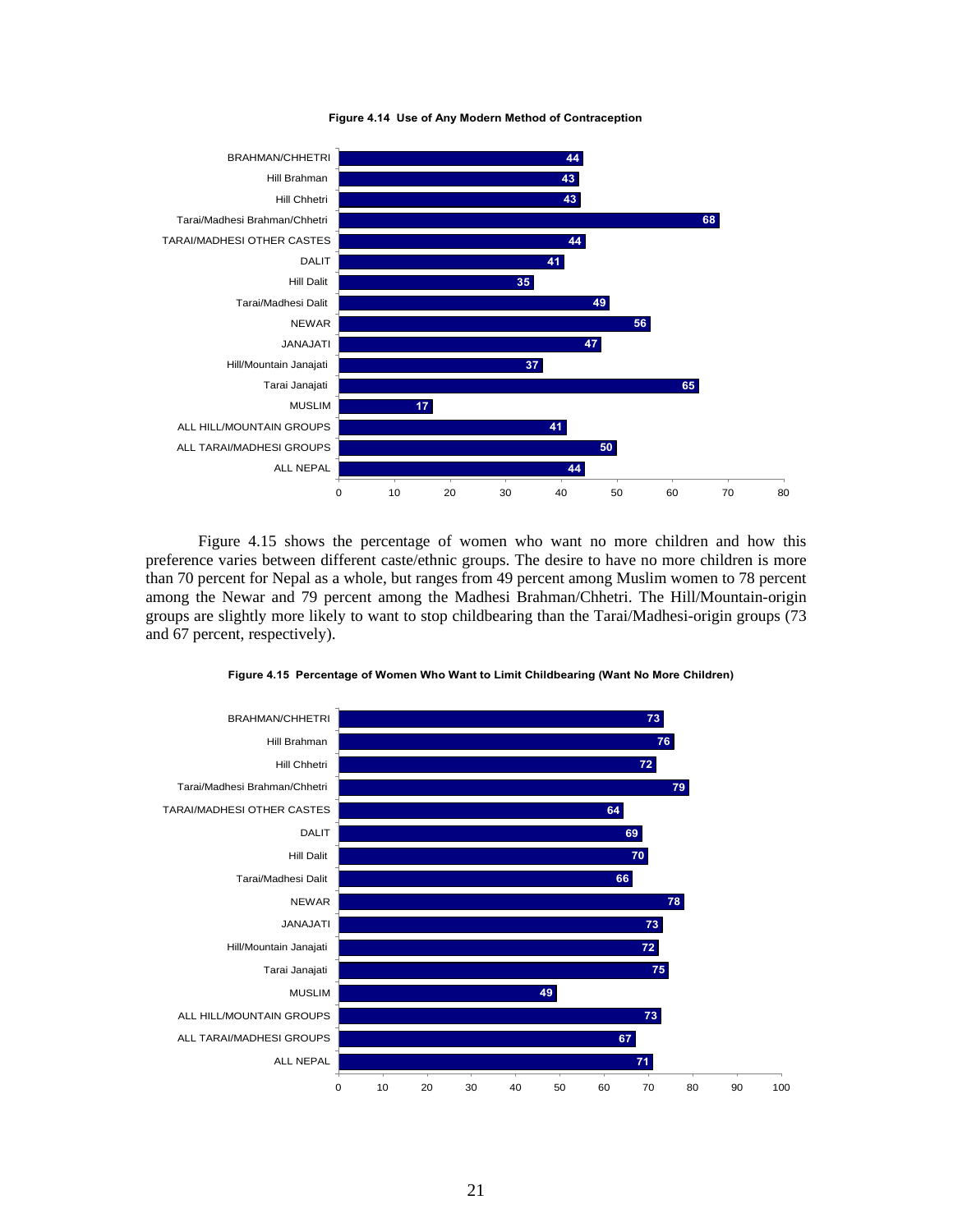Given the differences in desired family size, it is not surprising that the level of demand for family planning varies (Figure 4.16). Unmet need for family planning is highest among Muslims (37 percent) and lowest among the Tarai/Madhesi Brahman/Chhetri (10 percent). As would be expected, women's exposure to all forms of family planning messages is lower than men's (Figure 4.17). Only 9 percent of men had not been exposed to family planning messages in any of the five types of media compared with nearly a quarter of the women. The percentage of women with no exposure was much higher among the Tarai/Madhes-origin groups (42 percent) than in the Hill/Mountain groups (15 percent) and the gap between male and female levels of exposure was also much greater (8 points in the Hill groups compared with 28 points among the Tarai groups).



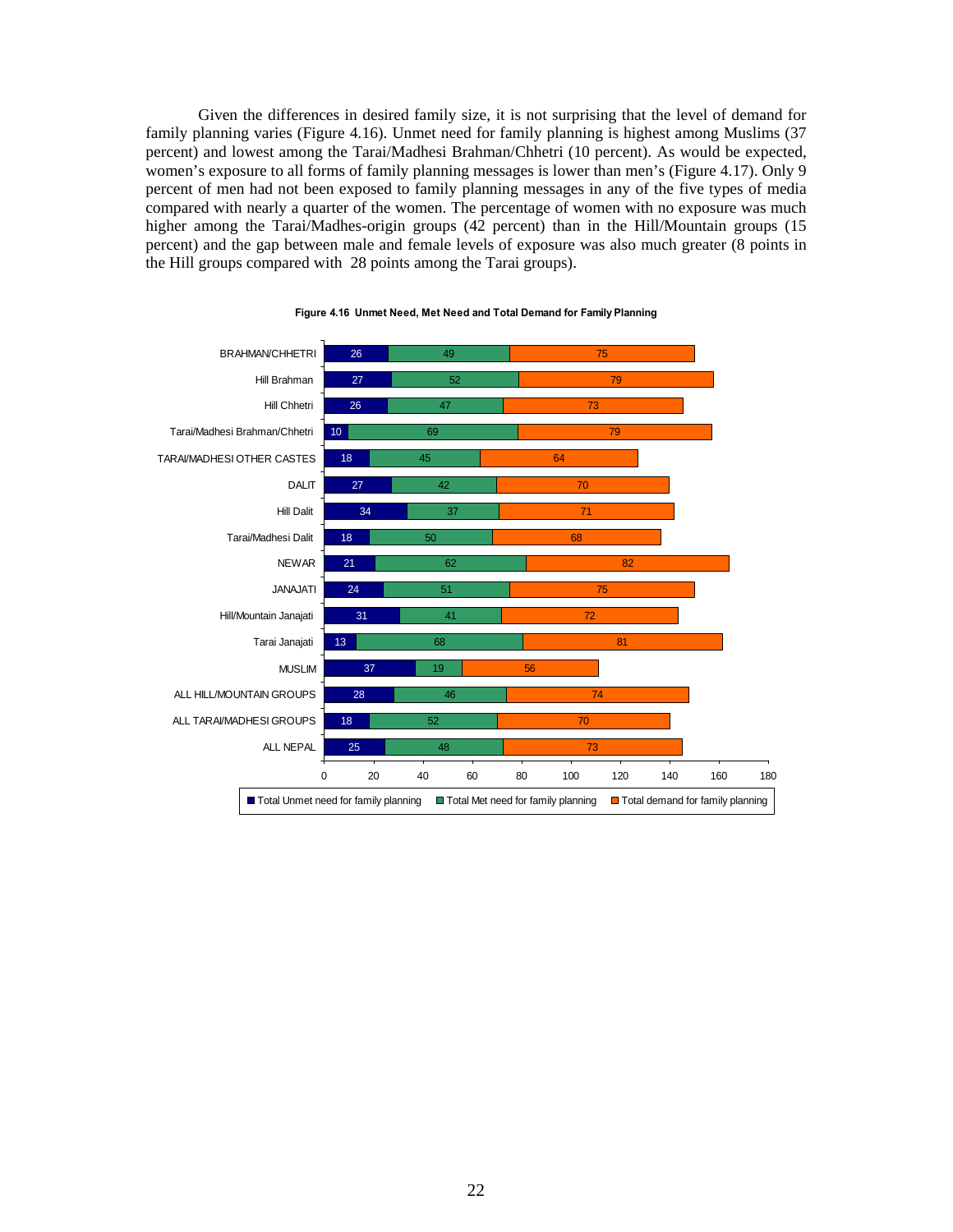

**Figure 4.17 Percentage of Men and Women with no Exposure to Family Planning Messages**

Figure 4.18 shows that more than half of the women in the sample had not discussed family planning issues with their husbands in the past year and for the most part, the pattern did not vary greatly with caste and ethnic group. On spousal communication as on the indicator for media exposure, the Tarai/Madhes-origin groups fall below the Hill/Mountain groups. Yet, perhaps because a somewhat higher proportion of their demand for contraception is met (52 percent compared with 46 percent for the Hill/Mountain groups), the actual contraceptive prevalence among the Tarai/Madhesorigin groups is almost 10 percentage points higher than among the Hill/Mountain-origin groups (Figure 4.16).



**Figure 4.18 Percentage of Married Women Who Have Never Discussed Family Planning with Spouse**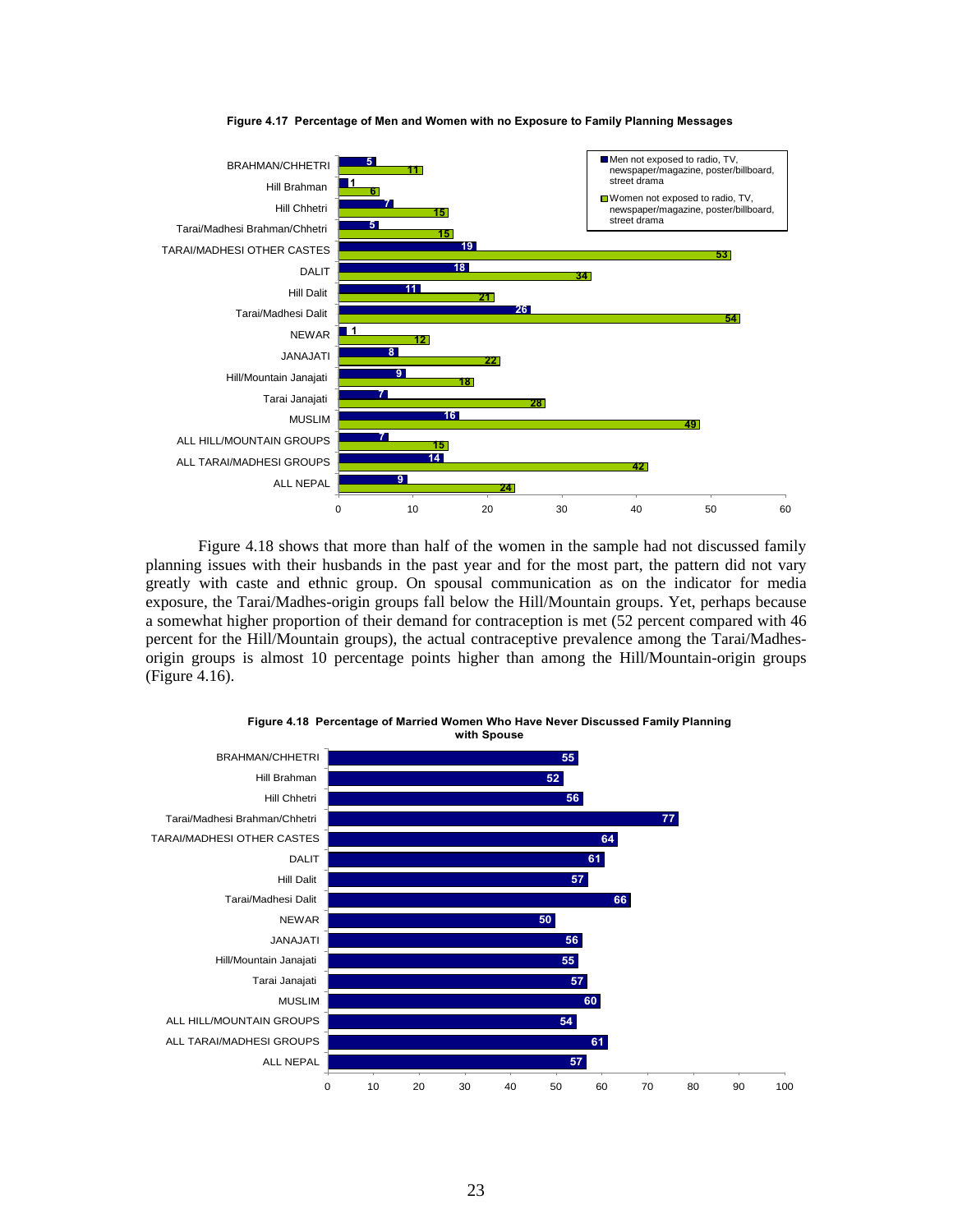## **4.5 Citizenship, Exposure to Media and Women's Empowerment**

The 2006 NDHS data are primarily intended to help policy makers understand the dynamics of population growth in the country and to track key public health indicators. Information on wealth, education, status of public health knowledge and certain dimensions of women's empowerment is collected mainly to identify the determinants of fertility so that governments can design policies that will encourage smaller healthier families. But these data can also shed light on other aspects of national life that are highly relevant to Nepal's current efforts to restructure the state along more inclusive lines.

#### *Citizenship and Exposure to Mass Media*

Part of being a citizen is having access to information about programs and policies that affect one's life. This would include information about legal and political rights and duties, about programs and services available from government and about how different levels of government are spending public funds. From this point of view, the 2006 NDHS data on women's and men's exposure to mass media are worrisome. They suggest that exposure to media in Nepal is very uneven and some regions and groups are not in regular touch with the sources of information they need to participate meaningfully in a democratic polity. Women as a whole have less exposure – but not to the degree that might be expected. Only eight percent of women have exposure to all three forms of media at least once a week compared with 22 percent of men. But women's exposure to television and radio are not far behind men's. Radio is the most popular media for women. The overall weekly radio listenership is 61 percent for women, just 15 points below that for men (data not shown).

The level of media exposure varies greatly by caste and ethnicity. The politically dominant – and highly literate – Hill Brahman and Newari men have the highest proportion reporting that they read a newspaper at least once a week (61 percent and 69 percent, respectively). This contrasts with Dalit and Muslim men, only 14 percent and 15 percent, respectively, of whom report weekly newspaper reading. Radio listening appears to be more "inclusive" than print media for obvious reasons. Seventy-two percent of Dalit men reported listening to the radio once a week – compared with 92 percent and 82 percent for Hill Brahman and Newari men (data not shown).

Overall 17 percent of Nepali men and 30 percent of Nepali women reported no exposure to any form of media on a weekly basis (Figure 4.19). This gender disparity presents a serious challenge to the successful functioning of democracy and more specifically to informed participation in the Constituent Assembly polls. But of equal concern is the disparity between Tarai/Madhes-origin groups and Hill/Mountain groups in terms of being in touch with the sources of information they need to participate meaningfully in the restructuring and subsequent functioning of the Nepali state.

Indeed, although women lag behind men in every media group, the proportion of Tarai/Madhesi men with regular weekly access to all three sources of media (10 percent) is actually slightly *lower* than the proportion of Hill/Mountain women (11 percent) with such access. The figure for Tarai/Madhesi women with access is less than 2 percent. At least the weekly exposure to radio of Tarai/Madhesi women is considerably greater (47 percent) – though still lower than that of Hill Mountain women (67 percent) (data not shown). The lower literacy rates among most Tarai/Madhesorigin groups certainly contribute to their low levels of exposure, but language may also be a contributing factor.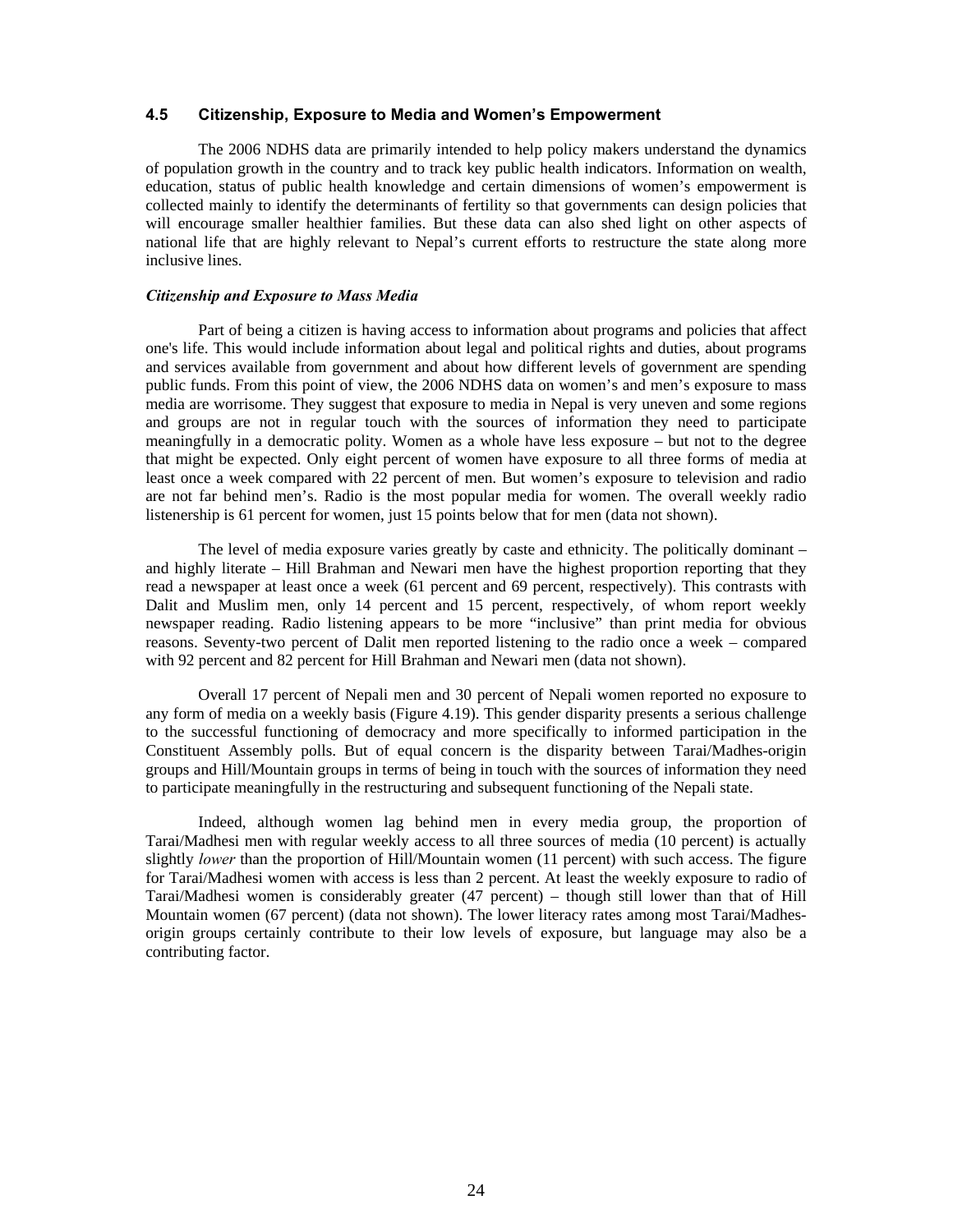

**Figure 4.19 Percentage of Men and Women Not Exposed to Mass Media at Least Once a Week**

This lack of exposure to media is not only a barrier to political participation but a serious public health issue. DHS data on use of ORT and exposure to family planning discussed earlier as well as knowledge and attitudes concerning HIV/AIDS, reflect the same broad patterns as the data on general media exposure. The Tarai/Madhes-origin groups – and especially women from these groups – have lower levels of awareness about HIV/AIDS than Hill/Mountin groups (Figure 4.20). Only 48 percent of women from Tarai/Madhes-origin groups had even heard of HIV/AIDS compared with 84 percent of Hill/Mountain women.



#### **Figure 4.20 Percentage of Men and Women Who Have Heard about AIDS**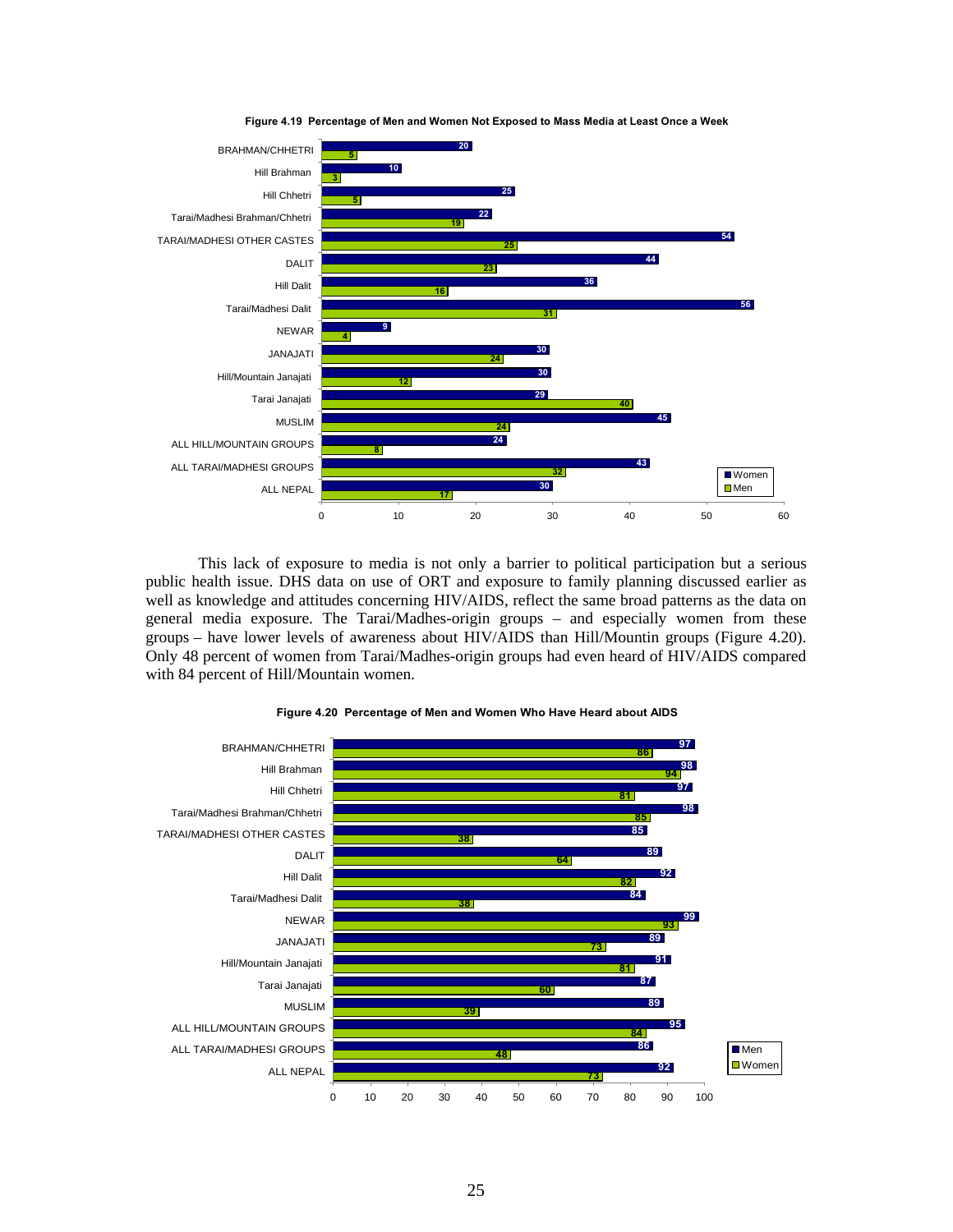#### *Women's Empowerment*

The final set of data to be examined is on women's empowerment. Many factors influence the degree to which women are able to exercise control – or at least have some influence – over key dimensions of their lives. Women's "bargaining power" in the family is strengthened when she has education and when she has a job that brings cash into the family economy. If that job is a technical or professional one, it also brings contacts and status that further augment her bargaining position. To greater or lesser degrees women in most groups in Nepal have traditionally had a high degree of economic and socio-political dependence on males (Acharya and Bennett, 1983). Men not only traditionally inherited the family land but they were expected in most groups to be the ones who engaged with the market economy and carried out all official transactions with the state and the political realm. Until the increase in female literacy and the emergence of women's credit and savings and other types of development groups over the last 20 to 30 years, women in most communities had very little social or economic role beyond the family and the maintenance of the household subsistence enterprise. Whenever they could, families invested in their sons to ensure they were equipped with the education and marketable skills they would need to play their role as the family's economic and political intermediary with society beyond the household and village. For centuries when meager family land holdings were not sufficient to sustain the household, men would migrate to India and leave the women behind to farm the land and tend the animals. This pattern continues (MoHP, New ERA, Macro International, 2007). Women mainly work as unpaid family labor in agriculture while men predominate in the higher return, modern sector jobs. It would be expected that empowerment would be higher among women in groups like the Brahman/Chhetri and Newar where more women are both educated and employed in modern sector jobs that bring them into contact with new ideas and technologies and build their social capital beyond the family. The data on exposure to media and to various public health messages do show that the women from the Brahman/Chhetri and Newar groups are indeed also the most well informed and media-aware women in Nepal.

In addition to economic factors and education, there are a number of other important influences related to the social patterns of marriage and family formation that can have considerable influence on women's empowerment levels – though of course, the educational and occupational parameters discussed above can confound these traditional social patterns. The DHS data on age at marriage and age at first birth suggest that these and other factors such as the presence of co-wives can also influence women's bargaining position in the household.

The overall increase in age at marriage is important demographically as it reduces the years over which women are exposed to pregnancy and also from a health point of view it reduces the higher risk of child and maternal mortality associated with early childbirth. In addition, the pattern of early marriage is also associated with the subordination of incoming wives and a focus on control over female sexuality.

Another factor which can reduce women's bargaining power in the family is the presence – or the threat – of a co-wife. Though polygamy is no longer legal, it is still fairly common. At the national level, 4 percent of currently married women reported that they had a co-wife (Figure 4.21). Newari women reported the highet percentage having co-wives (6 percent) and women from Hill Dalit, Muslim, and Tarai Janajati groups all reported above average percentages having co-wives. Levels are slightly higher among Hill/ Mountain groups than among Tarai/Madhesi groups.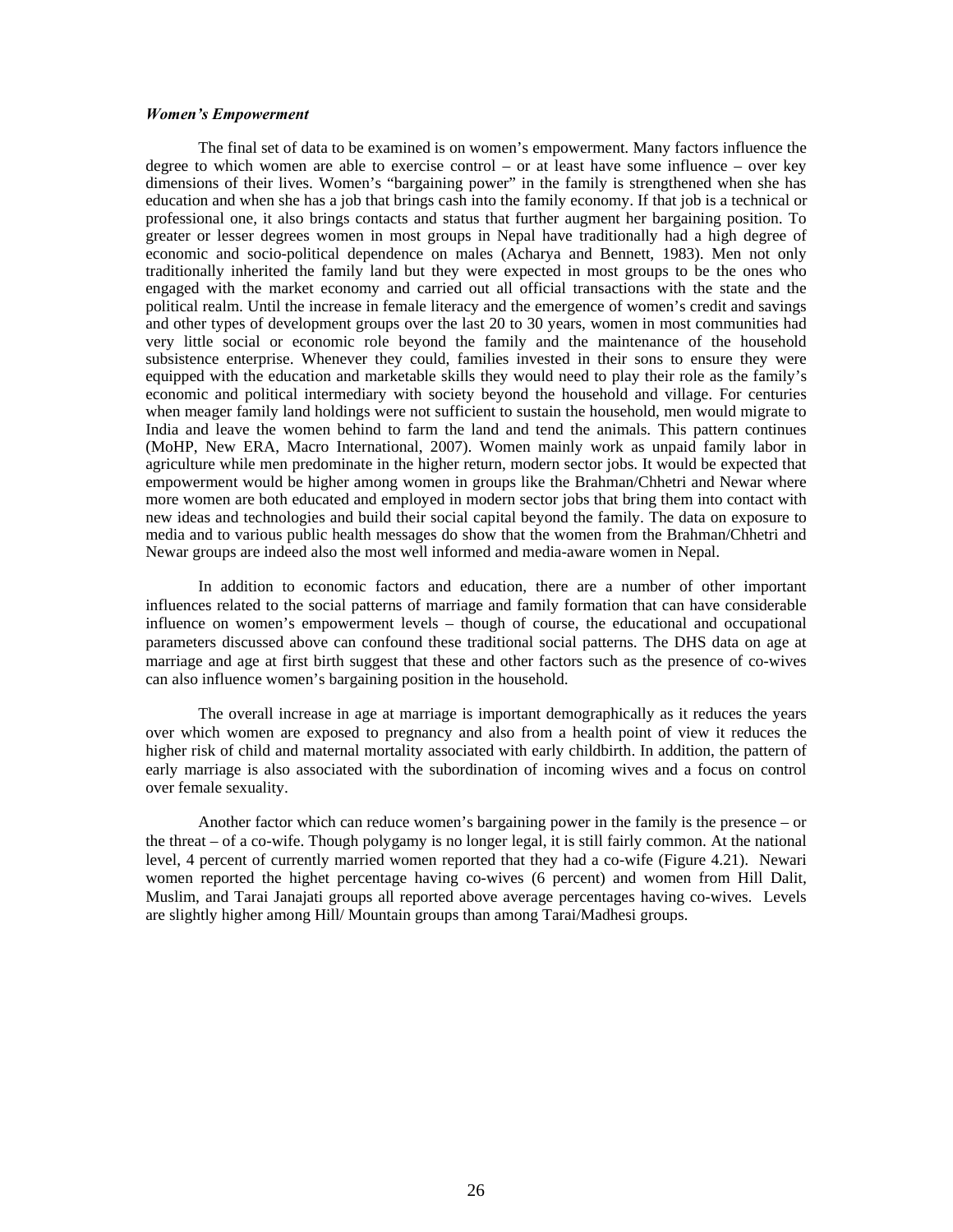

**Figure 4.21 Percentage of Women with Co-Wives**

From the preceding discussion it is already clear that there are a multitude of factors affecting women's decisionmaking levels so no final conclusions can be drawn from Table 4.5, which looks at women's decisionmaking input in a number of different areas by caste/ethnicity and regional identity. It does appear however, that women from the Hill/Mountain groups have a stronger role in decisionmaking than women form Tarai/Madhes-origin groups – though without controlling for confounding variables such as education, urban/rural residence, wealth status, occupation, etc. it is difficult to know how much influence regional identity has on its own. Interestingly, among the Hill/ Mountain groups, Brahmans, Dalits and Janajati women had consistently higher decisionmaking participation than Chhetri women. Among the Tarai/Madhesi groups, Muslim women had the highest percentage (47 percent) reporting no participation in any of the four areas of decisionmaking.

The 2006 NDHS survey collected data on two other indicators of empowerment: women's views on when, if ever, wife beating was justified and when, if ever, a woman could legitimately refuse to have sex with her husband. The 2006 DHS report found suggestive relationships between women's participation in decisionmaking and their views on these issues. Women who participate in three or four of the specified decisions more often tend to justify their right to refuse sexual intercourse with their husband for all reasons (86 percent). Similarly, women who do not support wife beating for any reason at all are most likely to think all the reasons for refusing sexual intercourse with their husband are justified. (MoHP, New ERA, Macro International, 2007).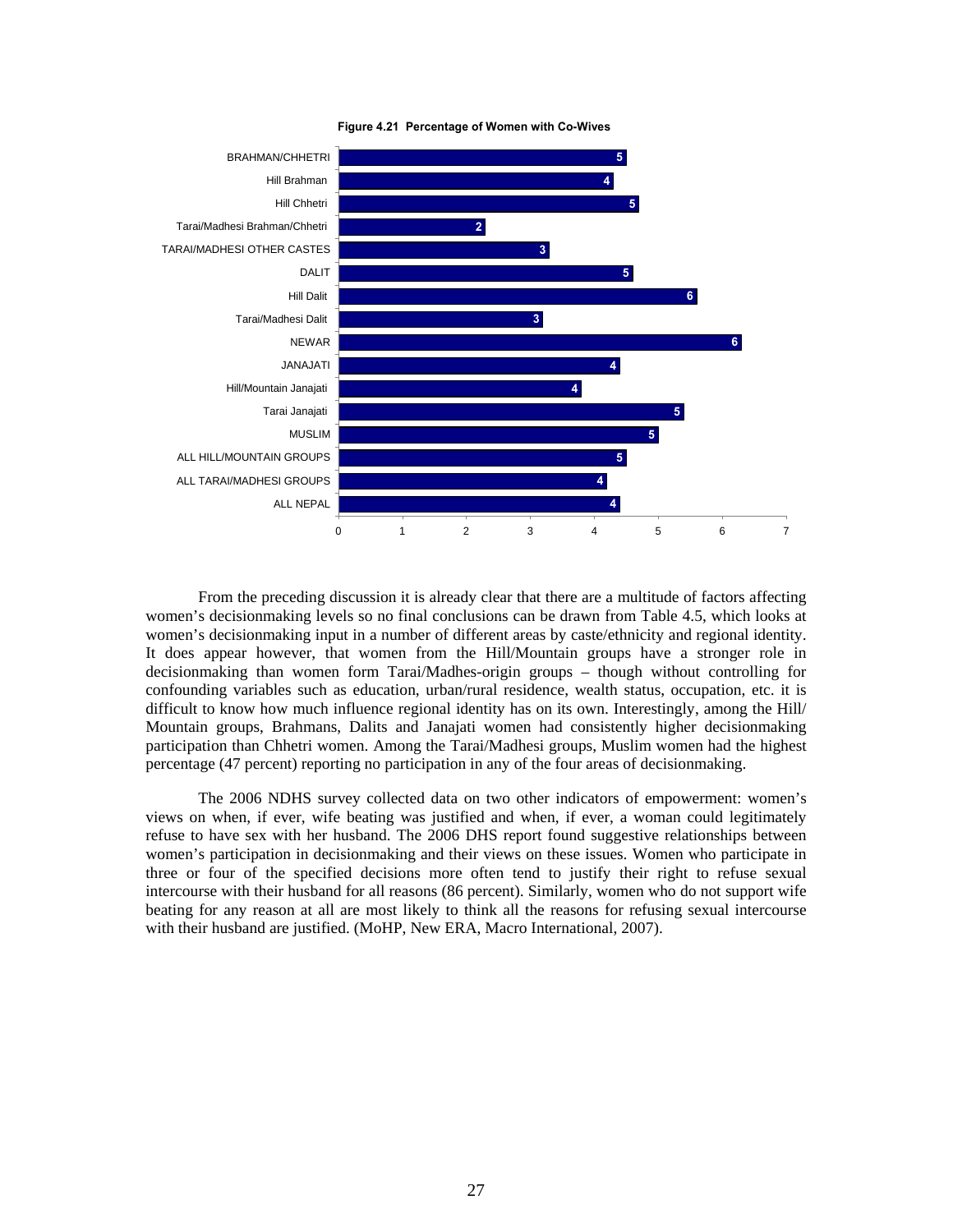#### Table 4.5 Women's Participation in Decisionmaking by Caste/Ethnicity and Regional Identity

Percentage of currently married women age 15-49 who usually make specific decisions either by themselves or jointly with their husband/partner, by caste/ethnicity and region, Nepal 2006 (Table 14.4.1)

| Caste/ethnicity and<br>regional identity                                                       | Own<br>health<br>care        | Making<br>major<br>household<br>purchases | Making<br>purchases<br>for daily<br>household<br>needs | Visits to<br>her family<br>or<br>relatives | Percentage<br>who partici-<br>pate in<br>all four<br>decisions | Percentage<br>who partici-<br>pate in none<br>of the four<br>decisions | <b>Number</b><br>0f<br>women |
|------------------------------------------------------------------------------------------------|------------------------------|-------------------------------------------|--------------------------------------------------------|--------------------------------------------|----------------------------------------------------------------|------------------------------------------------------------------------|------------------------------|
| <b>Brahman/Chhetri</b><br>Hill Brahman<br><b>Hill Chhetri</b><br>Tarai/Madhesi Brahman/Chhetri | 50.8<br>56.0<br>48.3<br>38.5 | 55.5<br>58.5<br>53.6<br>57.4              | 60.9<br>64.1<br>59.2<br>55.0                           | 59.3<br>62.1<br>58.0<br>50.0               | 39.9<br>43.1<br>38.3<br>29.5                                   | 27.6<br>23.3<br>30.2<br>26.5                                           | 2,650<br>978<br>1,601<br>70  |
| Tarai/Madhesi Other Castes                                                                     | 40.2                         | 46.2                                      | 52.0                                                   | 46.3                                       | 31.8                                                           | 38.3                                                                   | 962                          |
| <b>Dalit</b><br><b>Hill Dalit</b><br>Tarai/Madhesi Dalit                                       | 48.3<br>53.5<br>40.6         | 50.0<br>53.5<br>44.8                      | 58.8<br>60.8<br>55.8                                   | 56.3<br>62.4<br>47.3                       | 38.1<br>42.6<br>31.5                                           | 31.7<br>27.1<br>38.5                                                   | 1,039<br>620<br>419          |
| Newar                                                                                          | 42.7                         | 58.0                                      | 65.3                                                   | 59.6                                       | 34.2                                                           | 24.6                                                                   | 333                          |
| Janajati<br>Hill/Mountain Janajati<br>Tarai Janajati                                           | 48.0<br>52.0<br>41.4         | 54.9<br>57.4<br>50.7                      | 56.4<br>62.0<br>47.1                                   | 59.2<br>62.7<br>53.4                       | 37.5<br>41.8<br>30.5                                           | 30.6<br>27.6<br>35.6                                                   | 2,791<br>1,734<br>1,057      |
| <b>Muslim</b>                                                                                  | 36.1                         | 41.5                                      | 48.4                                                   | 43.2                                       | 31.2                                                           | 47.7                                                                   | 330                          |
| Other                                                                                          | 36.3                         | 39.0                                      | 54.7                                                   | 48.7                                       | 23.7                                                           | 36.5                                                                   | 153                          |
| All Hill/Mountain Groups<br>All Tarai/Madhesi Groups                                           | 51.2<br>40.2                 | 56.0<br>47.4                              | 61.6<br>50.4                                           | 60.9<br>48.8                               | 40.6<br>31.1                                                   | 27.3<br>38.1                                                           | 5,266<br>2,837               |
| <b>All Nepal</b>                                                                               | 47.1                         | 52.8                                      | 57.6                                                   | 56.6                                       | 37.0                                                           | 31.2                                                                   | 8,257                        |

Using decisionmaking levels and views about wife beating and refusing sexual intercourse with husband as indicators of empowerment, the report compared how high scoring versus low scoring women fared on key health and family planning outcomes. It found that women who scored well on these indicators also generally had higher levels of contraceptive use, wanted smaller family size and for the most part, got better reproductive health care – though the latter relationship was not straightforward. More work needs to be done to clarify this analysis, but it is clear that empowered women are much more likely to get the health care and family planning services they need and have a say in the number of children they bear.

Although Muslim women fared poorly on many parameters of empowerment, they actually have one of the lowest percentage of women reporting any reasons justifying wife beating (18 percent) (Figure 4.22).

There is a somewhat more marked difference between women from Tarai and the Hill groups in terms of their attitudes towards refusing sexual intercourse with their husbands (Figure 4.23). Eight percent of women from Tarai/Madhesi-origin groups reported no legitimate reason for refusing intercourse with their husbands compared with only 1 percent of the women from Hill/Mountain groups. Muslim women, Tarai Madhesi Other Caste and Tarai/Madhesi Dalits groups stand out as highly disempowered on this indicator.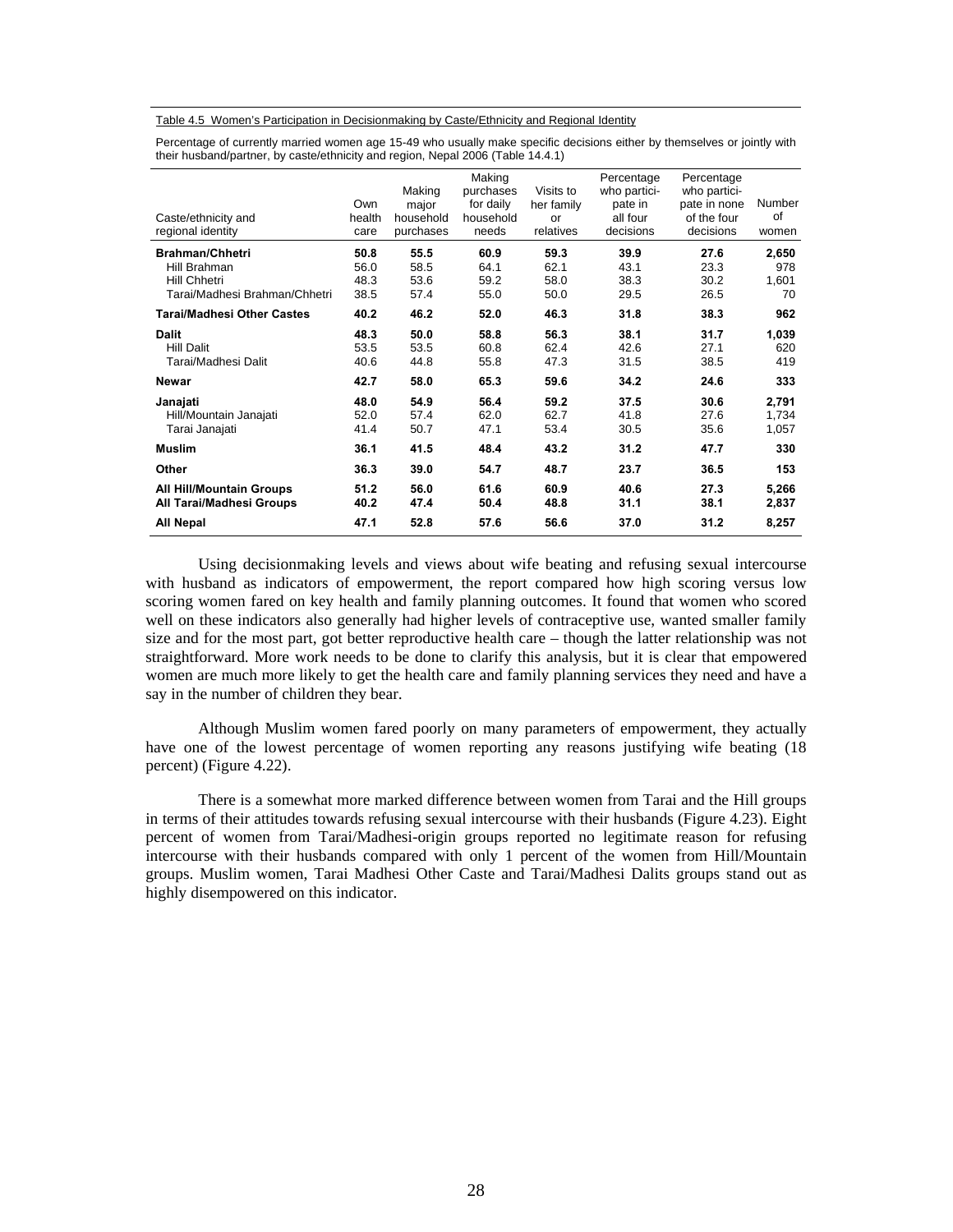

**Figure 4.22 Percentage of Women Who Justify Wife Beating (for one or more reasons)**

**Figure 4.23 Percentage of Women Who Reported No Legitimate Reason to Refuse Sexual Intercourse with Husband**

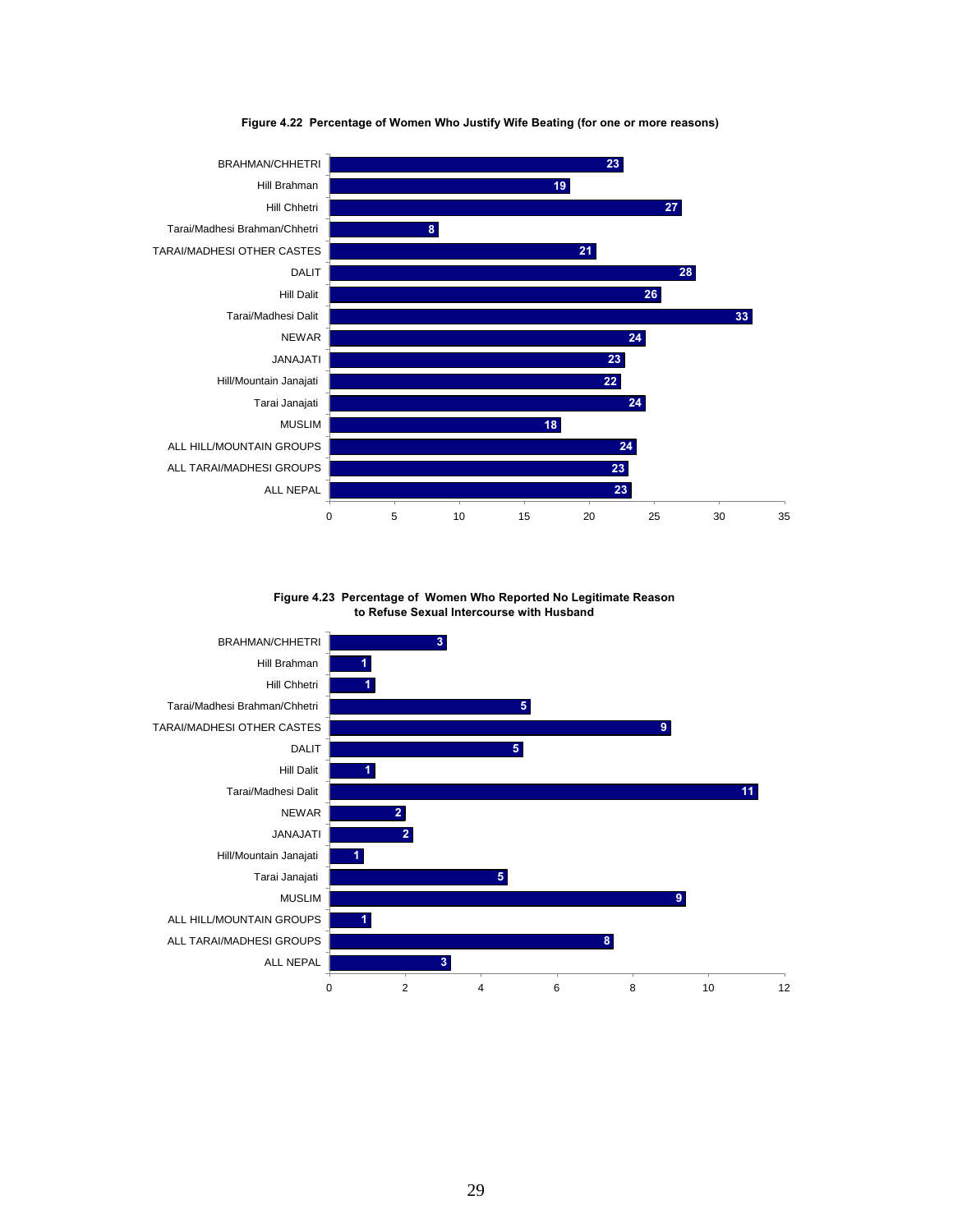# **5 Conclusions and Next Steps**

The 2006 NDHS data reviewed here suggest that despite Nepal's impressive progress on meeting the MDGs, there are some groups who have been left behind. The illiteracy, poverty and low social status of many of these excluded groups means that they face higher barriers in accessing services, taking advantage of economic opportunities – and participating fully as responsible citizens of a democratic state. The preparation of this paper involved the review of a large array of indicators – only some of which are reported fully here. The rich data available in the 2006 NDHS can make it difficult to get a clear idea of the groups most in need of public policy attention in any particular area. Some groups are lagging on almost every indicator while others are not doing well in specific areas. Figure 5.1 broadly summarizes most of the key findings in various sectors and specific indicators for each group. The rankings are relative and only meant to give an overall impression of the status of the different groups. A "smiley face" means the group in question performs well above average on that particular indicator. A white circle indicates somewhat better than average performance. A black circle indicates below average performance and a black rectangle indicates especially poor performance. Clearly, groups with many black rectangles are far behind the average Nepali and those with many black circles are also lagging. **Reaching these groups to continue Nepal's progress toward the MDGs – and towards an inclusive state – may require** *more effort and investment per person* **than the groups that have been reached so far. This is especially true for women in these groups who face multiple exclusions.** 

The 2006 NDHS survey gives us a clear picture of which groups need to be targeted – and some guidance on the nature of the specific barriers they face. Some of the key findings and the health and population policy and program implications<sup>9</sup> that emerge from them are summarized below:

# **Finding #1: Dalits – and especially Dalits from the Tarai – Muslims, and Tarai/Madhesi Other Castes all have consistently low indicators across most dimensions covered by the 2006 NDHS survey.** Together these groups make up some 28 percent of Nepal's population. **If they are not reached, Nepal's progress on the MDGs will stall.**

- **o Policy Implication**: Blanket programs designed in Kathmandu do not work for all groups. Programs need to be designed based on deeper knowledge of the needs and conditions of different groups – and as far as possible in consultation with them.
- **o Program Implication**: For health and population communication programs:
	- design messages in local languages;<br>encourage front line workers who
	- encourage front line workers who are from the local community, speak the local language and know the local norms and concerns;
	- $\blacksquare$  increase the capacity of FCHVs and especially in Hill areas, make sure they are trained and motivated to serve Dalits as well as others.

**Finding #2: Janajati groups also perform poorly on many, but not all of the indicators**. For example, the Tarai Janajati are doing very well in knowledge of ORT, contraceptive usage and TFRs – even though they have the highest levels of anemic women and above average levels of underweight women and children. There is also marked variation in the performance of Hill/Mountain and Tarai Janajatis across different indicators. Hill/Mountain Janajatis who tend to live in more remote areas and on the top of ridges away from the irrigated rice lands, do poorly on many of the indicators that depend on having services nearby. Their immunization rates for example, are below average and they have the highest level of unattended births.

**o Policy and Program Implications:** Similar to those for finding # 1.

<sup>&</sup>lt;sup>9</sup> The health and population policy and program implications of the paper's findings were jointly developed by participants at a two day Workshop for Program Managers hosted by MoHP, New ERA and Macro International, February 19-20, 2008.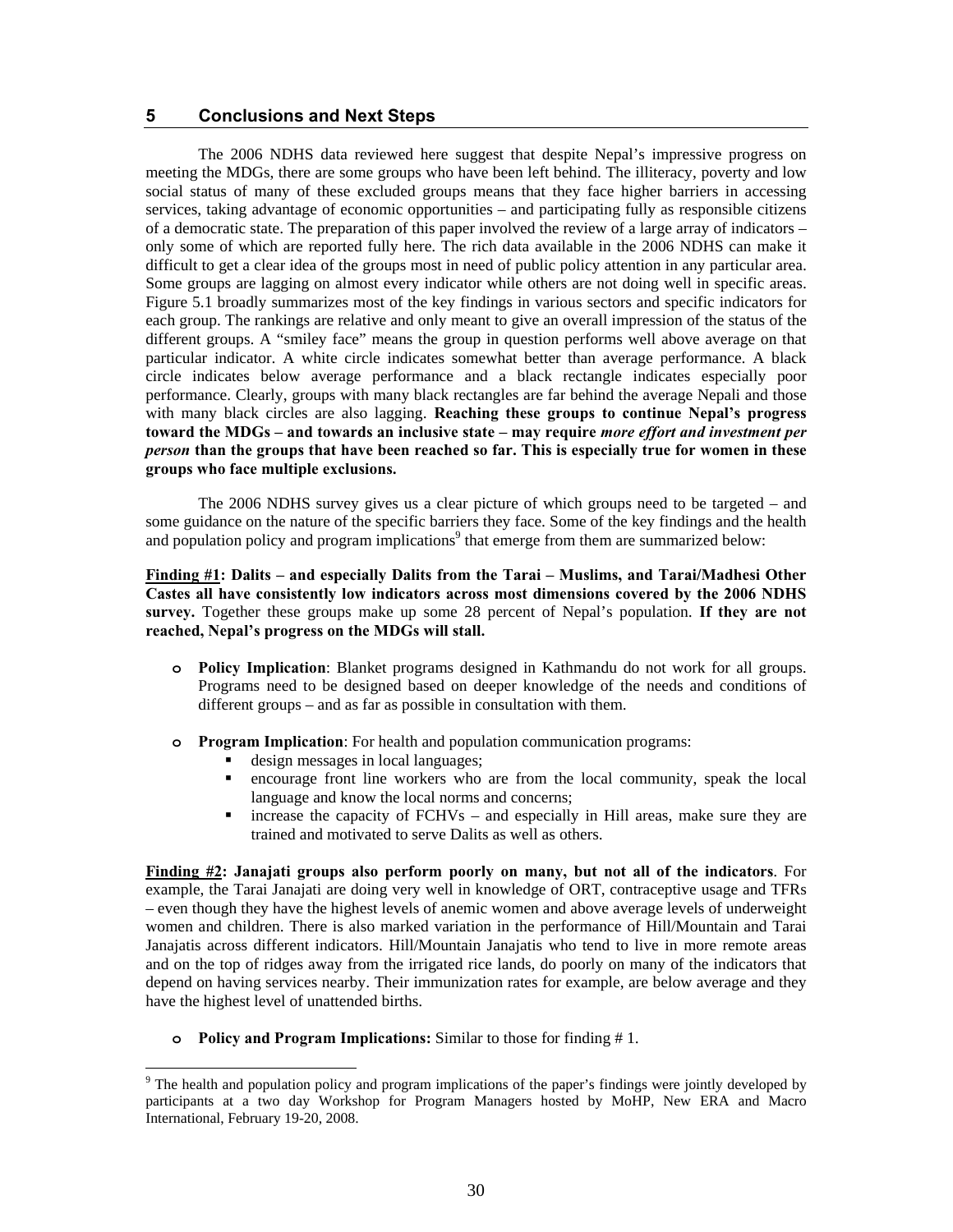**Finding #3:** There is important variation among the so called "high caste" groups in the Hills. **On almost every indicator Hill Chhetris are well below Hill Brahmans in education, health and nutrition outcomes as well as on indicators of wealth, exposure to media and women's empowerment.**

- **o Policy Implication:** The often used "BC" (Brahman/Chhetri) or "BCN" (Brahman/Chhetri/Newar) categories mask important disparities and need to be disaggregated whenever possible. Targeting on the basis of national statistics in broad categories can be misleading.
- **o Program Implications:** Be sure to disaggregate both targeting and monitoring data if possible, and use local level wealth ranking/disadvantaged group mapping to identify those most in need.

**Finding #4:** The **Tarai/Madhes-origin groups** – with the notable exception of the Madhesi "high caste" groups – **are doing worse on almost all health and education indicators when they are compared with the Hill/Mountain groups.** For example, nutrition outcomes for both women and children are particularly poor among Tarai/Madhesi Other Castes, Tarai Madhesi Dalits and Muslims. Muslims have the highest fertility rate – and also the highest level  $(37)$  percent) of unmet need for family planning. In addition, **exposure to media is much lower among the men – and especially the women – from Tarai/Madhes-origin groups than among men and women from the Hill/Mountain groups.** 

# **o Policy Implications:**

- Some of these disparities may be due to difficulties Tarai/Madhesi-origin groups face in accessing services due to **language barriers, or to per district funding norms that do not provide for the much denser population that must be covered in a typical Tarai district.** These problems need to be addressed rapidly.
- Nutrition efforts need to focus on improvement of child and women's nutrition especially among poor and socially excluded groups and in the Tarai/Madhes region.
- The huge unmet demand for family planning among Muslims should be addressed.
- Serious thought needs to be given on **how to increase Tarai/Madhes-origin groups' exposure to various forms of media so they can become active and empowered citizens**.

# **o Program Implications:**

- Public health messages need to be tailored to Madhesi women and men and to other caste/ethnic groups with low health nutrition and family planning outcomes.
- Family planning programs should recruit and train women field workers who can communicate easily in Urdu with Muslim women and work to mobilize support for smaller family norms and contraceptive use from community and religious leaders.
- In the current context of state restructuring special efforts need to be made by the Election Commission, political parties and NGOs to reach Tarai/Madhes–origin groups with the information they need to participate meaningfully in the process.
- Teams developing and delivering health and family planning messages and service to diverse groups (e.g. Tarai/Madhes-origin groups, Dalits, Janajatis, etc.) need to contain members of these groups – on the ground and at the management level.

**Finding #5:** But not all of low health, education and empowerment outcomes found among Tarai/Madhes-origin groups are due to misguided policies or inadequate resource allocation – or to the centuries of Parbatiya political dominance which has long rendered Madhesis as "second class citizens" in their own country. While all these factors contribute, **at least some part of the low outcomes observed in the Tarai/Madhes-origin groups is rooted in the hierarchical caste, ethnic and gender relations that structure the interactions of daily life at the family and community level among these groups.** These hierarchies persist among the Hill/Mountain groups as well, but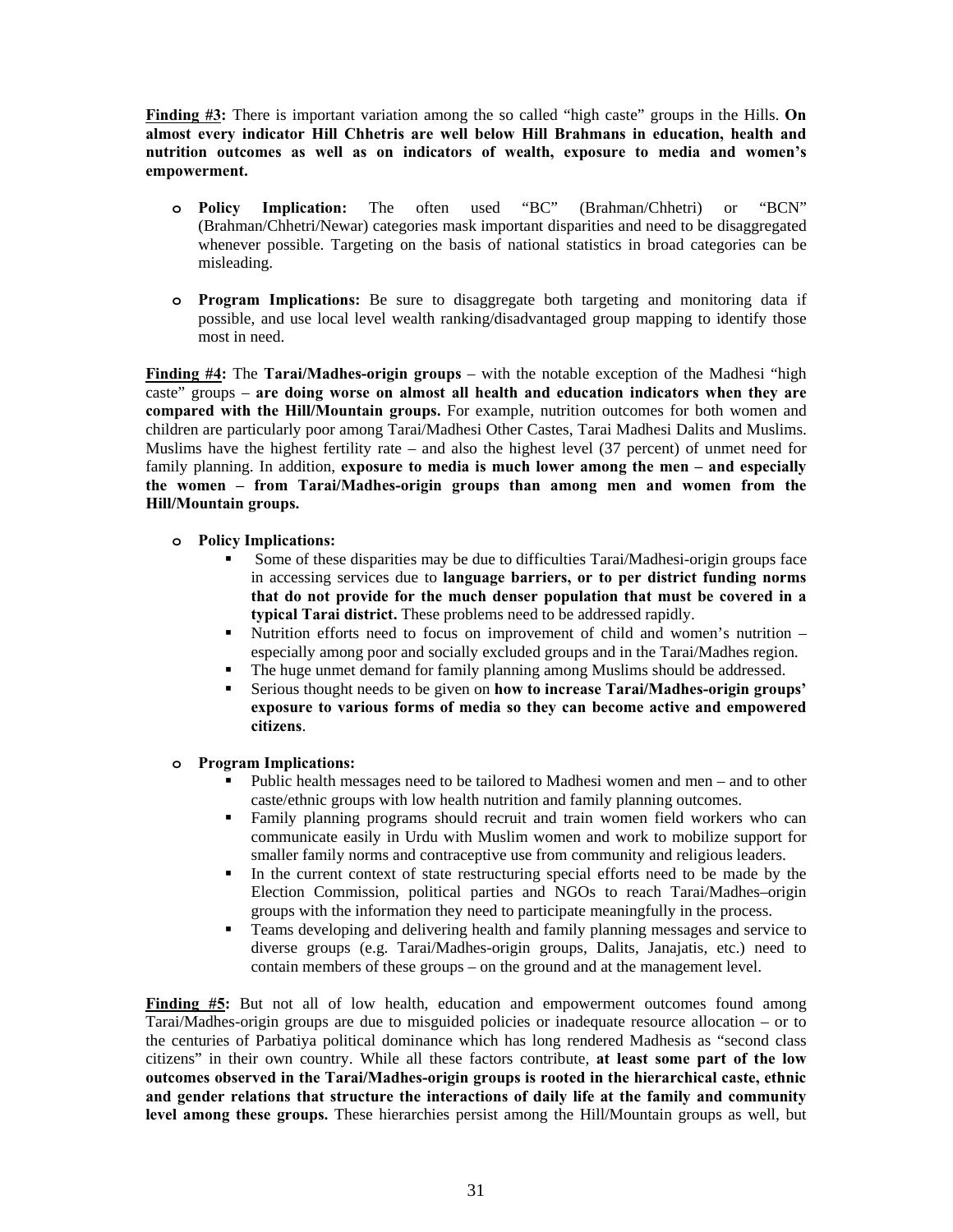among these groups education levels of women and Dalits have risen much faster. In addition, gender norms among Tarai/Madhes-origin groups have always been more restrictive than among the Hill origin groups.

**o Policy Implication**: These are very difficult things to change through government policy – though there are actions that can and should be taken by government and civil society for both the Tarai/Madhes areas and the Hill/Mountain areas – such as campaigns against caste discrimination, enforcement of laws against gender violence and implementation of affirmative action policies. But real improvement in the health, education and women's empowerment outcomes of Tarai/Madhes-origin groups will require **fundamental changes in social norms and values** *which is ultimately something that must be done by families and communities themselves.* 

**Finding #6: Although gender and other social inequalities appear to be more rigid in the Tarai, economic inequalities are less extreme.** Among the Hill/Mountain groups nearly half the population is either in the lowest wealth quintile (27 percent) or the highest (24 percent). In contrast, among Tarai/Madhes-origin groups only 9 percent of the population falls into the lowest wealth quintile and 12 percent in the top. This finding could be due to the possession and facility-based method of estimating wealth used by the 2006 NDHS. But it could also signal greater economic inequality among Hill/Mountain groups – a phenomenon that would require much further study and policy response.

# *Next Steps*

This paper points out the importance of targeting on the basis of caste/ethnic and regional identity – but also the difficulty of doing it right. Better and more carefully disaggregated data are needed along with participatory methods such as wealth ranking which can help ensure that poor Chhetris and even poor Brahmans are not missed out. It is important that caste/ethnic categories be standardized – with the 103 individual sub-groups found in the 2001 Census placed consistently in the same category. One immediate step to insure that consensus is reached on these categories would be for the Central Bureau of Statistics and the National Planning Commission to sponsor a workshop with the sectoral ministries, scholars and other stakeholders present to discuss and agree on the categories to be used for disaggregated caste/ethnic analysis.

It is also clear that more sophisticated statistical analysis of this data is needed – analysis that can control for the many other confounding variables and identify the degree to which caste, ethnicity and regional identity actually do influence the outcomes documented in the 2006 NDHS.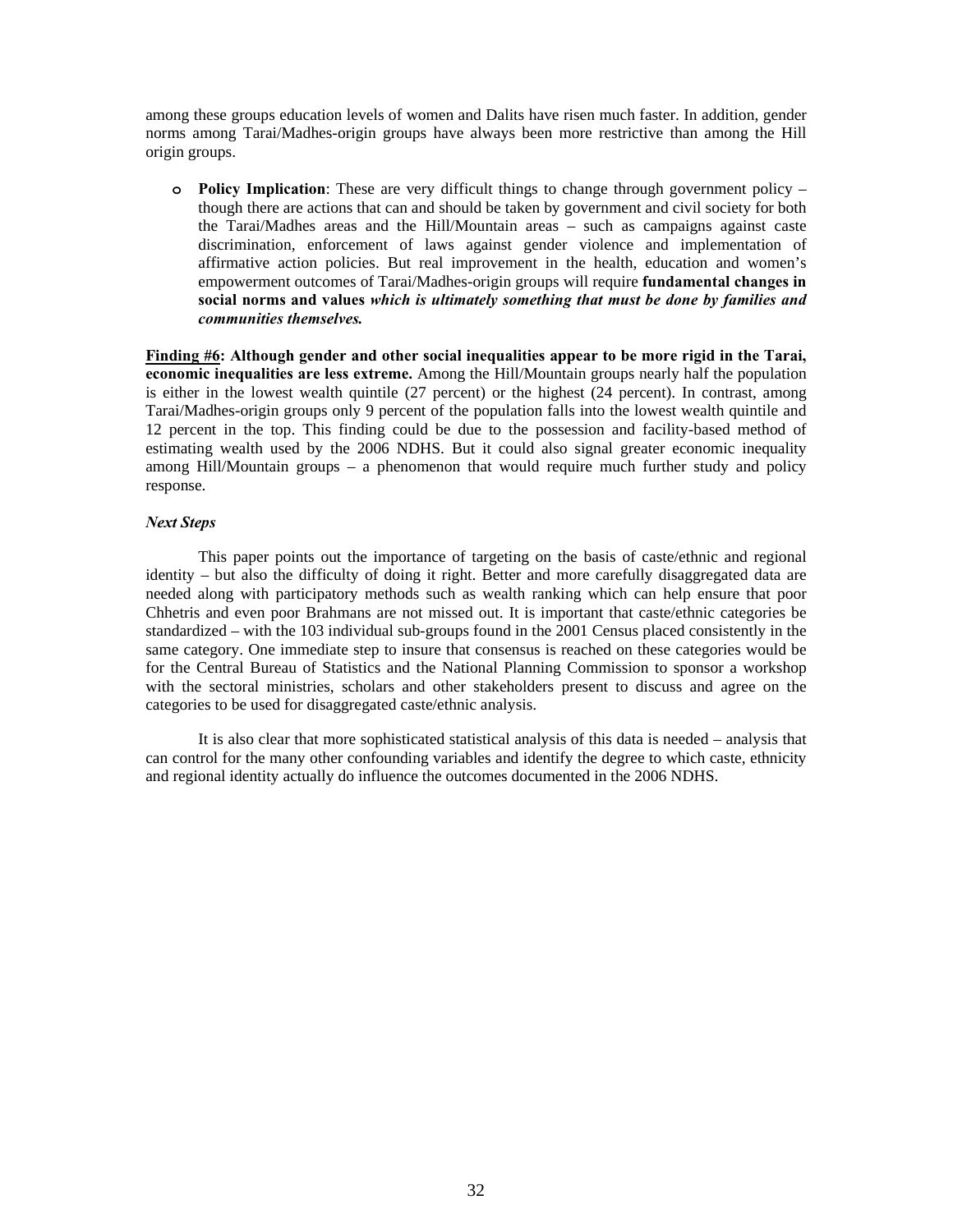|                                                                                                                              |          | Reasons to Refuse sex with husband       | $\circ$                | $\circledcirc$ | $\odot$             |                               |                            |         | $\odot$    |                     | $\odot$ | $\circ$   | $\odot$                |                |         | ⊙                        |                          | $\circ$   |
|------------------------------------------------------------------------------------------------------------------------------|----------|------------------------------------------|------------------------|----------------|---------------------|-------------------------------|----------------------------|---------|------------|---------------------|---------|-----------|------------------------|----------------|---------|--------------------------|--------------------------|-----------|
| Regional Identity Groups on Key DHS Indicators of Poverty, Education, Health, Nutrition, Family Planning, Media Exposure and |          | Justified Reasons for Wife beating       | ۰                      | $\circ$        |                     | $\odot$                       |                            |         |            |                     |         |           | ۰                      |                | $\circ$ |                          |                          |           |
|                                                                                                                              |          | % of Women - No Decisions                | $\circ$                | $\odot$        | ۰                   | $\circ$                       |                            |         | $\circ$    |                     | $\odot$ |           | $\circ$                |                |         | $\circ$                  |                          | ۰         |
|                                                                                                                              |          | Men's Exposure to Media                  | $\circ$                | $\odot$        | $\circ$             | $\odot$                       |                            |         | $\bullet$  |                     | $\odot$ |           | $\bullet$              |                |         | $\circ$                  |                          | $\bullet$ |
|                                                                                                                              |          | Women's Exposure to Media                | $\circ$                | $\odot$        | ۰                   | $\circ$                       |                            |         |            |                     | $\odot$ |           | $\bullet$              |                |         | $\circ$                  |                          | ۰         |
|                                                                                                                              |          | % Adolescent Childbearing                | $\circ$                | $\odot$        | ٠                   | $\circ$                       |                            |         |            |                     | $\circ$ | $\circ$   | $\circ$                | $\circ$        |         | $\circ$                  | $\bullet$                | $\bullet$ |
|                                                                                                                              |          | Contraceptive Prevalence                 | $\circ$                | $\circ$        | $\circ$             | $\odot$                       | $\circ$                    | $\circ$ | $\bullet$  | $\circ$             | $\odot$ | $\circ$   | $\bullet$              | $\odot$        |         | $\circ$                  | $\circ$                  | $\circ$   |
|                                                                                                                              |          | Fertility Rate                           | $\bullet$              | $\odot$        |                     | $\circ$                       |                            |         |            |                     | $\odot$ |           | $\bullet$              | $\circ$        |         | $\bullet$                |                          |           |
|                                                                                                                              |          | simenA nemoW &                           | $\circ$                | $\circ$        | $\circ$             |                               |                            |         | $\circ$    |                     | $\odot$ |           | $\circ$                |                |         | $\circ$                  |                          |           |
|                                                                                                                              |          | % Child Anemia                           | $\circ$                | $\circ$        | $\circ$             |                               |                            |         | $\circ$    |                     | $\odot$ |           | $\circ$                |                |         | $\circ$                  |                          | ٠         |
|                                                                                                                              |          | % Moderately & Severely Thin women       | $\circ$                | $\circ$        | $\circ$             | $\odot$                       |                            |         | $\circ$    |                     | $\odot$ | $\circ$   | $\odot$                |                |         | ⊙                        |                          | $\circ$   |
|                                                                                                                              |          | Women under 145 cm                       | $\odot$                | $\odot$        | ⊙                   | $\circ$                       |                            |         |            |                     |         |           |                        | ⊙              | $\circ$ | $\bullet$                | $\circ$                  |           |
|                                                                                                                              |          | % Underweight Children                   | $\circ$                | $\circ$        | $\circ$             | $\odot$                       |                            |         |            |                     | $\odot$ | $\circ$   | $\circ$                |                |         | $\circ$                  |                          |           |
|                                                                                                                              | Indicato | % Wasted Children                        | $\circ$                | $\circ$        | $\circ$             |                               |                            |         |            |                     | $\odot$ |           | $\odot$                |                |         | $\circ$                  |                          |           |
|                                                                                                                              |          | % Stunted Children                       | $\circ$                | $\circ$        | ٠                   | $\odot$                       |                            |         |            |                     | ⊙       |           |                        | $\odot$        |         |                          | $\circ$                  |           |
|                                                                                                                              |          | Under 5 Child Mortality                  |                        | $_{\odot}$     |                     | $\circ$                       |                            |         |            |                     | $\odot$ |           |                        |                |         |                          |                          |           |
|                                                                                                                              |          | <b>VillshoM</b> tnstnl                   | $\bullet$              | $\odot$        |                     |                               |                            |         |            |                     | $\odot$ |           |                        |                |         |                          |                          | $\circ$   |
|                                                                                                                              |          | <b>Veonatal Mortality</b>                |                        | $_{\odot}$     |                     | $\odot$                       |                            |         |            |                     | $\odot$ |           |                        |                |         |                          |                          | ٠         |
|                                                                                                                              |          | ABS vd bebnettA &                        | $\circ$                | $_{\odot}$     | $\circ$             | $\odot$                       |                            |         |            |                     | $\odot$ |           |                        |                |         | ⊙                        |                          | $\circ$   |
|                                                                                                                              |          | % Delivery in Health Facility            | $_{\odot}$             | $\odot$        | $\circ$             | $\odot$                       | ٠                          |         |            |                     | $\odot$ | $\circ$   | $\circ$                |                |         | $\circ$                  |                          | $\circ$   |
|                                                                                                                              |          | ABS yd enso IstsnetnA &                  | $_{\odot}$             | $\odot$        | $\circ$             | $\odot$                       |                            |         |            |                     | $\odot$ |           |                        |                |         | $\circ$                  |                          | $\bullet$ |
|                                                                                                                              |          | Male/Female Literacy Gap                 | $\bullet$              | $\odot$        |                     | $\odot$                       |                            |         | $\circ$    |                     | $\odot$ | $\circ$   | $\circ$                | $\circ$        |         | $\circ$                  |                          | $\bullet$ |
|                                                                                                                              |          | % SLC + Women                            | $\odot$                | $\odot$        | $\circ$             | $\odot$                       |                            |         |            |                     | $\odot$ |           |                        |                |         |                          |                          | $\circ$   |
|                                                                                                                              |          | $W + 27S$ %                              | $\odot$                | $\odot$        | $\circ$             | $\odot$                       |                            |         |            |                     | $\odot$ |           |                        |                |         | $\circ$                  |                          | $\circ$   |
|                                                                                                                              |          | % Illiterate Women                       | $\odot$                | $\odot$        | $\circ$             | $\odot$                       |                            |         |            |                     | $\odot$ |           | $\circ$                |                |         | $\circ$                  |                          |           |
| p                                                                                                                            |          | % Illiterate Men                         | $\odot$                | $\odot$        | ☺                   | $\odot$                       | $\circ$                    |         |            |                     | ⊙       | $\circ$   |                        | $\circ$        |         |                          |                          |           |
|                                                                                                                              |          | <b>Wealth Quintile</b>                   | $\circ$                | $\odot$        | $\bullet$           | $\odot$                       | $\circ$                    |         |            | $\bullet$           | $\odot$ | $\bullet$ | $\bullet$              | $\bullet$      | $\circ$ | $\bullet$                | $\circ$                  | $\circ$   |
| Figure 5.1 Relative Ranking of Caste/Ethnic ar<br>Women's Empowerment                                                        |          | Caste/ethnicity and<br>regional identity | <b>Brahman/Chhetri</b> | Hill Brahman   | <b>Hill Chhetri</b> | Tarai/Madhesi Brahman/Chhetri | Tarai/Madhesi Other Castes |         |            | Tarai/Madhesi Dalit |         |           | Hill/Mountain Janajati | Tarai Janajati |         | All Hill/Mountain Groups | All Tarai/Madhesi Groups |           |
|                                                                                                                              |          |                                          |                        |                |                     |                               |                            | Dalit   | Hill Dalit |                     | Newar   | Janajati  |                        |                | Muslim  |                          |                          | All Nepal |

Key: ©= Excellent Performance; ○ = Above Average Performance; ● = Below Average Performance; │ = Poor Performance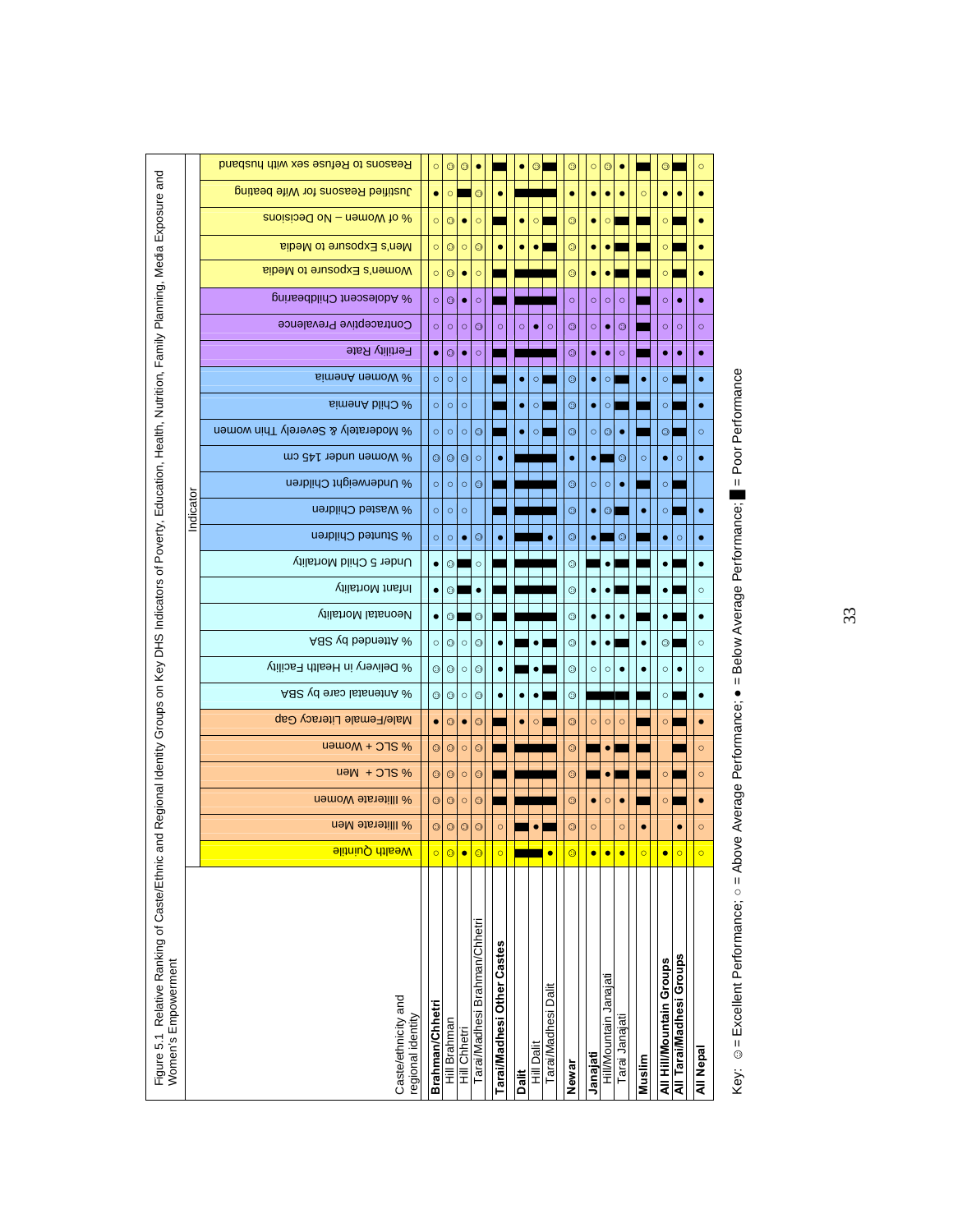# **References**

Acharya, Meena. 1994. *The Statistical Profile on Nepalese Women: An Update in the Policy Context.* Baneswor, Kathmandu, Nepal: Institute for Integrated Development Studies.

Acharya, Meena. 2000. *Labour Market Development and Poverty: With Focus on Opportunities for Women in Nepal.* Kathmandu, Nepal: Tanka Prasad Acharya Memorial Foundation.

Acharya, Meena. 2005. *Analysis of Caste, Ethnicity and Gender Data from 2001 Population Census in Preparation for Poverty Mapping and Wider PRSP Monitoring*. Background report for the World Bank/DFID Gender and Social Exclusion Assessment.

Acharya, Meena. 2007. *Gender Equality and Empowerment of Women in Nepal.* Kathmandu, Nepal: United Nations Population Fund (UNFPA).

Acharya, Meena and Lynn Bennett. 1981. *The Rural Women of Nepal: An Aggregate Analysis and Summary of 8 Village Studies,* Vol. 2, Part 9, *The Status of Women in Nepal*. Kathmandu, Nepal: Centre for Economic Development and Administration, Tribhuvan University.

Acharya, Meena and Lynn Bennett. 1983. *Women and the Subsistence Sector: Economic Participation and Household Decisionmaking in Nepal.* World Bank Staff Working Paper No. 526. Washington, D.C.: World Bank.

Agrawal, Bina. 1997. *'Bargaining' and Gender Relations: Within and Beyond the Household*. Food Consumption and Nutrition Division Discussion Paper No. 27. Washington, D.C.: International Food Policy Research Institute.

Cameron, Mary. 1998. *On the Edge of the Auspicious: Gender and Caste in Nepal.* Urbana and Chicago, Illinois: University of Illinois Press.

Central Bureau of Statistics (CBS) [Nepal], World Bank, DFID, and ADB. 2006. *Resilience Amidst Conflict: An Assessment of Poverty in Nepal, 1995-96 and 2003-04.* Kathmandu, Nepal: Central Bureau of Statistics.

Devkota, Bharat, M. 2008. Equity and Access Program Presentation to SSMP Annual Review. (PowerPoint presentation), SSMP. Kathmandu, Nepal.

Frankenberg, Elizabeth and Duncan Thomas. 2001. *Measuring Power.* Food Consumption and Nutrition Division Discussion Paper No. 113. Washington, D.C.: International Food Policy Research Institute.

Gurung, Harka. 2002. Trident and Thunderbolt, Cultural Dynamics in Nepalese Politics. In *Ethnicity, Caste and a Pluralist Society*, ed. B. Krishna Battachan. Kathmandu, Nepal: Social Science Baha Himal Association.

Hofer, Andres. 1979. *The Caste Hierarchy and State in Nepal: A Study of the Muluki Ain of 1854.*  Patan, Nepal: Himal Books.

Ministry of Health [Nepal], New ERA and ORC Macro. 2002. *Nepal Demographic and Health Survey, 2001.* Calverton, Maryland, USA: Family Health Division, Ministry of Health; New ERA; and ORC Macro.